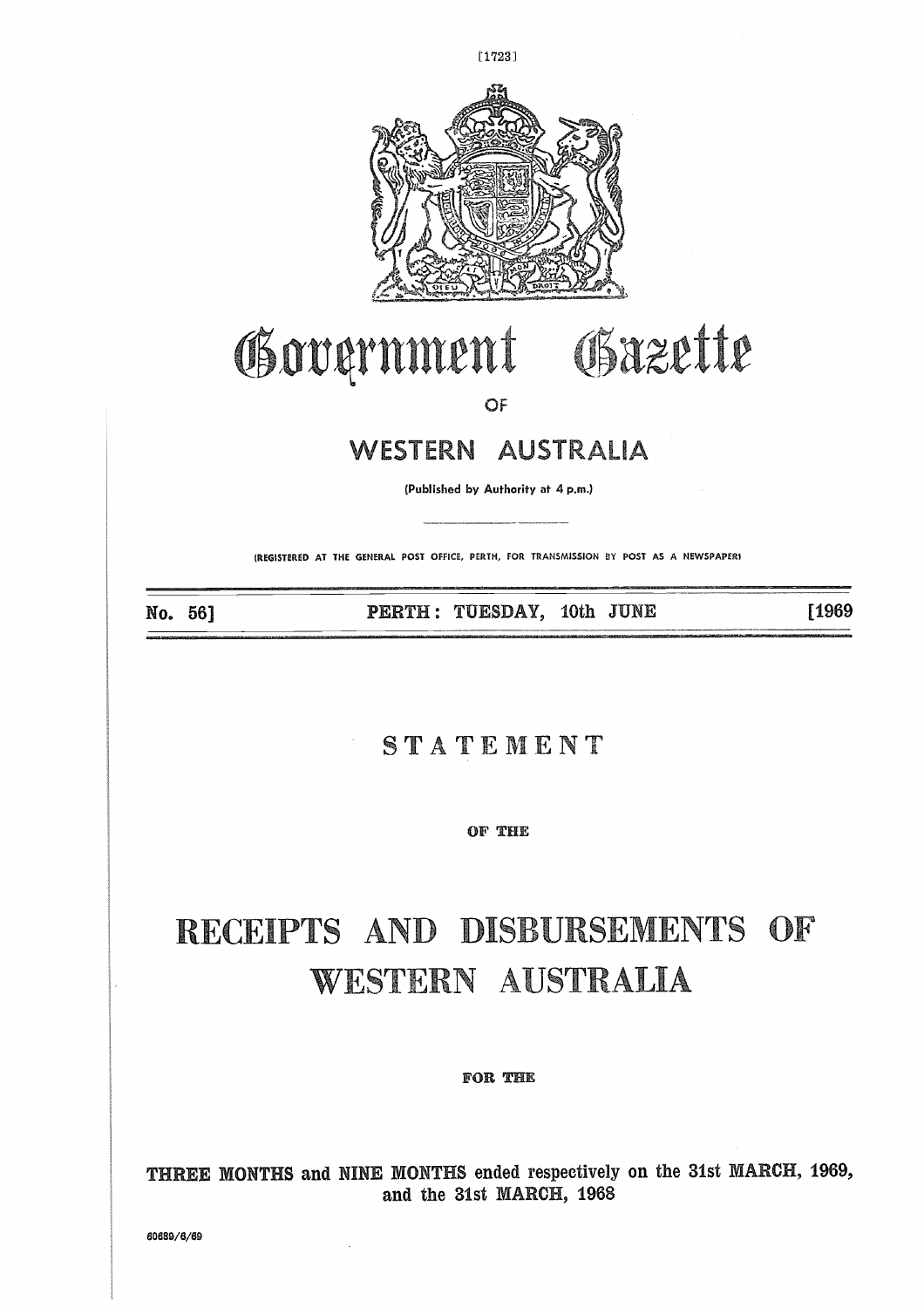# 1724 GOVERNMENT GAZETTE, W.A. [10 June, 19 **COMPARATIVE STATEMENT of the REVENUE of the GOVERNMENT** WESTERN AUSTRALIA for the THREE MONTHS and NINE MONTHS end respectively on **31st MARCH, 1969, and** the Zist MARCH, 1968

#### REVENUE

|                                                                                                                                                                                                       |                        |                                     |                                                               |                                                               |                                                                                  |                                                                                  |                                                                    |                                                                                                     | Three Months ended                                                                                  |                                                                                                         | Nine Months ended                                                                       |
|-------------------------------------------------------------------------------------------------------------------------------------------------------------------------------------------------------|------------------------|-------------------------------------|---------------------------------------------------------------|---------------------------------------------------------------|----------------------------------------------------------------------------------|----------------------------------------------------------------------------------|--------------------------------------------------------------------|-----------------------------------------------------------------------------------------------------|-----------------------------------------------------------------------------------------------------|---------------------------------------------------------------------------------------------------------|-----------------------------------------------------------------------------------------|
|                                                                                                                                                                                                       |                        |                                     | Head of Revenue                                               |                                                               |                                                                                  |                                                                                  |                                                                    |                                                                                                     | 31st Mar., 1969   31st Mar., 1968   31st Mar., 1969   31st Mar., 19                                 |                                                                                                         |                                                                                         |
|                                                                                                                                                                                                       |                        |                                     | GOVERNMENTAL                                                  |                                                               |                                                                                  |                                                                                  |                                                                    | \$                                                                                                  | S                                                                                                   | $\mathbf S$                                                                                             | S                                                                                       |
|                                                                                                                                                                                                       |                        |                                     | Taxation                                                      |                                                               |                                                                                  |                                                                                  |                                                                    |                                                                                                     |                                                                                                     |                                                                                                         |                                                                                         |
| Land Tax<br>$\sim$ 1000 $\sim$<br>Stamp Duty<br>Probate Duty<br>Licences-Liquor and Other<br>Betting Taxes-<br>Totalisator Duty and Licences<br>Bookmakers Betting Tax and Licences<br>Investment Tax | and the<br>$\cdots$    | $\cdots$<br>$\cdots$<br>and the man | $\cdots$<br>$\cdots$<br>$\cdots$<br>$\sim$<br>and the same of | $\cdots$<br>$\cdots$<br>$\cdots$<br>$\cdots$<br>$\sim$ $\sim$ | $\cdots$<br>$\cdots$<br>$\cdots$<br>$\cdots$<br>$\ldots$<br>$\cdots$<br>$\cdots$ | $\cdots$<br>$\cdots$<br>$\cdots$<br>$\cdots$<br>$\cdots$<br>$\ldots$<br>$\cdots$ | $\cdots$<br><br><br><br>$\sim$<br>$\ldots$<br>$\cdots$<br>$\cdots$ | 1,466,609.78<br>5,970,900.97<br>1,618,556.71<br>799,374.35<br>176,902.35<br>61,925.64<br>169,604.32 | 1,762,200.68<br>4,640,420.66<br>1,200,672.13<br>707,835.61<br>141,289.25<br>54,389.74<br>152,860.03 | 3,169,592.56<br>16,867,437.77<br>4,871,560.14<br>2,176,664.73<br>395,552.35<br>144,368.87<br>482,487.14 | 3,485,827.<br>13,410,233.<br>3,477,044.<br>1,959,263.<br>336,658.<br>122,698<br>433,816 |
| Totalisator Agency Board Betting Tax                                                                                                                                                                  |                        |                                     |                                                               |                                                               |                                                                                  | $\cdots$                                                                         | $\ldots$                                                           | 646,563.71                                                                                          | 578,752.57                                                                                          | 1,790,705.54                                                                                            | 1,557,676                                                                               |
| Stamp Duty<br>Third Party Insurance Surcharge                                                                                                                                                         |                        |                                     |                                                               | $\cdots$                                                      | $\cdots$<br>$\cdots$                                                             | $\cdots$<br>$\cdots$                                                             | $\cdots$<br>                                                       | 16,629.88<br>185,505.41                                                                             | 15,416.12<br>165,505.91                                                                             | 49,645.43<br>561,033.33                                                                                 | 45,578<br>528,798                                                                       |
|                                                                                                                                                                                                       |                        | Total, Taxation                     |                                                               | $\cdots$                                                      | $\cdots$                                                                         | $\ldots$                                                                         |                                                                    | 11,112,573.12                                                                                       | 9,419,342.70                                                                                        | 30,509,047.86                                                                                           | 25,357,595                                                                              |
| Land<br><br>Mining<br>$\cdots$<br>Timber<br>$\cdots$                                                                                                                                                  | $\cdots$<br>$\cdots$   | $\cdots$<br>$\cdots$                | Territorial<br>$\cdots$<br>in a<br>aaaa                       | $\cdots$<br><br>$\cdots$                                      | $\cdots$<br>$\sim$<br>$\cdots$                                                   | $\cdots$<br>$\sim$<br>                                                           | <br>$\cdots$<br>                                                   | 450,209.04<br>2,794,656.59<br>652,781.22                                                            | 442,674.48<br>2,222,811.98<br>702,378.98                                                            | 1,199,202.29<br>7,882,896.55<br>2,404,175.45                                                            | 1,193,072<br>5,607,413<br>2,537,327                                                     |
|                                                                                                                                                                                                       |                        | Total, Territorial                  |                                                               | $\cdots$                                                      | $\sim 100$                                                                       | $\cdots$                                                                         | $\cdots$                                                           | 3,897,646.85                                                                                        | 3,367,865.44                                                                                        | 11,486,274.29                                                                                           | 9,337,814                                                                               |
| Law Courts<br>Departmental Reimbursements, Fees and other Services<br>Royal Mint                                                                                                                      | المساري السداري السدار |                                     | Total, Governmental                                           | $\cdots$                                                      | $\cdots$<br>$\mathbf{1}$                                                         | $\cdots$<br>$\cdots$                                                             | <br><br><br>                                                       | 410,431 51<br>5,139,377.96<br>112,815.14<br>20,672,844.58                                           | 365,787.18<br>5,054,530.89<br>138,845.40<br>18,346,371.61                                           | 1,207,881.94<br>20,164,591.45<br>348,307.55<br>63,716,103.09                                            | 1,068,707<br>19,436,098<br>437,965<br>55,638,180                                        |
| Additional Assistance Grant<br>Financial Assistance Grant<br>Grant under Section 96 of the Constitution<br>Interest Contributions                                                                     |                        | $\ddotsc$                           | COMMONWEALTH<br>$\cdots$<br><b>Service</b><br>and the         | $\cdots$<br>$\sim 10^{-11}$<br>$\cdots$                       | $\cdots$<br>$\sim 10^{-11}$<br>$\cdots$<br>$\cdots$                              | $\cdots$<br>$\cdots$<br>$\cdots$<br>$\cdots$                                     | $\cdots$<br>$\ldots$<br><br>                                       | 3,876,000.00<br>26,832,000.00<br>236,718.00                                                         | $\cdots$<br>24,170,000.00<br>3,874,999.00<br>236,718.00                                             | 11,628,000.00<br>79,950,000.00<br>582,000.00<br>710,154.00                                              | 71,464,000<br>11,642,999<br>710,154                                                     |
|                                                                                                                                                                                                       |                        |                                     | Total, Commonwealth                                           |                                                               |                                                                                  |                                                                                  |                                                                    | 30,944,718.00                                                                                       | 28,281,717.00                                                                                       | 92,870,154.00                                                                                           | 83,817,153                                                                              |
| Country Water Supplies, Sewerage, Drainage and Irrigation<br>State Abattoirs and Saleyards<br>Railways<br>$\cdots$<br><b>State Batteries</b>                                                          | $\sim$<br>a a ca       | $\mathbf{1}$<br>$\ddotsc$           | PUBLIC UTILITIES<br>$\cdots$<br><br>$\cdots$                  | <br><br>$\cdots$                                              | $\sim$<br><br>$\cdots$                                                           | $\cdots$<br>$\cdots$<br>                                                         | <br><br>$\cdots$                                                   | 1,550,044.61<br>161,920.42<br>11,868,544.29<br>21,158.09                                            | 1,555,411.80<br>132,723.01<br>14,728,290.10<br>14,962.82                                            | 3,487,471.31<br>436,994.13<br>37,544,653.17<br>61,114.01                                                | 3,541,387<br>343,160<br>37,639,424<br>57,386                                            |
|                                                                                                                                                                                                       |                        |                                     | Total, Public Utilities                                       |                                                               |                                                                                  |                                                                                  |                                                                    | 13,601,667.41                                                                                       | 16,431,387.73                                                                                       | 41,530,232.62                                                                                           | 41,581,358                                                                              |
|                                                                                                                                                                                                       |                        |                                     | Grand Total, Revenue                                          |                                                               |                                                                                  |                                                                                  |                                                                    | 65,219,229.99                                                                                       | 63,059,476.34                                                                                       | 198,116,489.71                                                                                          | 181,036,692                                                                             |

K. J. TOWNSING,

Under Treasurer.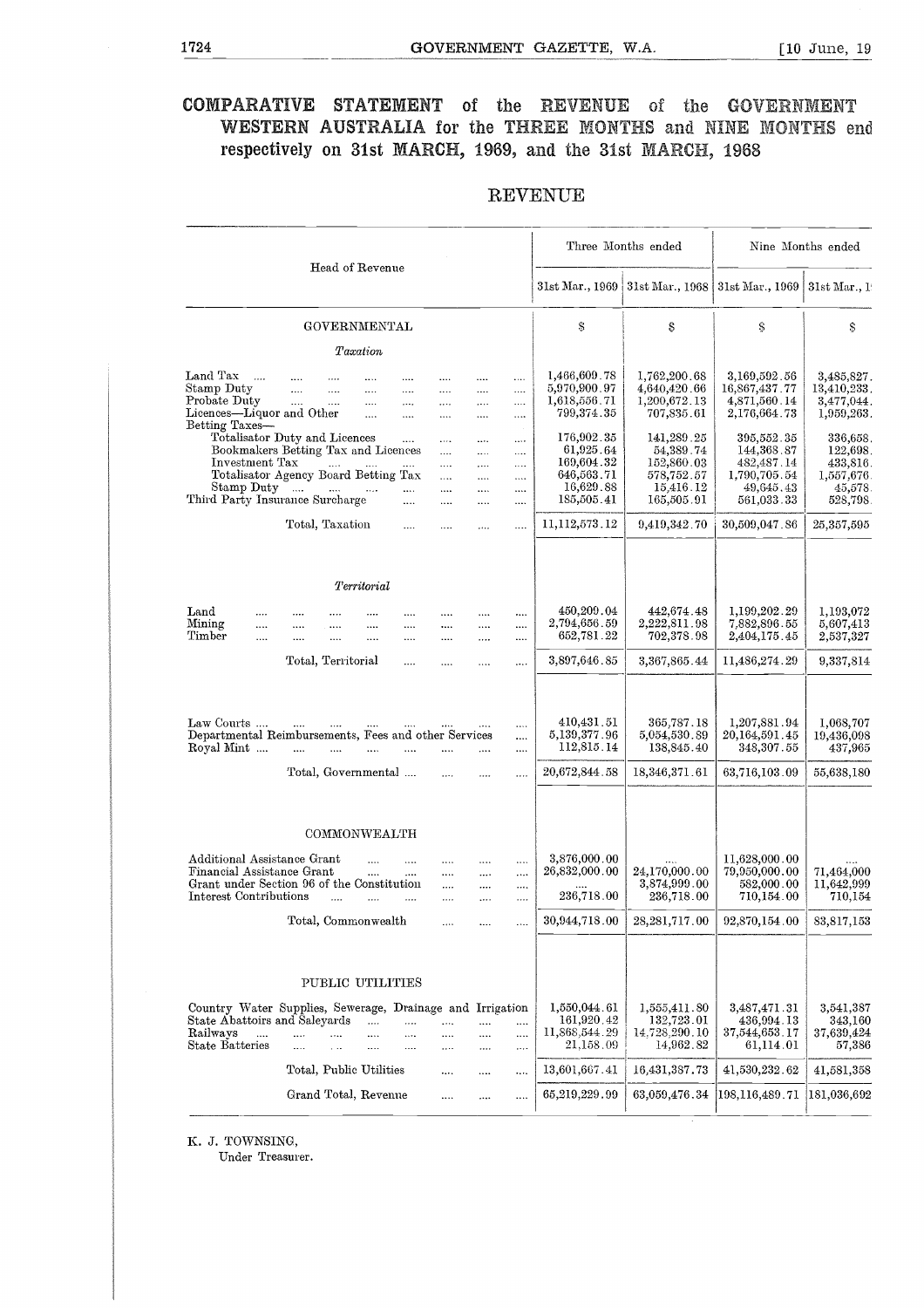# EXTERN ALL THE GOVERNMENT GAZETTE, W.A. 1725<br> **PARATIVE STATEMENT** of the EXPENDITURE of the GOVERNMENT of<br>
WESTERN AUSTRALIA for the THREE MONTHS and NINE MONTHS ended<br>
respectively on the 34st MARCH 1969 and the 34st MAR **COMPARATIVE STATEMENT of the EXPENDITURE of the GOVERNMENT of**

#### EXPENDITURE

| Three Months ended<br>Nine Months ended<br>Head of Service<br>31st Mar., 1969   31st Mar., 1968   31st Mar., 1969   31st Mar., 1968<br>Special Acts—<br>S<br>S<br>S<br>s<br>Constitution Acts<br>4,049.51<br>5,399.34<br>12,148.50<br>المستحدث السباب السبا<br>$\cdots$<br>$\cdots$<br>$\cdots$<br>Loan Acts—Interest and Sinking Fund<br>33,088,729.83<br>11,699,477.92<br>10,904,729.83<br>34,957,877.92<br>$\cdots$<br><br>Auditor General<br>3,156.75<br>2,832.10<br>16,744.69<br>المنتقل المتنب التنبي<br>$\sim$<br>$\ldots$<br>$\cdots$<br>Agriculture Protection Board<br>331,897.00<br>151,897.00<br>126,769.00<br>$\sim$<br>$\cdots$<br>$\cdots$<br>Coal Mine Workers (Pensions) Act, 1943–60<br>48,000.00<br>7,000.00<br>7,000.00<br>$\cdots$<br>$\cdots$<br>Commonwealth Pensions<br>329.60<br>329.60<br>$\ldots$<br>$\cdots$<br>$\cdots$<br>Fire Brigades Act-Contribution<br>93,984.52<br>281,953.57<br>170,019.49<br>$\sim$ $\sim$<br>$\cdots$<br>Forests Act—Conservator of Forests<br>3,134.96<br>10,381.08<br>$\sim$<br>3,240.58<br>$\cdots$<br>$\cdots$<br>Forests Act—Transfer from Revenue<br>2,166,239.25<br>2,040,291.51<br>583,158.63<br>615,388.18<br>$\ldots$ .<br>$\cdots$<br>Government Employees' Pensions Act, 1948<br>117.00<br>381.88<br>429.00<br>$\sim$ 1000 $\mu$<br>$\cdots$<br>Industrial Commission<br>10.768.55<br>11.185.76<br>35,619.81<br>$\cdots$<br>Judges' Salaries and Pensions Act, 1950<br>23,126.71<br>71,826.71<br>24,350.00<br>$\ddotsc$<br>$\cdots$<br>Land Agents Act<br>8,000.00<br>المستحدث المتناء المتناء المتناء<br>$\cdots$<br>$\ldots$<br>$\cdots$<br>$\sim$ $\sim$<br>Members of Parliament, Reimbursement of Expenses Act,<br>1953<br>36,629.04<br>المنتاب المنتاب المنتاب المنتاب المنتاب المنتاب<br>$\cdots$<br>Mine Workers' Relief Act-Contribution to Fund<br>12,778.17<br>36,618.28<br>11,132.05<br>38,781.90<br>$\cdots$<br>Motor Vehicle (Third Party Insurance) Act<br>3,548.53<br>4,672.35<br>13,368.76<br>$\cdots$<br>Native Welfare Act<br>20,000.00<br>$\cdots$<br><br>$\cdots$<br>Noxious Weeds Act<br>69,761.00<br>123,761.00<br>62,511.00<br>$\mathbf{1}$<br>$\cdots$<br>$\cdots$<br>Parliamentary Allowances<br>425, 432. 21<br>142,440.79<br><b>Section</b><br>$\cdots$<br>$\cdots$<br>Parliamentary Salaries and Allowances Act, 1967<br>220,404.73<br>625,565.61<br>$\cdots$<br>$\cdots$<br>$\sim 100$<br>Parliamentary Superannuation Act (No. 60 of 1948 and<br>Amendments)<br>55,794.50<br>50,228.00<br>56,278.34<br>المتناد المتداد المتداد المتداد المتداد<br>$\cdots$<br>Pensions and Retiring Allowances<br>23,608.40<br>27,544.57<br>71,678.09<br>$\ddotsc$<br>$\sim$<br>9,230.88<br>Public Service Arbitration Act<br>3,249.97<br>3,023.23<br>$\sim$<br>$\ldots$<br>$\cdots$<br>Public Service Commissioner<br>10,372.51<br>3,126.39<br>3,336.97<br>$\sim$<br>$\cdots$<br>$\cdots$<br>50,000.00<br>Royal Mint<br>50,000.00<br>المتدار المتداري المتداري المتداري المتداري المتدار<br>$\cdots$<br>State Transport Co-ordination Act<br>23,488.95<br>36,511.31<br>9,891.98<br>$\ldots$<br>$\cdots$<br>Suitors Fund Act<br>2,491.90<br>2,212.60<br>8,079.90<br>المستحدث المتناء المتناء المتناء<br>$\sim$<br>$\cdots$<br>Superannuation and Family Benefits Act<br>888,649.25<br>981,122.29<br>2,486,047.27<br>$\sim$<br>1,432.74<br>5,194.02<br>The Agent General Act<br>1,791.00<br>5,014.80<br>$\overline{\phantom{a}}$<br>and and an an<br>$\ldots$<br>University Building Act (No. 43 of 1952)<br>2,100.77<br>1,845.64<br>9,179.44<br>$\cdots$<br>University Building Act (No. 4 of 1938-Agricultural<br>Buildings)<br>1,260.00<br>$\cdots$<br>$\cdots$<br>$\cdots$<br>University Medical Act (No. 30 of 1955)<br>14,214.11<br>14,214.11<br>$\cdots$<br>$\ldots$<br>$\cdots$<br>University of Western Australia Act (No. 37 of 1911 and<br>125,000.00<br>Amendments)<br>125,000.00<br>375,000.00<br>$\cdots$<br>$\cdots$<br>Wheat Industry Stabilisation Act (No. 75 of 1958)<br>99.88<br>49.94<br>$\cdots$<br>$\ldots$<br>13,334,416.47<br>41,769,896.07<br>Total<br>14,015,994.71<br>$\ldots$<br>Legislative Council<br>10,579.22<br>14,362 33<br>39,949 59<br>$\cdots$<br>$\cdots$<br>$\cdots$<br>$\cdots$<br>$\cdots$<br>$\cdots$<br>18,361.65<br>18,229.21<br>58,578.97<br>Legislative Assembly<br><br><br><br><br>$\cdots$<br><br>Joint House Committee<br>26,990.55<br>23,715.04<br>84,903.86<br>$\ldots$<br>$\ldots$<br><br>$\cdots$<br>$\ldots$ .<br><br>25,188 43<br>22,252.81<br>67,723.05<br>Joint Printing Committee<br><br>$\cdots$<br><br>.<br>$\cdots$<br>Joint Library Committee<br>1,343.09<br>1,181.48<br>4,930 57<br>$\sim$<br><br><br><br><br><br>Premier, Treasurer and Minister for Tourists-<br>216,573.08<br>Premier's Department<br>114,558.35<br>80,660.35<br>258,784.80<br>$\cdots$<br><br>$\cdots$<br><br><br>124,375.97<br>122,457.85<br>411,466.29<br>Treasury<br>$\ldots$<br>$\cdots$<br><br>$\cdots$<br>$\cdots$<br><br>Automatic Data Processing Centre<br>33,286,27<br>45,456.21<br>125,411.83<br>$\cdots$<br>$\ldots$<br>$\ldots$<br>21,347.33<br>14,299.11<br>48,732.10<br>Governor's Establishment<br>$\sim$<br>$\ldots$<br><br><br><br>50,827.11<br>165,085.97<br>64,301.02<br>147,835.67<br>London Agency<br>$\ddotsc$<br><br>$\cdots$<br>$\ldots$<br>$\cdots$<br><br>Tokyo Agency<br>9,119.93<br>16,731.07<br>$\cdots$<br>$\sim$<br>$\ldots$<br>$\ldots$<br>$\ldots$<br>$\ldots$<br>$\ldots$<br><br>Public Service Commissioner<br>49,124.68<br>55,604.18<br>163,542.52<br>$\cdots$<br>$\cdots$<br>$\ldots$<br><br>3,797.73<br>3,010.73<br>Public Service Arbitrator<br>11,027.85<br>$\cdots$<br>$\cdots$<br><br>$\cdots$<br>$\ldots$<br>30,906.46<br>102,720.26<br>102,878.62<br>Government Motor Car Service<br>41,440.18<br>$\cdots$<br>$\ldots$<br>$\ldots$<br>$\ldots$<br>74,307.37<br>76,934.13<br>237,703.32<br>Audit<br>$\sim 10^{-1}$<br>$\cdots$<br><br>$\cdots$<br>$\cdots$<br>$\ldots$<br><br>146,582.59<br>142,704.95<br>446,590.22<br>Government Stores<br>$\ldots$<br>$\cdots$<br>$\cdots$<br><br><br>$\cdots$<br>156.30<br>156.30<br>468.90<br>Compassionate Allowances<br>$\cdots$<br>$\cdots$<br>$\cdots$<br>$\cdots$<br><br>51,027.42<br>16,513.66<br>20,580.65<br>Superannuation Board<br>$\cdots$<br>$\ldots$<br><br><br><br>Government Printer<br>92,017.63<br>262,655.64<br>847,159.67<br>$\cdots$<br>$\cdots$<br><br>$\cdots$<br><br>Miscellaneous Services<br>4,089,814.09<br>3,663,810.33<br>13,056,613.08<br>$\cdots$<br><br><br><br>$\cdots$<br>4,867,269.19<br>4,583,537.91<br>15,925,815.00<br>Total<br>$\cdots$<br><br><br><br>$\cdots$<br>Minister for Agriculture-<br>Agriculture<br>1,114,749.46<br>1,046,955.19<br>3,082,450.17<br>$\ldots$<br><br><br><br><br>4,954.66<br>Co-ordinator of Agricultural Industries<br>5,719.35<br>16,198.64<br>$\cdots$<br>$\cdots$<br>$\cdots$<br>60,788.19<br>190,099.48<br>College of Agriculture<br>68,830.06<br>$\cdots$<br>$\cdots$<br><br><br>$\cdots$ |  |  | <b>EXPENDITURE</b> |  |                        |
|-----------------------------------------------------------------------------------------------------------------------------------------------------------------------------------------------------------------------------------------------------------------------------------------------------------------------------------------------------------------------------------------------------------------------------------------------------------------------------------------------------------------------------------------------------------------------------------------------------------------------------------------------------------------------------------------------------------------------------------------------------------------------------------------------------------------------------------------------------------------------------------------------------------------------------------------------------------------------------------------------------------------------------------------------------------------------------------------------------------------------------------------------------------------------------------------------------------------------------------------------------------------------------------------------------------------------------------------------------------------------------------------------------------------------------------------------------------------------------------------------------------------------------------------------------------------------------------------------------------------------------------------------------------------------------------------------------------------------------------------------------------------------------------------------------------------------------------------------------------------------------------------------------------------------------------------------------------------------------------------------------------------------------------------------------------------------------------------------------------------------------------------------------------------------------------------------------------------------------------------------------------------------------------------------------------------------------------------------------------------------------------------------------------------------------------------------------------------------------------------------------------------------------------------------------------------------------------------------------------------------------------------------------------------------------------------------------------------------------------------------------------------------------------------------------------------------------------------------------------------------------------------------------------------------------------------------------------------------------------------------------------------------------------------------------------------------------------------------------------------------------------------------------------------------------------------------------------------------------------------------------------------------------------------------------------------------------------------------------------------------------------------------------------------------------------------------------------------------------------------------------------------------------------------------------------------------------------------------------------------------------------------------------------------------------------------------------------------------------------------------------------------------------------------------------------------------------------------------------------------------------------------------------------------------------------------------------------------------------------------------------------------------------------------------------------------------------------------------------------------------------------------------------------------------------------------------------------------------------------------------------------------------------------------------------------------------------------------------------------------------------------------------------------------------------------------------------------------------------------------------------------------------------------------------------------------------------------------------------------------------------------------------------------------------------------------------------------------------------------------------------------------------------------------------------------------------------------------------------------------------------------------------------------------------------------------------------------------------------------------------------------------------------------------------------------------------------------------------------------------------------------------------------------------------------------------------------------------------------------------------------------------------------------------------------------------------------------------------------------------------------------------------------------------------------------------------------------------------------------------------------------------------------------------------------------------------------------------------------------------------------------------------------------------------------------------------------------------------------------------------------------------------------------------------------------------------------------------------------------------------------------------------------------------------------------------------------------------------------------------------------------------------------------------------------------------------------------------------------------------------------------------------------------------------------------------------------------------------------------------------------------------------------------------------------------------------------------------------------------------------------------------------------------------------------------------------------------------------------------------------------------------------------------------------------------------------------------------------------------------------------------------------------------------------------------------------------------------------------------------------------------------------------------------------------------------------------------------------------------------------------------------------------------------------------------------------------------------------|--|--|--------------------|--|------------------------|
|                                                                                                                                                                                                                                                                                                                                                                                                                                                                                                                                                                                                                                                                                                                                                                                                                                                                                                                                                                                                                                                                                                                                                                                                                                                                                                                                                                                                                                                                                                                                                                                                                                                                                                                                                                                                                                                                                                                                                                                                                                                                                                                                                                                                                                                                                                                                                                                                                                                                                                                                                                                                                                                                                                                                                                                                                                                                                                                                                                                                                                                                                                                                                                                                                                                                                                                                                                                                                                                                                                                                                                                                                                                                                                                                                                                                                                                                                                                                                                                                                                                                                                                                                                                                                                                                                                                                                                                                                                                                                                                                                                                                                                                                                                                                                                                                                                                                                                                                                                                                                                                                                                                                                                                                                                                                                                                                                                                                                                                                                                                                                                                                                                                                                                                                                                                                                                                                                                                                                                                                                                                                                                                                                                                                                                                                                                                                                                                                                                                                                                                                                                                                                                                                                                                                                                                                                                                                                                                                                                       |  |  |                    |  |                        |
|                                                                                                                                                                                                                                                                                                                                                                                                                                                                                                                                                                                                                                                                                                                                                                                                                                                                                                                                                                                                                                                                                                                                                                                                                                                                                                                                                                                                                                                                                                                                                                                                                                                                                                                                                                                                                                                                                                                                                                                                                                                                                                                                                                                                                                                                                                                                                                                                                                                                                                                                                                                                                                                                                                                                                                                                                                                                                                                                                                                                                                                                                                                                                                                                                                                                                                                                                                                                                                                                                                                                                                                                                                                                                                                                                                                                                                                                                                                                                                                                                                                                                                                                                                                                                                                                                                                                                                                                                                                                                                                                                                                                                                                                                                                                                                                                                                                                                                                                                                                                                                                                                                                                                                                                                                                                                                                                                                                                                                                                                                                                                                                                                                                                                                                                                                                                                                                                                                                                                                                                                                                                                                                                                                                                                                                                                                                                                                                                                                                                                                                                                                                                                                                                                                                                                                                                                                                                                                                                                                       |  |  |                    |  |                        |
|                                                                                                                                                                                                                                                                                                                                                                                                                                                                                                                                                                                                                                                                                                                                                                                                                                                                                                                                                                                                                                                                                                                                                                                                                                                                                                                                                                                                                                                                                                                                                                                                                                                                                                                                                                                                                                                                                                                                                                                                                                                                                                                                                                                                                                                                                                                                                                                                                                                                                                                                                                                                                                                                                                                                                                                                                                                                                                                                                                                                                                                                                                                                                                                                                                                                                                                                                                                                                                                                                                                                                                                                                                                                                                                                                                                                                                                                                                                                                                                                                                                                                                                                                                                                                                                                                                                                                                                                                                                                                                                                                                                                                                                                                                                                                                                                                                                                                                                                                                                                                                                                                                                                                                                                                                                                                                                                                                                                                                                                                                                                                                                                                                                                                                                                                                                                                                                                                                                                                                                                                                                                                                                                                                                                                                                                                                                                                                                                                                                                                                                                                                                                                                                                                                                                                                                                                                                                                                                                                                       |  |  |                    |  |                        |
|                                                                                                                                                                                                                                                                                                                                                                                                                                                                                                                                                                                                                                                                                                                                                                                                                                                                                                                                                                                                                                                                                                                                                                                                                                                                                                                                                                                                                                                                                                                                                                                                                                                                                                                                                                                                                                                                                                                                                                                                                                                                                                                                                                                                                                                                                                                                                                                                                                                                                                                                                                                                                                                                                                                                                                                                                                                                                                                                                                                                                                                                                                                                                                                                                                                                                                                                                                                                                                                                                                                                                                                                                                                                                                                                                                                                                                                                                                                                                                                                                                                                                                                                                                                                                                                                                                                                                                                                                                                                                                                                                                                                                                                                                                                                                                                                                                                                                                                                                                                                                                                                                                                                                                                                                                                                                                                                                                                                                                                                                                                                                                                                                                                                                                                                                                                                                                                                                                                                                                                                                                                                                                                                                                                                                                                                                                                                                                                                                                                                                                                                                                                                                                                                                                                                                                                                                                                                                                                                                                       |  |  |                    |  | 12,148.50              |
|                                                                                                                                                                                                                                                                                                                                                                                                                                                                                                                                                                                                                                                                                                                                                                                                                                                                                                                                                                                                                                                                                                                                                                                                                                                                                                                                                                                                                                                                                                                                                                                                                                                                                                                                                                                                                                                                                                                                                                                                                                                                                                                                                                                                                                                                                                                                                                                                                                                                                                                                                                                                                                                                                                                                                                                                                                                                                                                                                                                                                                                                                                                                                                                                                                                                                                                                                                                                                                                                                                                                                                                                                                                                                                                                                                                                                                                                                                                                                                                                                                                                                                                                                                                                                                                                                                                                                                                                                                                                                                                                                                                                                                                                                                                                                                                                                                                                                                                                                                                                                                                                                                                                                                                                                                                                                                                                                                                                                                                                                                                                                                                                                                                                                                                                                                                                                                                                                                                                                                                                                                                                                                                                                                                                                                                                                                                                                                                                                                                                                                                                                                                                                                                                                                                                                                                                                                                                                                                                                                       |  |  |                    |  | 16,865.01              |
|                                                                                                                                                                                                                                                                                                                                                                                                                                                                                                                                                                                                                                                                                                                                                                                                                                                                                                                                                                                                                                                                                                                                                                                                                                                                                                                                                                                                                                                                                                                                                                                                                                                                                                                                                                                                                                                                                                                                                                                                                                                                                                                                                                                                                                                                                                                                                                                                                                                                                                                                                                                                                                                                                                                                                                                                                                                                                                                                                                                                                                                                                                                                                                                                                                                                                                                                                                                                                                                                                                                                                                                                                                                                                                                                                                                                                                                                                                                                                                                                                                                                                                                                                                                                                                                                                                                                                                                                                                                                                                                                                                                                                                                                                                                                                                                                                                                                                                                                                                                                                                                                                                                                                                                                                                                                                                                                                                                                                                                                                                                                                                                                                                                                                                                                                                                                                                                                                                                                                                                                                                                                                                                                                                                                                                                                                                                                                                                                                                                                                                                                                                                                                                                                                                                                                                                                                                                                                                                                                                       |  |  |                    |  | 307,176.40             |
|                                                                                                                                                                                                                                                                                                                                                                                                                                                                                                                                                                                                                                                                                                                                                                                                                                                                                                                                                                                                                                                                                                                                                                                                                                                                                                                                                                                                                                                                                                                                                                                                                                                                                                                                                                                                                                                                                                                                                                                                                                                                                                                                                                                                                                                                                                                                                                                                                                                                                                                                                                                                                                                                                                                                                                                                                                                                                                                                                                                                                                                                                                                                                                                                                                                                                                                                                                                                                                                                                                                                                                                                                                                                                                                                                                                                                                                                                                                                                                                                                                                                                                                                                                                                                                                                                                                                                                                                                                                                                                                                                                                                                                                                                                                                                                                                                                                                                                                                                                                                                                                                                                                                                                                                                                                                                                                                                                                                                                                                                                                                                                                                                                                                                                                                                                                                                                                                                                                                                                                                                                                                                                                                                                                                                                                                                                                                                                                                                                                                                                                                                                                                                                                                                                                                                                                                                                                                                                                                                                       |  |  |                    |  | 48,000.00              |
|                                                                                                                                                                                                                                                                                                                                                                                                                                                                                                                                                                                                                                                                                                                                                                                                                                                                                                                                                                                                                                                                                                                                                                                                                                                                                                                                                                                                                                                                                                                                                                                                                                                                                                                                                                                                                                                                                                                                                                                                                                                                                                                                                                                                                                                                                                                                                                                                                                                                                                                                                                                                                                                                                                                                                                                                                                                                                                                                                                                                                                                                                                                                                                                                                                                                                                                                                                                                                                                                                                                                                                                                                                                                                                                                                                                                                                                                                                                                                                                                                                                                                                                                                                                                                                                                                                                                                                                                                                                                                                                                                                                                                                                                                                                                                                                                                                                                                                                                                                                                                                                                                                                                                                                                                                                                                                                                                                                                                                                                                                                                                                                                                                                                                                                                                                                                                                                                                                                                                                                                                                                                                                                                                                                                                                                                                                                                                                                                                                                                                                                                                                                                                                                                                                                                                                                                                                                                                                                                                                       |  |  |                    |  | 328,799.78             |
|                                                                                                                                                                                                                                                                                                                                                                                                                                                                                                                                                                                                                                                                                                                                                                                                                                                                                                                                                                                                                                                                                                                                                                                                                                                                                                                                                                                                                                                                                                                                                                                                                                                                                                                                                                                                                                                                                                                                                                                                                                                                                                                                                                                                                                                                                                                                                                                                                                                                                                                                                                                                                                                                                                                                                                                                                                                                                                                                                                                                                                                                                                                                                                                                                                                                                                                                                                                                                                                                                                                                                                                                                                                                                                                                                                                                                                                                                                                                                                                                                                                                                                                                                                                                                                                                                                                                                                                                                                                                                                                                                                                                                                                                                                                                                                                                                                                                                                                                                                                                                                                                                                                                                                                                                                                                                                                                                                                                                                                                                                                                                                                                                                                                                                                                                                                                                                                                                                                                                                                                                                                                                                                                                                                                                                                                                                                                                                                                                                                                                                                                                                                                                                                                                                                                                                                                                                                                                                                                                                       |  |  |                    |  | 9,256.86               |
|                                                                                                                                                                                                                                                                                                                                                                                                                                                                                                                                                                                                                                                                                                                                                                                                                                                                                                                                                                                                                                                                                                                                                                                                                                                                                                                                                                                                                                                                                                                                                                                                                                                                                                                                                                                                                                                                                                                                                                                                                                                                                                                                                                                                                                                                                                                                                                                                                                                                                                                                                                                                                                                                                                                                                                                                                                                                                                                                                                                                                                                                                                                                                                                                                                                                                                                                                                                                                                                                                                                                                                                                                                                                                                                                                                                                                                                                                                                                                                                                                                                                                                                                                                                                                                                                                                                                                                                                                                                                                                                                                                                                                                                                                                                                                                                                                                                                                                                                                                                                                                                                                                                                                                                                                                                                                                                                                                                                                                                                                                                                                                                                                                                                                                                                                                                                                                                                                                                                                                                                                                                                                                                                                                                                                                                                                                                                                                                                                                                                                                                                                                                                                                                                                                                                                                                                                                                                                                                                                                       |  |  |                    |  | 1,549.92               |
|                                                                                                                                                                                                                                                                                                                                                                                                                                                                                                                                                                                                                                                                                                                                                                                                                                                                                                                                                                                                                                                                                                                                                                                                                                                                                                                                                                                                                                                                                                                                                                                                                                                                                                                                                                                                                                                                                                                                                                                                                                                                                                                                                                                                                                                                                                                                                                                                                                                                                                                                                                                                                                                                                                                                                                                                                                                                                                                                                                                                                                                                                                                                                                                                                                                                                                                                                                                                                                                                                                                                                                                                                                                                                                                                                                                                                                                                                                                                                                                                                                                                                                                                                                                                                                                                                                                                                                                                                                                                                                                                                                                                                                                                                                                                                                                                                                                                                                                                                                                                                                                                                                                                                                                                                                                                                                                                                                                                                                                                                                                                                                                                                                                                                                                                                                                                                                                                                                                                                                                                                                                                                                                                                                                                                                                                                                                                                                                                                                                                                                                                                                                                                                                                                                                                                                                                                                                                                                                                                                       |  |  |                    |  | 40,943.49              |
|                                                                                                                                                                                                                                                                                                                                                                                                                                                                                                                                                                                                                                                                                                                                                                                                                                                                                                                                                                                                                                                                                                                                                                                                                                                                                                                                                                                                                                                                                                                                                                                                                                                                                                                                                                                                                                                                                                                                                                                                                                                                                                                                                                                                                                                                                                                                                                                                                                                                                                                                                                                                                                                                                                                                                                                                                                                                                                                                                                                                                                                                                                                                                                                                                                                                                                                                                                                                                                                                                                                                                                                                                                                                                                                                                                                                                                                                                                                                                                                                                                                                                                                                                                                                                                                                                                                                                                                                                                                                                                                                                                                                                                                                                                                                                                                                                                                                                                                                                                                                                                                                                                                                                                                                                                                                                                                                                                                                                                                                                                                                                                                                                                                                                                                                                                                                                                                                                                                                                                                                                                                                                                                                                                                                                                                                                                                                                                                                                                                                                                                                                                                                                                                                                                                                                                                                                                                                                                                                                                       |  |  |                    |  | 73,050.00              |
|                                                                                                                                                                                                                                                                                                                                                                                                                                                                                                                                                                                                                                                                                                                                                                                                                                                                                                                                                                                                                                                                                                                                                                                                                                                                                                                                                                                                                                                                                                                                                                                                                                                                                                                                                                                                                                                                                                                                                                                                                                                                                                                                                                                                                                                                                                                                                                                                                                                                                                                                                                                                                                                                                                                                                                                                                                                                                                                                                                                                                                                                                                                                                                                                                                                                                                                                                                                                                                                                                                                                                                                                                                                                                                                                                                                                                                                                                                                                                                                                                                                                                                                                                                                                                                                                                                                                                                                                                                                                                                                                                                                                                                                                                                                                                                                                                                                                                                                                                                                                                                                                                                                                                                                                                                                                                                                                                                                                                                                                                                                                                                                                                                                                                                                                                                                                                                                                                                                                                                                                                                                                                                                                                                                                                                                                                                                                                                                                                                                                                                                                                                                                                                                                                                                                                                                                                                                                                                                                                                       |  |  |                    |  |                        |
|                                                                                                                                                                                                                                                                                                                                                                                                                                                                                                                                                                                                                                                                                                                                                                                                                                                                                                                                                                                                                                                                                                                                                                                                                                                                                                                                                                                                                                                                                                                                                                                                                                                                                                                                                                                                                                                                                                                                                                                                                                                                                                                                                                                                                                                                                                                                                                                                                                                                                                                                                                                                                                                                                                                                                                                                                                                                                                                                                                                                                                                                                                                                                                                                                                                                                                                                                                                                                                                                                                                                                                                                                                                                                                                                                                                                                                                                                                                                                                                                                                                                                                                                                                                                                                                                                                                                                                                                                                                                                                                                                                                                                                                                                                                                                                                                                                                                                                                                                                                                                                                                                                                                                                                                                                                                                                                                                                                                                                                                                                                                                                                                                                                                                                                                                                                                                                                                                                                                                                                                                                                                                                                                                                                                                                                                                                                                                                                                                                                                                                                                                                                                                                                                                                                                                                                                                                                                                                                                                                       |  |  |                    |  | 109,272.42             |
|                                                                                                                                                                                                                                                                                                                                                                                                                                                                                                                                                                                                                                                                                                                                                                                                                                                                                                                                                                                                                                                                                                                                                                                                                                                                                                                                                                                                                                                                                                                                                                                                                                                                                                                                                                                                                                                                                                                                                                                                                                                                                                                                                                                                                                                                                                                                                                                                                                                                                                                                                                                                                                                                                                                                                                                                                                                                                                                                                                                                                                                                                                                                                                                                                                                                                                                                                                                                                                                                                                                                                                                                                                                                                                                                                                                                                                                                                                                                                                                                                                                                                                                                                                                                                                                                                                                                                                                                                                                                                                                                                                                                                                                                                                                                                                                                                                                                                                                                                                                                                                                                                                                                                                                                                                                                                                                                                                                                                                                                                                                                                                                                                                                                                                                                                                                                                                                                                                                                                                                                                                                                                                                                                                                                                                                                                                                                                                                                                                                                                                                                                                                                                                                                                                                                                                                                                                                                                                                                                                       |  |  |                    |  | 12,730.34              |
|                                                                                                                                                                                                                                                                                                                                                                                                                                                                                                                                                                                                                                                                                                                                                                                                                                                                                                                                                                                                                                                                                                                                                                                                                                                                                                                                                                                                                                                                                                                                                                                                                                                                                                                                                                                                                                                                                                                                                                                                                                                                                                                                                                                                                                                                                                                                                                                                                                                                                                                                                                                                                                                                                                                                                                                                                                                                                                                                                                                                                                                                                                                                                                                                                                                                                                                                                                                                                                                                                                                                                                                                                                                                                                                                                                                                                                                                                                                                                                                                                                                                                                                                                                                                                                                                                                                                                                                                                                                                                                                                                                                                                                                                                                                                                                                                                                                                                                                                                                                                                                                                                                                                                                                                                                                                                                                                                                                                                                                                                                                                                                                                                                                                                                                                                                                                                                                                                                                                                                                                                                                                                                                                                                                                                                                                                                                                                                                                                                                                                                                                                                                                                                                                                                                                                                                                                                                                                                                                                                       |  |  |                    |  | 20,000.00              |
|                                                                                                                                                                                                                                                                                                                                                                                                                                                                                                                                                                                                                                                                                                                                                                                                                                                                                                                                                                                                                                                                                                                                                                                                                                                                                                                                                                                                                                                                                                                                                                                                                                                                                                                                                                                                                                                                                                                                                                                                                                                                                                                                                                                                                                                                                                                                                                                                                                                                                                                                                                                                                                                                                                                                                                                                                                                                                                                                                                                                                                                                                                                                                                                                                                                                                                                                                                                                                                                                                                                                                                                                                                                                                                                                                                                                                                                                                                                                                                                                                                                                                                                                                                                                                                                                                                                                                                                                                                                                                                                                                                                                                                                                                                                                                                                                                                                                                                                                                                                                                                                                                                                                                                                                                                                                                                                                                                                                                                                                                                                                                                                                                                                                                                                                                                                                                                                                                                                                                                                                                                                                                                                                                                                                                                                                                                                                                                                                                                                                                                                                                                                                                                                                                                                                                                                                                                                                                                                                                                       |  |  |                    |  | 116,511.00             |
|                                                                                                                                                                                                                                                                                                                                                                                                                                                                                                                                                                                                                                                                                                                                                                                                                                                                                                                                                                                                                                                                                                                                                                                                                                                                                                                                                                                                                                                                                                                                                                                                                                                                                                                                                                                                                                                                                                                                                                                                                                                                                                                                                                                                                                                                                                                                                                                                                                                                                                                                                                                                                                                                                                                                                                                                                                                                                                                                                                                                                                                                                                                                                                                                                                                                                                                                                                                                                                                                                                                                                                                                                                                                                                                                                                                                                                                                                                                                                                                                                                                                                                                                                                                                                                                                                                                                                                                                                                                                                                                                                                                                                                                                                                                                                                                                                                                                                                                                                                                                                                                                                                                                                                                                                                                                                                                                                                                                                                                                                                                                                                                                                                                                                                                                                                                                                                                                                                                                                                                                                                                                                                                                                                                                                                                                                                                                                                                                                                                                                                                                                                                                                                                                                                                                                                                                                                                                                                                                                                       |  |  |                    |  |                        |
|                                                                                                                                                                                                                                                                                                                                                                                                                                                                                                                                                                                                                                                                                                                                                                                                                                                                                                                                                                                                                                                                                                                                                                                                                                                                                                                                                                                                                                                                                                                                                                                                                                                                                                                                                                                                                                                                                                                                                                                                                                                                                                                                                                                                                                                                                                                                                                                                                                                                                                                                                                                                                                                                                                                                                                                                                                                                                                                                                                                                                                                                                                                                                                                                                                                                                                                                                                                                                                                                                                                                                                                                                                                                                                                                                                                                                                                                                                                                                                                                                                                                                                                                                                                                                                                                                                                                                                                                                                                                                                                                                                                                                                                                                                                                                                                                                                                                                                                                                                                                                                                                                                                                                                                                                                                                                                                                                                                                                                                                                                                                                                                                                                                                                                                                                                                                                                                                                                                                                                                                                                                                                                                                                                                                                                                                                                                                                                                                                                                                                                                                                                                                                                                                                                                                                                                                                                                                                                                                                                       |  |  |                    |  |                        |
|                                                                                                                                                                                                                                                                                                                                                                                                                                                                                                                                                                                                                                                                                                                                                                                                                                                                                                                                                                                                                                                                                                                                                                                                                                                                                                                                                                                                                                                                                                                                                                                                                                                                                                                                                                                                                                                                                                                                                                                                                                                                                                                                                                                                                                                                                                                                                                                                                                                                                                                                                                                                                                                                                                                                                                                                                                                                                                                                                                                                                                                                                                                                                                                                                                                                                                                                                                                                                                                                                                                                                                                                                                                                                                                                                                                                                                                                                                                                                                                                                                                                                                                                                                                                                                                                                                                                                                                                                                                                                                                                                                                                                                                                                                                                                                                                                                                                                                                                                                                                                                                                                                                                                                                                                                                                                                                                                                                                                                                                                                                                                                                                                                                                                                                                                                                                                                                                                                                                                                                                                                                                                                                                                                                                                                                                                                                                                                                                                                                                                                                                                                                                                                                                                                                                                                                                                                                                                                                                                                       |  |  |                    |  | 50,748.12<br>86,592.66 |
|                                                                                                                                                                                                                                                                                                                                                                                                                                                                                                                                                                                                                                                                                                                                                                                                                                                                                                                                                                                                                                                                                                                                                                                                                                                                                                                                                                                                                                                                                                                                                                                                                                                                                                                                                                                                                                                                                                                                                                                                                                                                                                                                                                                                                                                                                                                                                                                                                                                                                                                                                                                                                                                                                                                                                                                                                                                                                                                                                                                                                                                                                                                                                                                                                                                                                                                                                                                                                                                                                                                                                                                                                                                                                                                                                                                                                                                                                                                                                                                                                                                                                                                                                                                                                                                                                                                                                                                                                                                                                                                                                                                                                                                                                                                                                                                                                                                                                                                                                                                                                                                                                                                                                                                                                                                                                                                                                                                                                                                                                                                                                                                                                                                                                                                                                                                                                                                                                                                                                                                                                                                                                                                                                                                                                                                                                                                                                                                                                                                                                                                                                                                                                                                                                                                                                                                                                                                                                                                                                                       |  |  |                    |  | 8,635.78               |
|                                                                                                                                                                                                                                                                                                                                                                                                                                                                                                                                                                                                                                                                                                                                                                                                                                                                                                                                                                                                                                                                                                                                                                                                                                                                                                                                                                                                                                                                                                                                                                                                                                                                                                                                                                                                                                                                                                                                                                                                                                                                                                                                                                                                                                                                                                                                                                                                                                                                                                                                                                                                                                                                                                                                                                                                                                                                                                                                                                                                                                                                                                                                                                                                                                                                                                                                                                                                                                                                                                                                                                                                                                                                                                                                                                                                                                                                                                                                                                                                                                                                                                                                                                                                                                                                                                                                                                                                                                                                                                                                                                                                                                                                                                                                                                                                                                                                                                                                                                                                                                                                                                                                                                                                                                                                                                                                                                                                                                                                                                                                                                                                                                                                                                                                                                                                                                                                                                                                                                                                                                                                                                                                                                                                                                                                                                                                                                                                                                                                                                                                                                                                                                                                                                                                                                                                                                                                                                                                                                       |  |  |                    |  | 9,532.20               |
|                                                                                                                                                                                                                                                                                                                                                                                                                                                                                                                                                                                                                                                                                                                                                                                                                                                                                                                                                                                                                                                                                                                                                                                                                                                                                                                                                                                                                                                                                                                                                                                                                                                                                                                                                                                                                                                                                                                                                                                                                                                                                                                                                                                                                                                                                                                                                                                                                                                                                                                                                                                                                                                                                                                                                                                                                                                                                                                                                                                                                                                                                                                                                                                                                                                                                                                                                                                                                                                                                                                                                                                                                                                                                                                                                                                                                                                                                                                                                                                                                                                                                                                                                                                                                                                                                                                                                                                                                                                                                                                                                                                                                                                                                                                                                                                                                                                                                                                                                                                                                                                                                                                                                                                                                                                                                                                                                                                                                                                                                                                                                                                                                                                                                                                                                                                                                                                                                                                                                                                                                                                                                                                                                                                                                                                                                                                                                                                                                                                                                                                                                                                                                                                                                                                                                                                                                                                                                                                                                                       |  |  |                    |  | 24,181.10              |
|                                                                                                                                                                                                                                                                                                                                                                                                                                                                                                                                                                                                                                                                                                                                                                                                                                                                                                                                                                                                                                                                                                                                                                                                                                                                                                                                                                                                                                                                                                                                                                                                                                                                                                                                                                                                                                                                                                                                                                                                                                                                                                                                                                                                                                                                                                                                                                                                                                                                                                                                                                                                                                                                                                                                                                                                                                                                                                                                                                                                                                                                                                                                                                                                                                                                                                                                                                                                                                                                                                                                                                                                                                                                                                                                                                                                                                                                                                                                                                                                                                                                                                                                                                                                                                                                                                                                                                                                                                                                                                                                                                                                                                                                                                                                                                                                                                                                                                                                                                                                                                                                                                                                                                                                                                                                                                                                                                                                                                                                                                                                                                                                                                                                                                                                                                                                                                                                                                                                                                                                                                                                                                                                                                                                                                                                                                                                                                                                                                                                                                                                                                                                                                                                                                                                                                                                                                                                                                                                                                       |  |  |                    |  | 7,561.40               |
|                                                                                                                                                                                                                                                                                                                                                                                                                                                                                                                                                                                                                                                                                                                                                                                                                                                                                                                                                                                                                                                                                                                                                                                                                                                                                                                                                                                                                                                                                                                                                                                                                                                                                                                                                                                                                                                                                                                                                                                                                                                                                                                                                                                                                                                                                                                                                                                                                                                                                                                                                                                                                                                                                                                                                                                                                                                                                                                                                                                                                                                                                                                                                                                                                                                                                                                                                                                                                                                                                                                                                                                                                                                                                                                                                                                                                                                                                                                                                                                                                                                                                                                                                                                                                                                                                                                                                                                                                                                                                                                                                                                                                                                                                                                                                                                                                                                                                                                                                                                                                                                                                                                                                                                                                                                                                                                                                                                                                                                                                                                                                                                                                                                                                                                                                                                                                                                                                                                                                                                                                                                                                                                                                                                                                                                                                                                                                                                                                                                                                                                                                                                                                                                                                                                                                                                                                                                                                                                                                                       |  |  |                    |  | 2,415,806.15           |
|                                                                                                                                                                                                                                                                                                                                                                                                                                                                                                                                                                                                                                                                                                                                                                                                                                                                                                                                                                                                                                                                                                                                                                                                                                                                                                                                                                                                                                                                                                                                                                                                                                                                                                                                                                                                                                                                                                                                                                                                                                                                                                                                                                                                                                                                                                                                                                                                                                                                                                                                                                                                                                                                                                                                                                                                                                                                                                                                                                                                                                                                                                                                                                                                                                                                                                                                                                                                                                                                                                                                                                                                                                                                                                                                                                                                                                                                                                                                                                                                                                                                                                                                                                                                                                                                                                                                                                                                                                                                                                                                                                                                                                                                                                                                                                                                                                                                                                                                                                                                                                                                                                                                                                                                                                                                                                                                                                                                                                                                                                                                                                                                                                                                                                                                                                                                                                                                                                                                                                                                                                                                                                                                                                                                                                                                                                                                                                                                                                                                                                                                                                                                                                                                                                                                                                                                                                                                                                                                                                       |  |  |                    |  | 8,712.80               |
|                                                                                                                                                                                                                                                                                                                                                                                                                                                                                                                                                                                                                                                                                                                                                                                                                                                                                                                                                                                                                                                                                                                                                                                                                                                                                                                                                                                                                                                                                                                                                                                                                                                                                                                                                                                                                                                                                                                                                                                                                                                                                                                                                                                                                                                                                                                                                                                                                                                                                                                                                                                                                                                                                                                                                                                                                                                                                                                                                                                                                                                                                                                                                                                                                                                                                                                                                                                                                                                                                                                                                                                                                                                                                                                                                                                                                                                                                                                                                                                                                                                                                                                                                                                                                                                                                                                                                                                                                                                                                                                                                                                                                                                                                                                                                                                                                                                                                                                                                                                                                                                                                                                                                                                                                                                                                                                                                                                                                                                                                                                                                                                                                                                                                                                                                                                                                                                                                                                                                                                                                                                                                                                                                                                                                                                                                                                                                                                                                                                                                                                                                                                                                                                                                                                                                                                                                                                                                                                                                                       |  |  |                    |  | 1,260.00               |
|                                                                                                                                                                                                                                                                                                                                                                                                                                                                                                                                                                                                                                                                                                                                                                                                                                                                                                                                                                                                                                                                                                                                                                                                                                                                                                                                                                                                                                                                                                                                                                                                                                                                                                                                                                                                                                                                                                                                                                                                                                                                                                                                                                                                                                                                                                                                                                                                                                                                                                                                                                                                                                                                                                                                                                                                                                                                                                                                                                                                                                                                                                                                                                                                                                                                                                                                                                                                                                                                                                                                                                                                                                                                                                                                                                                                                                                                                                                                                                                                                                                                                                                                                                                                                                                                                                                                                                                                                                                                                                                                                                                                                                                                                                                                                                                                                                                                                                                                                                                                                                                                                                                                                                                                                                                                                                                                                                                                                                                                                                                                                                                                                                                                                                                                                                                                                                                                                                                                                                                                                                                                                                                                                                                                                                                                                                                                                                                                                                                                                                                                                                                                                                                                                                                                                                                                                                                                                                                                                                       |  |  |                    |  |                        |
|                                                                                                                                                                                                                                                                                                                                                                                                                                                                                                                                                                                                                                                                                                                                                                                                                                                                                                                                                                                                                                                                                                                                                                                                                                                                                                                                                                                                                                                                                                                                                                                                                                                                                                                                                                                                                                                                                                                                                                                                                                                                                                                                                                                                                                                                                                                                                                                                                                                                                                                                                                                                                                                                                                                                                                                                                                                                                                                                                                                                                                                                                                                                                                                                                                                                                                                                                                                                                                                                                                                                                                                                                                                                                                                                                                                                                                                                                                                                                                                                                                                                                                                                                                                                                                                                                                                                                                                                                                                                                                                                                                                                                                                                                                                                                                                                                                                                                                                                                                                                                                                                                                                                                                                                                                                                                                                                                                                                                                                                                                                                                                                                                                                                                                                                                                                                                                                                                                                                                                                                                                                                                                                                                                                                                                                                                                                                                                                                                                                                                                                                                                                                                                                                                                                                                                                                                                                                                                                                                                       |  |  |                    |  | 375,000.00<br>136.52   |
|                                                                                                                                                                                                                                                                                                                                                                                                                                                                                                                                                                                                                                                                                                                                                                                                                                                                                                                                                                                                                                                                                                                                                                                                                                                                                                                                                                                                                                                                                                                                                                                                                                                                                                                                                                                                                                                                                                                                                                                                                                                                                                                                                                                                                                                                                                                                                                                                                                                                                                                                                                                                                                                                                                                                                                                                                                                                                                                                                                                                                                                                                                                                                                                                                                                                                                                                                                                                                                                                                                                                                                                                                                                                                                                                                                                                                                                                                                                                                                                                                                                                                                                                                                                                                                                                                                                                                                                                                                                                                                                                                                                                                                                                                                                                                                                                                                                                                                                                                                                                                                                                                                                                                                                                                                                                                                                                                                                                                                                                                                                                                                                                                                                                                                                                                                                                                                                                                                                                                                                                                                                                                                                                                                                                                                                                                                                                                                                                                                                                                                                                                                                                                                                                                                                                                                                                                                                                                                                                                                       |  |  |                    |  | 39,870,898.15          |
|                                                                                                                                                                                                                                                                                                                                                                                                                                                                                                                                                                                                                                                                                                                                                                                                                                                                                                                                                                                                                                                                                                                                                                                                                                                                                                                                                                                                                                                                                                                                                                                                                                                                                                                                                                                                                                                                                                                                                                                                                                                                                                                                                                                                                                                                                                                                                                                                                                                                                                                                                                                                                                                                                                                                                                                                                                                                                                                                                                                                                                                                                                                                                                                                                                                                                                                                                                                                                                                                                                                                                                                                                                                                                                                                                                                                                                                                                                                                                                                                                                                                                                                                                                                                                                                                                                                                                                                                                                                                                                                                                                                                                                                                                                                                                                                                                                                                                                                                                                                                                                                                                                                                                                                                                                                                                                                                                                                                                                                                                                                                                                                                                                                                                                                                                                                                                                                                                                                                                                                                                                                                                                                                                                                                                                                                                                                                                                                                                                                                                                                                                                                                                                                                                                                                                                                                                                                                                                                                                                       |  |  |                    |  | 41,967.42              |
|                                                                                                                                                                                                                                                                                                                                                                                                                                                                                                                                                                                                                                                                                                                                                                                                                                                                                                                                                                                                                                                                                                                                                                                                                                                                                                                                                                                                                                                                                                                                                                                                                                                                                                                                                                                                                                                                                                                                                                                                                                                                                                                                                                                                                                                                                                                                                                                                                                                                                                                                                                                                                                                                                                                                                                                                                                                                                                                                                                                                                                                                                                                                                                                                                                                                                                                                                                                                                                                                                                                                                                                                                                                                                                                                                                                                                                                                                                                                                                                                                                                                                                                                                                                                                                                                                                                                                                                                                                                                                                                                                                                                                                                                                                                                                                                                                                                                                                                                                                                                                                                                                                                                                                                                                                                                                                                                                                                                                                                                                                                                                                                                                                                                                                                                                                                                                                                                                                                                                                                                                                                                                                                                                                                                                                                                                                                                                                                                                                                                                                                                                                                                                                                                                                                                                                                                                                                                                                                                                                       |  |  |                    |  | 58,756.67              |
|                                                                                                                                                                                                                                                                                                                                                                                                                                                                                                                                                                                                                                                                                                                                                                                                                                                                                                                                                                                                                                                                                                                                                                                                                                                                                                                                                                                                                                                                                                                                                                                                                                                                                                                                                                                                                                                                                                                                                                                                                                                                                                                                                                                                                                                                                                                                                                                                                                                                                                                                                                                                                                                                                                                                                                                                                                                                                                                                                                                                                                                                                                                                                                                                                                                                                                                                                                                                                                                                                                                                                                                                                                                                                                                                                                                                                                                                                                                                                                                                                                                                                                                                                                                                                                                                                                                                                                                                                                                                                                                                                                                                                                                                                                                                                                                                                                                                                                                                                                                                                                                                                                                                                                                                                                                                                                                                                                                                                                                                                                                                                                                                                                                                                                                                                                                                                                                                                                                                                                                                                                                                                                                                                                                                                                                                                                                                                                                                                                                                                                                                                                                                                                                                                                                                                                                                                                                                                                                                                                       |  |  |                    |  | 76,716.33              |
|                                                                                                                                                                                                                                                                                                                                                                                                                                                                                                                                                                                                                                                                                                                                                                                                                                                                                                                                                                                                                                                                                                                                                                                                                                                                                                                                                                                                                                                                                                                                                                                                                                                                                                                                                                                                                                                                                                                                                                                                                                                                                                                                                                                                                                                                                                                                                                                                                                                                                                                                                                                                                                                                                                                                                                                                                                                                                                                                                                                                                                                                                                                                                                                                                                                                                                                                                                                                                                                                                                                                                                                                                                                                                                                                                                                                                                                                                                                                                                                                                                                                                                                                                                                                                                                                                                                                                                                                                                                                                                                                                                                                                                                                                                                                                                                                                                                                                                                                                                                                                                                                                                                                                                                                                                                                                                                                                                                                                                                                                                                                                                                                                                                                                                                                                                                                                                                                                                                                                                                                                                                                                                                                                                                                                                                                                                                                                                                                                                                                                                                                                                                                                                                                                                                                                                                                                                                                                                                                                                       |  |  |                    |  | 61,495.99              |
|                                                                                                                                                                                                                                                                                                                                                                                                                                                                                                                                                                                                                                                                                                                                                                                                                                                                                                                                                                                                                                                                                                                                                                                                                                                                                                                                                                                                                                                                                                                                                                                                                                                                                                                                                                                                                                                                                                                                                                                                                                                                                                                                                                                                                                                                                                                                                                                                                                                                                                                                                                                                                                                                                                                                                                                                                                                                                                                                                                                                                                                                                                                                                                                                                                                                                                                                                                                                                                                                                                                                                                                                                                                                                                                                                                                                                                                                                                                                                                                                                                                                                                                                                                                                                                                                                                                                                                                                                                                                                                                                                                                                                                                                                                                                                                                                                                                                                                                                                                                                                                                                                                                                                                                                                                                                                                                                                                                                                                                                                                                                                                                                                                                                                                                                                                                                                                                                                                                                                                                                                                                                                                                                                                                                                                                                                                                                                                                                                                                                                                                                                                                                                                                                                                                                                                                                                                                                                                                                                                       |  |  |                    |  | 4,406.82               |
|                                                                                                                                                                                                                                                                                                                                                                                                                                                                                                                                                                                                                                                                                                                                                                                                                                                                                                                                                                                                                                                                                                                                                                                                                                                                                                                                                                                                                                                                                                                                                                                                                                                                                                                                                                                                                                                                                                                                                                                                                                                                                                                                                                                                                                                                                                                                                                                                                                                                                                                                                                                                                                                                                                                                                                                                                                                                                                                                                                                                                                                                                                                                                                                                                                                                                                                                                                                                                                                                                                                                                                                                                                                                                                                                                                                                                                                                                                                                                                                                                                                                                                                                                                                                                                                                                                                                                                                                                                                                                                                                                                                                                                                                                                                                                                                                                                                                                                                                                                                                                                                                                                                                                                                                                                                                                                                                                                                                                                                                                                                                                                                                                                                                                                                                                                                                                                                                                                                                                                                                                                                                                                                                                                                                                                                                                                                                                                                                                                                                                                                                                                                                                                                                                                                                                                                                                                                                                                                                                                       |  |  |                    |  |                        |
|                                                                                                                                                                                                                                                                                                                                                                                                                                                                                                                                                                                                                                                                                                                                                                                                                                                                                                                                                                                                                                                                                                                                                                                                                                                                                                                                                                                                                                                                                                                                                                                                                                                                                                                                                                                                                                                                                                                                                                                                                                                                                                                                                                                                                                                                                                                                                                                                                                                                                                                                                                                                                                                                                                                                                                                                                                                                                                                                                                                                                                                                                                                                                                                                                                                                                                                                                                                                                                                                                                                                                                                                                                                                                                                                                                                                                                                                                                                                                                                                                                                                                                                                                                                                                                                                                                                                                                                                                                                                                                                                                                                                                                                                                                                                                                                                                                                                                                                                                                                                                                                                                                                                                                                                                                                                                                                                                                                                                                                                                                                                                                                                                                                                                                                                                                                                                                                                                                                                                                                                                                                                                                                                                                                                                                                                                                                                                                                                                                                                                                                                                                                                                                                                                                                                                                                                                                                                                                                                                                       |  |  |                    |  | 358,550.43             |
|                                                                                                                                                                                                                                                                                                                                                                                                                                                                                                                                                                                                                                                                                                                                                                                                                                                                                                                                                                                                                                                                                                                                                                                                                                                                                                                                                                                                                                                                                                                                                                                                                                                                                                                                                                                                                                                                                                                                                                                                                                                                                                                                                                                                                                                                                                                                                                                                                                                                                                                                                                                                                                                                                                                                                                                                                                                                                                                                                                                                                                                                                                                                                                                                                                                                                                                                                                                                                                                                                                                                                                                                                                                                                                                                                                                                                                                                                                                                                                                                                                                                                                                                                                                                                                                                                                                                                                                                                                                                                                                                                                                                                                                                                                                                                                                                                                                                                                                                                                                                                                                                                                                                                                                                                                                                                                                                                                                                                                                                                                                                                                                                                                                                                                                                                                                                                                                                                                                                                                                                                                                                                                                                                                                                                                                                                                                                                                                                                                                                                                                                                                                                                                                                                                                                                                                                                                                                                                                                                                       |  |  |                    |  | 96,742.38              |
|                                                                                                                                                                                                                                                                                                                                                                                                                                                                                                                                                                                                                                                                                                                                                                                                                                                                                                                                                                                                                                                                                                                                                                                                                                                                                                                                                                                                                                                                                                                                                                                                                                                                                                                                                                                                                                                                                                                                                                                                                                                                                                                                                                                                                                                                                                                                                                                                                                                                                                                                                                                                                                                                                                                                                                                                                                                                                                                                                                                                                                                                                                                                                                                                                                                                                                                                                                                                                                                                                                                                                                                                                                                                                                                                                                                                                                                                                                                                                                                                                                                                                                                                                                                                                                                                                                                                                                                                                                                                                                                                                                                                                                                                                                                                                                                                                                                                                                                                                                                                                                                                                                                                                                                                                                                                                                                                                                                                                                                                                                                                                                                                                                                                                                                                                                                                                                                                                                                                                                                                                                                                                                                                                                                                                                                                                                                                                                                                                                                                                                                                                                                                                                                                                                                                                                                                                                                                                                                                                                       |  |  |                    |  | 46,199.31              |
|                                                                                                                                                                                                                                                                                                                                                                                                                                                                                                                                                                                                                                                                                                                                                                                                                                                                                                                                                                                                                                                                                                                                                                                                                                                                                                                                                                                                                                                                                                                                                                                                                                                                                                                                                                                                                                                                                                                                                                                                                                                                                                                                                                                                                                                                                                                                                                                                                                                                                                                                                                                                                                                                                                                                                                                                                                                                                                                                                                                                                                                                                                                                                                                                                                                                                                                                                                                                                                                                                                                                                                                                                                                                                                                                                                                                                                                                                                                                                                                                                                                                                                                                                                                                                                                                                                                                                                                                                                                                                                                                                                                                                                                                                                                                                                                                                                                                                                                                                                                                                                                                                                                                                                                                                                                                                                                                                                                                                                                                                                                                                                                                                                                                                                                                                                                                                                                                                                                                                                                                                                                                                                                                                                                                                                                                                                                                                                                                                                                                                                                                                                                                                                                                                                                                                                                                                                                                                                                                                                       |  |  |                    |  |                        |
|                                                                                                                                                                                                                                                                                                                                                                                                                                                                                                                                                                                                                                                                                                                                                                                                                                                                                                                                                                                                                                                                                                                                                                                                                                                                                                                                                                                                                                                                                                                                                                                                                                                                                                                                                                                                                                                                                                                                                                                                                                                                                                                                                                                                                                                                                                                                                                                                                                                                                                                                                                                                                                                                                                                                                                                                                                                                                                                                                                                                                                                                                                                                                                                                                                                                                                                                                                                                                                                                                                                                                                                                                                                                                                                                                                                                                                                                                                                                                                                                                                                                                                                                                                                                                                                                                                                                                                                                                                                                                                                                                                                                                                                                                                                                                                                                                                                                                                                                                                                                                                                                                                                                                                                                                                                                                                                                                                                                                                                                                                                                                                                                                                                                                                                                                                                                                                                                                                                                                                                                                                                                                                                                                                                                                                                                                                                                                                                                                                                                                                                                                                                                                                                                                                                                                                                                                                                                                                                                                                       |  |  |                    |  | 149,518.08             |
|                                                                                                                                                                                                                                                                                                                                                                                                                                                                                                                                                                                                                                                                                                                                                                                                                                                                                                                                                                                                                                                                                                                                                                                                                                                                                                                                                                                                                                                                                                                                                                                                                                                                                                                                                                                                                                                                                                                                                                                                                                                                                                                                                                                                                                                                                                                                                                                                                                                                                                                                                                                                                                                                                                                                                                                                                                                                                                                                                                                                                                                                                                                                                                                                                                                                                                                                                                                                                                                                                                                                                                                                                                                                                                                                                                                                                                                                                                                                                                                                                                                                                                                                                                                                                                                                                                                                                                                                                                                                                                                                                                                                                                                                                                                                                                                                                                                                                                                                                                                                                                                                                                                                                                                                                                                                                                                                                                                                                                                                                                                                                                                                                                                                                                                                                                                                                                                                                                                                                                                                                                                                                                                                                                                                                                                                                                                                                                                                                                                                                                                                                                                                                                                                                                                                                                                                                                                                                                                                                                       |  |  |                    |  | 9,669.45               |
|                                                                                                                                                                                                                                                                                                                                                                                                                                                                                                                                                                                                                                                                                                                                                                                                                                                                                                                                                                                                                                                                                                                                                                                                                                                                                                                                                                                                                                                                                                                                                                                                                                                                                                                                                                                                                                                                                                                                                                                                                                                                                                                                                                                                                                                                                                                                                                                                                                                                                                                                                                                                                                                                                                                                                                                                                                                                                                                                                                                                                                                                                                                                                                                                                                                                                                                                                                                                                                                                                                                                                                                                                                                                                                                                                                                                                                                                                                                                                                                                                                                                                                                                                                                                                                                                                                                                                                                                                                                                                                                                                                                                                                                                                                                                                                                                                                                                                                                                                                                                                                                                                                                                                                                                                                                                                                                                                                                                                                                                                                                                                                                                                                                                                                                                                                                                                                                                                                                                                                                                                                                                                                                                                                                                                                                                                                                                                                                                                                                                                                                                                                                                                                                                                                                                                                                                                                                                                                                                                                       |  |  |                    |  | 220,106.94             |
|                                                                                                                                                                                                                                                                                                                                                                                                                                                                                                                                                                                                                                                                                                                                                                                                                                                                                                                                                                                                                                                                                                                                                                                                                                                                                                                                                                                                                                                                                                                                                                                                                                                                                                                                                                                                                                                                                                                                                                                                                                                                                                                                                                                                                                                                                                                                                                                                                                                                                                                                                                                                                                                                                                                                                                                                                                                                                                                                                                                                                                                                                                                                                                                                                                                                                                                                                                                                                                                                                                                                                                                                                                                                                                                                                                                                                                                                                                                                                                                                                                                                                                                                                                                                                                                                                                                                                                                                                                                                                                                                                                                                                                                                                                                                                                                                                                                                                                                                                                                                                                                                                                                                                                                                                                                                                                                                                                                                                                                                                                                                                                                                                                                                                                                                                                                                                                                                                                                                                                                                                                                                                                                                                                                                                                                                                                                                                                                                                                                                                                                                                                                                                                                                                                                                                                                                                                                                                                                                                                       |  |  |                    |  | 412,062.63             |
|                                                                                                                                                                                                                                                                                                                                                                                                                                                                                                                                                                                                                                                                                                                                                                                                                                                                                                                                                                                                                                                                                                                                                                                                                                                                                                                                                                                                                                                                                                                                                                                                                                                                                                                                                                                                                                                                                                                                                                                                                                                                                                                                                                                                                                                                                                                                                                                                                                                                                                                                                                                                                                                                                                                                                                                                                                                                                                                                                                                                                                                                                                                                                                                                                                                                                                                                                                                                                                                                                                                                                                                                                                                                                                                                                                                                                                                                                                                                                                                                                                                                                                                                                                                                                                                                                                                                                                                                                                                                                                                                                                                                                                                                                                                                                                                                                                                                                                                                                                                                                                                                                                                                                                                                                                                                                                                                                                                                                                                                                                                                                                                                                                                                                                                                                                                                                                                                                                                                                                                                                                                                                                                                                                                                                                                                                                                                                                                                                                                                                                                                                                                                                                                                                                                                                                                                                                                                                                                                                                       |  |  |                    |  | 468.90<br>50,905.90    |
|                                                                                                                                                                                                                                                                                                                                                                                                                                                                                                                                                                                                                                                                                                                                                                                                                                                                                                                                                                                                                                                                                                                                                                                                                                                                                                                                                                                                                                                                                                                                                                                                                                                                                                                                                                                                                                                                                                                                                                                                                                                                                                                                                                                                                                                                                                                                                                                                                                                                                                                                                                                                                                                                                                                                                                                                                                                                                                                                                                                                                                                                                                                                                                                                                                                                                                                                                                                                                                                                                                                                                                                                                                                                                                                                                                                                                                                                                                                                                                                                                                                                                                                                                                                                                                                                                                                                                                                                                                                                                                                                                                                                                                                                                                                                                                                                                                                                                                                                                                                                                                                                                                                                                                                                                                                                                                                                                                                                                                                                                                                                                                                                                                                                                                                                                                                                                                                                                                                                                                                                                                                                                                                                                                                                                                                                                                                                                                                                                                                                                                                                                                                                                                                                                                                                                                                                                                                                                                                                                                       |  |  |                    |  | 832,411.95             |
|                                                                                                                                                                                                                                                                                                                                                                                                                                                                                                                                                                                                                                                                                                                                                                                                                                                                                                                                                                                                                                                                                                                                                                                                                                                                                                                                                                                                                                                                                                                                                                                                                                                                                                                                                                                                                                                                                                                                                                                                                                                                                                                                                                                                                                                                                                                                                                                                                                                                                                                                                                                                                                                                                                                                                                                                                                                                                                                                                                                                                                                                                                                                                                                                                                                                                                                                                                                                                                                                                                                                                                                                                                                                                                                                                                                                                                                                                                                                                                                                                                                                                                                                                                                                                                                                                                                                                                                                                                                                                                                                                                                                                                                                                                                                                                                                                                                                                                                                                                                                                                                                                                                                                                                                                                                                                                                                                                                                                                                                                                                                                                                                                                                                                                                                                                                                                                                                                                                                                                                                                                                                                                                                                                                                                                                                                                                                                                                                                                                                                                                                                                                                                                                                                                                                                                                                                                                                                                                                                                       |  |  |                    |  | 10,573,876.52          |
|                                                                                                                                                                                                                                                                                                                                                                                                                                                                                                                                                                                                                                                                                                                                                                                                                                                                                                                                                                                                                                                                                                                                                                                                                                                                                                                                                                                                                                                                                                                                                                                                                                                                                                                                                                                                                                                                                                                                                                                                                                                                                                                                                                                                                                                                                                                                                                                                                                                                                                                                                                                                                                                                                                                                                                                                                                                                                                                                                                                                                                                                                                                                                                                                                                                                                                                                                                                                                                                                                                                                                                                                                                                                                                                                                                                                                                                                                                                                                                                                                                                                                                                                                                                                                                                                                                                                                                                                                                                                                                                                                                                                                                                                                                                                                                                                                                                                                                                                                                                                                                                                                                                                                                                                                                                                                                                                                                                                                                                                                                                                                                                                                                                                                                                                                                                                                                                                                                                                                                                                                                                                                                                                                                                                                                                                                                                                                                                                                                                                                                                                                                                                                                                                                                                                                                                                                                                                                                                                                                       |  |  |                    |  | 13,235,050.16          |
|                                                                                                                                                                                                                                                                                                                                                                                                                                                                                                                                                                                                                                                                                                                                                                                                                                                                                                                                                                                                                                                                                                                                                                                                                                                                                                                                                                                                                                                                                                                                                                                                                                                                                                                                                                                                                                                                                                                                                                                                                                                                                                                                                                                                                                                                                                                                                                                                                                                                                                                                                                                                                                                                                                                                                                                                                                                                                                                                                                                                                                                                                                                                                                                                                                                                                                                                                                                                                                                                                                                                                                                                                                                                                                                                                                                                                                                                                                                                                                                                                                                                                                                                                                                                                                                                                                                                                                                                                                                                                                                                                                                                                                                                                                                                                                                                                                                                                                                                                                                                                                                                                                                                                                                                                                                                                                                                                                                                                                                                                                                                                                                                                                                                                                                                                                                                                                                                                                                                                                                                                                                                                                                                                                                                                                                                                                                                                                                                                                                                                                                                                                                                                                                                                                                                                                                                                                                                                                                                                                       |  |  |                    |  | 2,752,506.78           |
|                                                                                                                                                                                                                                                                                                                                                                                                                                                                                                                                                                                                                                                                                                                                                                                                                                                                                                                                                                                                                                                                                                                                                                                                                                                                                                                                                                                                                                                                                                                                                                                                                                                                                                                                                                                                                                                                                                                                                                                                                                                                                                                                                                                                                                                                                                                                                                                                                                                                                                                                                                                                                                                                                                                                                                                                                                                                                                                                                                                                                                                                                                                                                                                                                                                                                                                                                                                                                                                                                                                                                                                                                                                                                                                                                                                                                                                                                                                                                                                                                                                                                                                                                                                                                                                                                                                                                                                                                                                                                                                                                                                                                                                                                                                                                                                                                                                                                                                                                                                                                                                                                                                                                                                                                                                                                                                                                                                                                                                                                                                                                                                                                                                                                                                                                                                                                                                                                                                                                                                                                                                                                                                                                                                                                                                                                                                                                                                                                                                                                                                                                                                                                                                                                                                                                                                                                                                                                                                                                                       |  |  |                    |  | 14, 161.25             |
|                                                                                                                                                                                                                                                                                                                                                                                                                                                                                                                                                                                                                                                                                                                                                                                                                                                                                                                                                                                                                                                                                                                                                                                                                                                                                                                                                                                                                                                                                                                                                                                                                                                                                                                                                                                                                                                                                                                                                                                                                                                                                                                                                                                                                                                                                                                                                                                                                                                                                                                                                                                                                                                                                                                                                                                                                                                                                                                                                                                                                                                                                                                                                                                                                                                                                                                                                                                                                                                                                                                                                                                                                                                                                                                                                                                                                                                                                                                                                                                                                                                                                                                                                                                                                                                                                                                                                                                                                                                                                                                                                                                                                                                                                                                                                                                                                                                                                                                                                                                                                                                                                                                                                                                                                                                                                                                                                                                                                                                                                                                                                                                                                                                                                                                                                                                                                                                                                                                                                                                                                                                                                                                                                                                                                                                                                                                                                                                                                                                                                                                                                                                                                                                                                                                                                                                                                                                                                                                                                                       |  |  |                    |  | 168,589.45             |
| 1,189,298.87<br>1,112,698.04<br>3,288,748.29<br>Total<br>$\cdots$<br><br>$\cdots$<br>$\cdots$<br>$\cdots$                                                                                                                                                                                                                                                                                                                                                                                                                                                                                                                                                                                                                                                                                                                                                                                                                                                                                                                                                                                                                                                                                                                                                                                                                                                                                                                                                                                                                                                                                                                                                                                                                                                                                                                                                                                                                                                                                                                                                                                                                                                                                                                                                                                                                                                                                                                                                                                                                                                                                                                                                                                                                                                                                                                                                                                                                                                                                                                                                                                                                                                                                                                                                                                                                                                                                                                                                                                                                                                                                                                                                                                                                                                                                                                                                                                                                                                                                                                                                                                                                                                                                                                                                                                                                                                                                                                                                                                                                                                                                                                                                                                                                                                                                                                                                                                                                                                                                                                                                                                                                                                                                                                                                                                                                                                                                                                                                                                                                                                                                                                                                                                                                                                                                                                                                                                                                                                                                                                                                                                                                                                                                                                                                                                                                                                                                                                                                                                                                                                                                                                                                                                                                                                                                                                                                                                                                                                             |  |  |                    |  | 2,935,257.48           |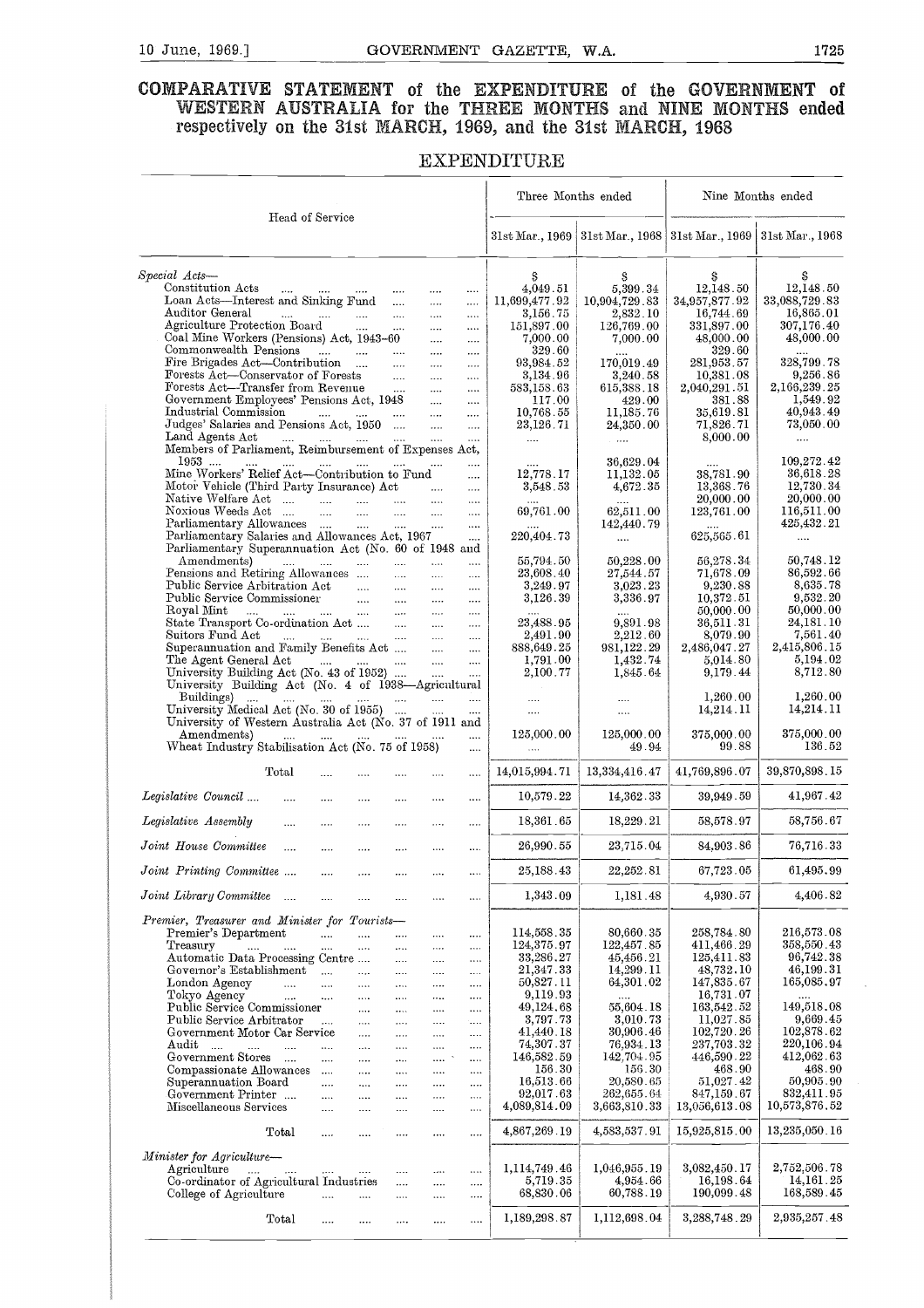### EXPENDITURE—continued

| 1726                                                                                                                                           |                                                                |                                                |                                                                            |                                                                                    |                                                     |                                                   |                                                          | GOVERNMENT GAZETTE, W.A.                                      |                                                               |                                                                  | $\lceil 10 \text{ June}, 19 \rceil$       |
|------------------------------------------------------------------------------------------------------------------------------------------------|----------------------------------------------------------------|------------------------------------------------|----------------------------------------------------------------------------|------------------------------------------------------------------------------------|-----------------------------------------------------|---------------------------------------------------|----------------------------------------------------------|---------------------------------------------------------------|---------------------------------------------------------------|------------------------------------------------------------------|-------------------------------------------|
|                                                                                                                                                |                                                                |                                                |                                                                            |                                                                                    |                                                     |                                                   |                                                          | EXPENDITURE-continued                                         |                                                               |                                                                  |                                           |
|                                                                                                                                                |                                                                | Head of Service                                |                                                                            |                                                                                    |                                                     |                                                   |                                                          | Three Months ended                                            |                                                               |                                                                  | Nine Months ended                         |
|                                                                                                                                                |                                                                |                                                |                                                                            |                                                                                    |                                                     |                                                   |                                                          | 31st Mar., 1969                                               | 31st Mar., 1968                                               | 31st Mar., 1969                                                  | 31st Mar.,                                |
| Minister for Industrial Development and the North-West-<br>Industrial Development<br>North-West                                                | $\sim$                                                         | $\ddotsc$                                      | $\mathbf{r}$<br>.                                                          | $\cdots$<br>as sa                                                                  | $\cdots$<br>$\ldots$                                | $\mathbf{r}$<br>$\cdots$                          | $\cdots$<br>$\cdots$                                     | S<br>174,690.90<br>2,930,910.45                               | Ŝ<br>213,466.46<br>2,571,399.26                               | S<br>586,251.03<br>9,414,463.29                                  | s<br>636,07<br>$^{7,488,539}$             |
|                                                                                                                                                | $_{\rm Total}$                                                 | $\ldots$                                       | $\cdots$                                                                   | $\cdots$                                                                           |                                                     |                                                   |                                                          | 3,105,601.35                                                  | $2{,}784{,}865{,}72$                                          | 10,000,714.32                                                    | 8,124,61                                  |
| Minister for Education and Native Welfare-<br>Education<br>Native Welfare                                                                      | $\sigma_{\rm{max}}$                                            | $\cdots$<br>.                                  | .<br>$\cdots$                                                              | .<br>                                                                              | .<br>                                               | <br>                                              | $\cdots$<br>$\cdots$                                     | 9,937,845.98<br>365,000.00                                    | 8,330,513.08<br>592,000.00                                    | 32,173,287.91<br>1,139,507.00                                    | 28,256,66<br>1,207,00                     |
|                                                                                                                                                | Total                                                          | $\sim$                                         | $\cdots$                                                                   |                                                                                    |                                                     | $\cdots$                                          |                                                          | 10,302,845.98                                                 | 8,922,513.08                                                  | 33, 312, 794. 91                                                 | 29,463,66                                 |
| Minister for Mines and Justice-<br>Mines<br>Crown Law<br>Electoral                                                                             | $\cdots$<br>$\cdots$<br>$\cdots$                               | $\cdots$<br>$\cdots$<br>$\cdots$               | $\cdots$<br>$\cdots$<br>$\cdots$                                           | <br>$\cdots$<br>$\cdots$                                                           | <br>$\cdots$<br>$\cdots$                            | $\cdots$<br>$\cdots$<br>$\cdots$                  | $\cdots$<br>$\cdots$<br>$\cdots$                         | 498,789.48<br>721,067.83<br>23,863.43                         | 496,059.73<br>699,433.34<br>74,895.97                         | 1,605,713.49<br>2,285,514.31<br>83,967.39                        | 1,541,68<br>2,051,15<br>136,20            |
| Licensing                                                                                                                                      | $\ldots$<br>Total                                              | $\cdots$                                       | $\cdots$                                                                   | $\cdots$                                                                           | $\cdots$                                            | $\cdots$                                          |                                                          | 11,641.17<br>1,255,361.91                                     | 12,110.04<br>1,282,499.08                                     | 42,080.93<br>4,017,276.12                                        | 34,80<br>3,763,84                         |
| Minister for Lands, Forests and Immigration-                                                                                                   |                                                                | $\sim$                                         | $\cdots$                                                                   | $\cdots$                                                                           | $\cdots$                                            | $\cdots$                                          | .                                                        |                                                               |                                                               |                                                                  |                                           |
| Lands and Surveys<br>Forests<br>Bush Fires Board                                                                                               | $\cdots$                                                       | <b>Section</b><br>$\cdots$<br>$\cdots$         | and the<br>$\mathbf{r}$<br>$\sim$ . $\sim$                                 | <br>$\cdots$<br>                                                                   | $\cdots$<br>$\mathbf{1}$                            | $\cdots$<br>$\cdots$                              | $\cdots$<br>$\cdots$<br>$\cdots$                         | 776,408.94<br>360,949.43<br>33,828.75                         | 721,563.28<br>386,044.57<br>34,034.81                         | 2,528,290.76<br>1,177,185.75<br>114,567.17                       | 2,096,25<br>1,140,15<br>99,68             |
|                                                                                                                                                | Total                                                          | $\sim 100$                                     | $\cdots$                                                                   |                                                                                    |                                                     |                                                   |                                                          | 1,171,187.12                                                  | 1,141,642.66                                                  | 3,820,043.68                                                     | 3,336,10                                  |
| Minister for Works-<br>Public Works and Buildings<br>Harbour and Light and Jetties                                                             |                                                                |                                                |                                                                            | $\cdots$<br>$\cdots$                                                               | $\sim$<br>$\cdots$                                  | <br>                                              | $\cdots$<br>                                             | 1,910,060.96<br>508,667.29                                    | 1,729,429.17<br>503,107.91                                    | 5,554,179.20<br>1,611,144.03                                     | 4,813,00<br>1,384,17                      |
|                                                                                                                                                | Total                                                          | $\cdots$                                       | $\cdots$                                                                   | $\cdots$                                                                           |                                                     | $\cdots$                                          | $\cdots$                                                 | 2,418,728.25                                                  | 2,232,537.08                                                  | 7,165,323.23                                                     | 6,197,18                                  |
| Minister for Local Government, Town Planning<br>Welfare—                                                                                       |                                                                |                                                |                                                                            |                                                                                    |                                                     |                                                   | and Child                                                |                                                               |                                                               |                                                                  |                                           |
| Local Government<br>Town Planning<br>Child Welfare                                                                                             |                                                                | $\cdots$<br>$\ddotsc$<br>$\cdots$              | $\cdots$<br>$\ldots$<br>$\cdots$                                           | <br><br>                                                                           | <br>.<br>                                           | <br>$\cdots$<br>                                  | <br><br>.                                                | 43,711.82<br>63,374.95<br>688,293.31                          | 51,114.97<br>88,292.49<br>592,838.86                          | 148,280.81<br>225,935.98<br>1,805,174.64                         | 137,65<br>229,79<br>1,674,25              |
|                                                                                                                                                | Total                                                          |                                                | $\cdots$                                                                   |                                                                                    |                                                     |                                                   |                                                          | 795,380.08                                                    | 732,246.32                                                    | 2,179,391.43                                                     | 2,041,70                                  |
| Chief Secretary and Minister for Police and Traffic-<br>Chief Secretary                                                                        |                                                                | and the state of                               |                                                                            | $\cdots$                                                                           | $\cdots$                                            |                                                   |                                                          | 108,798.91                                                    | 127,519.46                                                    | 338,369.62                                                       | 346,82                                    |
| Registry and Friendly Societies<br>Observatory<br>Prisons<br>Police                                                                            | $\Delta \Delta \Delta \Delta \Delta \Delta \Delta$<br>$\cdots$ | المتناء المتناء المتنا<br>$\cdots$<br>$\cdots$ | $\cdots$<br>$\cdots$                                                       | $\cdots$<br>$\cdots$<br>$\cdots$<br>$\cdots$                                       | $\cdots$<br>$\cdots$<br>$\cdots$<br>$\cdots$        | $\cdots$<br>$\cdots$<br>$\cdots$<br>$\cdots$<br>. | $\ldots$<br>$\cdots$<br>$\ldots$<br>$\cdots$<br>$\cdots$ | 31,648.49<br>14,226.00<br>498,837.70<br>2,071,713.44          | 34,423.63<br>14,629.75<br>407.271.68<br>1,780,810.07          | 95,499.05<br>41,396.50<br>1,408,582.19<br>5,653,192.78           | 97,29<br>39,37<br>1,142,26<br>5,027,37    |
|                                                                                                                                                | Total                                                          | $\sim 100$                                     | $\sim$ . $\sim$                                                            | $\cdots$                                                                           | $\cdots$                                            | $\ddotsc$                                         | $\cdots$                                                 | 2,725,224.54                                                  | 2,364,654.59                                                  | 7,537,040.14                                                     | 6,653,1;                                  |
| Minister for Housing and Labour-                                                                                                               |                                                                |                                                |                                                                            |                                                                                    |                                                     |                                                   |                                                          |                                                               |                                                               |                                                                  |                                           |
| Labour<br>Industrial Commission<br>Scaffolding<br>Factories<br>Weights and Measures                                                            | $\mu\mu\mu\tau\to\mu\mu\tau$                                   | التبيدات التبيدات التبيدات<br>المنتقل المنتدا  | $\mathbf{r}_{\mathbf{r},\mathbf{r}}$<br>$\sim$ .<br>$\ldots$ .<br>$\ldots$ | $\sim 100$<br>$\cdots$<br>$\sim$ . $\sim$<br>$\sim 100$                            | $\cdots$<br>$\cdots$<br>$\cdots$<br>$\ldots$ .      | $\ldots$ .<br>$\ldots$<br>$\cdots$<br>$\cdots$    | $\cdots$<br>$\cdots$<br>$\cdots$<br>$\ldots$ .           | 28,873.55<br>35,083.13<br>16,490.84<br>22,605.37<br>12,102.59 | 31,506.45<br>34,317.93<br>14,721.41<br>30,206.89<br>12,018.37 | 92,399.50<br>124,338.49<br>47,999.42<br>77,170.70<br>44,032.41   | 81,8<br>100,82<br>38,76<br>76,40<br>33,86 |
|                                                                                                                                                | Total                                                          |                                                | $\cdots$                                                                   | $\cdots$<br>$\cdots$                                                               | $\cdots$<br>$\cdots$                                | <br>$\cdots$                                      | $\ldots$<br>$\ldots$                                     | 115,155.48                                                    | 122,771.05                                                    | 385,940.52                                                       | 331,6                                     |
| Minister for Health, Fisheries and Fauna-                                                                                                      |                                                                |                                                |                                                                            |                                                                                    |                                                     |                                                   |                                                          |                                                               |                                                               |                                                                  |                                           |
| Medical<br>Public Health<br>Mental Health Services<br>Fisheries                                                                                | and the same                                                   | and the same of the same<br>$\sim 100$         | $\cdots$<br>$\sim$<br>$\sim 100$                                           | $\sim 10^{-11}$<br>$\cdots$<br>$\mathcal{L}_{\mathcal{A}}$ .<br>$\sim 10$          | $\sim 10$<br>$\cdots$<br>$\mathbf{r}$<br>$\ldots$ . | $\ldots$<br>$\ldots$<br>$\cdots$<br>$\cdots$      | $\ldots$<br>$\ldots$<br><br>$\sim$                       | 5,339,690.46<br>708,047.16<br>1,317,843.40<br>143,691.64      | 4,550,302.17<br>626,518.20<br>1,247,882.15<br>133,614.92      | 17,534,065.28<br>2,024,585.77<br>3,840,340.09<br>391,361.29      | 15,293,4<br>1,877,0<br>3,541,20<br>378,2  |
|                                                                                                                                                | Total                                                          | $\sim$                                         | $\ddotsc$                                                                  | $\cdots$                                                                           | $\cdots$                                            |                                                   | $\cdots$                                                 | $7,\!509,\!272.66$                                            | 6,558,317.44                                                  | 23,790,352.43                                                    | 21,090,0                                  |
| Public Utilities-<br>State Abattoirs and Saleyards<br>Railways<br>State Batteries<br>Country Water Supplies, Sewerage, Drainage and Irrigation |                                                                | التبيان المتناد المتنا<br>$\cdots$             | $\cdots$                                                                   | $\mathcal{L}_{\mathbf{z}}$ and $\mathcal{L}_{\mathbf{z}}$<br>and the<br>$\ldots$ . | $\ldots$<br>$\sim$<br>$\cdots$                      | $\cdots$<br>$\sim$<br>$\ldots$                    | $\cdots$<br>$\ldots$                                     | 160,033.82<br>12,087,803.44<br>118,377.61<br>3,197,435.02     | 87,027.50<br>11,522,053.35<br>100,337.44<br>1,552,440.37      | 414,281.23<br>35,254,052.33<br>350, 391.52<br>$6{,}279{,}471.18$ | 358,4<br>34,634,L<br>307,7<br>4,225,3     |
|                                                                                                                                                | Total                                                          | $\dddotsc$                                     | $\cdots$                                                                   | $\cdots$                                                                           | $\cdots$                                            | $\cdots$                                          | $\cdots$                                                 | 15,563,649.89                                                 | 13,261,858.66                                                 | 42,298,196.26                                                    | 39,525,6                                  |
|                                                                                                                                                |                                                                | Grand Total, Expenditure                       |                                                                            |                                                                                    |                                                     | $\cdots$                                          | $\cdots$                                                 | 65,117,432.97                                                 | 58,514,298.97                                                 | 195,747,618.44                                                   | 176,812,1                                 |
|                                                                                                                                                |                                                                |                                                |                                                                            |                                                                                    |                                                     |                                                   |                                                          |                                                               |                                                               |                                                                  |                                           |

K. J. TOWNSING, D. BRAN
Under Treasurer. Tre<sup>asurer.</sup> The contract of the contract of the contract of the contract of the contract of the contract of the contract of the contract of the contract of the contract of the cont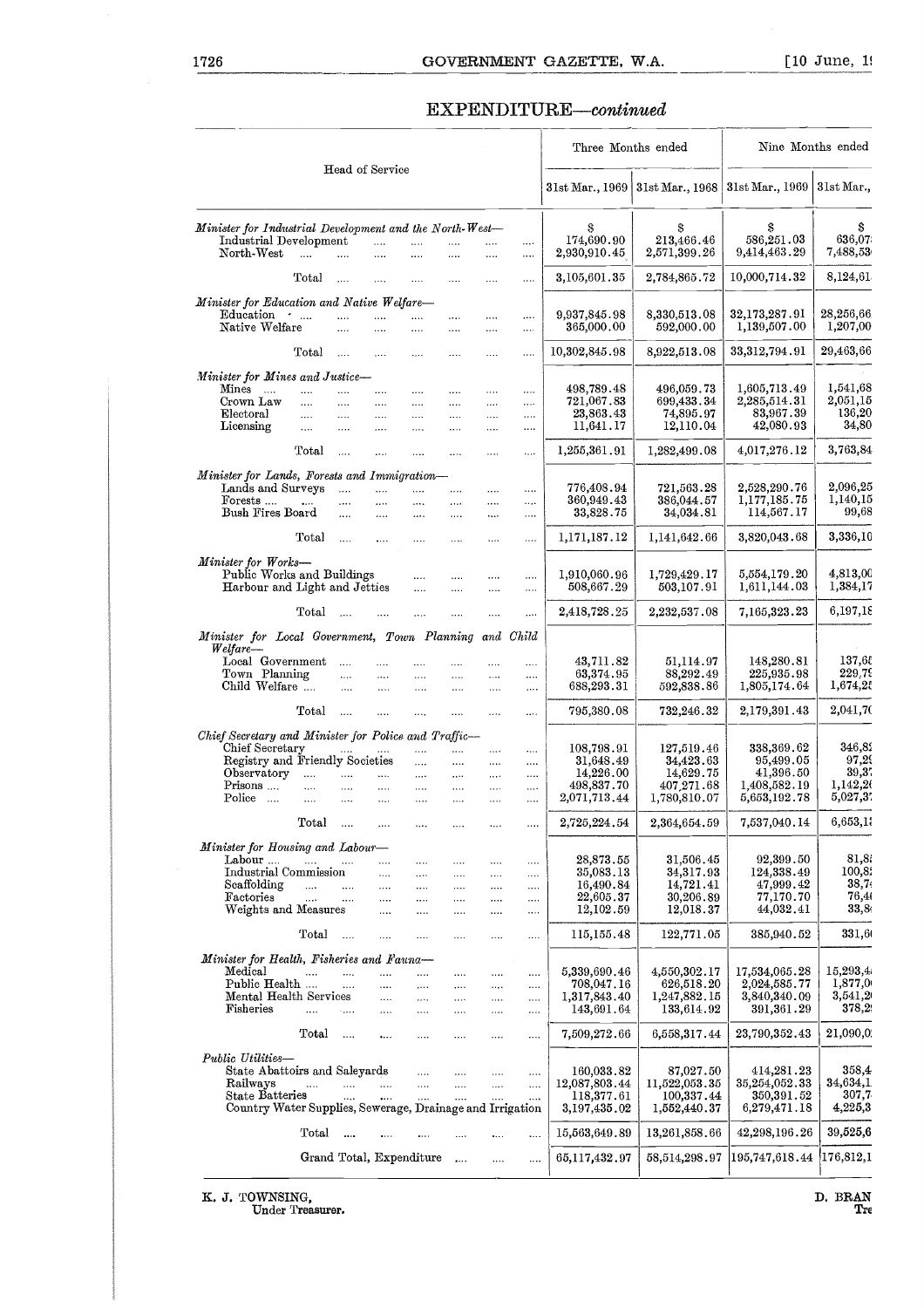#### **CONSOLIDATED REVENUE FUND**

Revenue and Expenditure for the Nine **Months ended 31st March, 1969**

#### REVENUE

| 1967-68      |                          |          |          |          |          |          |          | 1968-69     |
|--------------|--------------------------|----------|----------|----------|----------|----------|----------|-------------|
|              |                          |          |          |          |          |          |          |             |
| 25, 357, 596 | Taxation<br>$\cdots$     |          |          | .        |          |          | $\cdots$ | 30,509,048  |
| 9,337,814    | Territorial<br>$\cdots$  | $\cdots$ |          | $\cdots$ |          |          | $\cdots$ | 11,486,274  |
| 1,068,707    | Law Courts               | $\cdots$ |          | $\cdots$ | $\cdots$ |          | $\cdots$ | 1,207,882   |
| 19,436,098   | Departmental             | $\cdots$ |          |          | .        | $\cdots$ | $\cdots$ | 20,164,591  |
| 437,966      | Royal Mint<br>$\dddotsc$ | $\cdots$ |          |          |          | .        | $\cdots$ | 348,308     |
| 83,817,153   | Commonwealth             | $\cdots$ | $\cdots$ | $\cdots$ | $\cdots$ | .        | $\cdots$ | 92,870,154  |
| 41,581,359   | <b>Public Utilities</b>  |          | .        | $\cdots$ |          | .        |          | 41,530,233  |
| 181,036,693  | Total Revenue            |          | .        |          |          |          |          | 198,116,490 |
|              |                          |          |          |          |          |          |          |             |

#### EXPENDITURE

| \$                | Special Acts-                                                               | \$           |
|-------------------|-----------------------------------------------------------------------------|--------------|
| 12,149            | <b>Constitution Acts</b><br>.<br><br>                                       | 12,149       |
| 2,522,000         | Interest-Overseas<br>$\cdots$<br><br>.<br>.                                 | 2,273,400    |
| 24,718,000        | Interest-Australia<br>$\cdots$<br>.<br>.                                    | 26,448,600   |
| 5,848,730         | Sinking Fund<br>$\overline{\phantom{a}}$<br>$\cdots$<br><br>.<br>.          | 6,235,878    |
| 6,770,019         | Other Special Acts<br>$\cdots$<br>$\cdots$<br>$\cdots$<br>.                 | 6,799,869    |
| 243,343           | Parliament House<br>$\mathbf{1}$<br>$\cdots$<br>$\cdots$<br>$\cdots$        | 256,086      |
| 13,235,050        | Premier, Treasurer and Minister for Tourists<br>$\cdots$                    | 15,925,815   |
| 2,935,257         | Minister for Agriculture<br>$\dddotsc$<br>$\ddotsc$<br>$\cdots$<br>$\cdots$ | 3,288,748    |
| 8,124,615         | Industrial Development and the North-West<br>, ,                            | 10,000,714   |
| 29,463,663        | <b>Education and Native Welfare</b><br>$\ddotsc$<br>$\cdots$<br>,           | 33, 312, 795 |
| 3,763,842         | Mines and Justice<br>$\cdots$<br>.<br>,,                                    | 4,017,276    |
| 3,336,102         | Lands, Forests and Immigration<br>$\ddotsc$<br>$\cdots$<br>, 2              | 3,820,044    |
| 6,197,184         | Works<br>$\sim$<br>$\mathbf{1}$<br>$\cdots$<br>$\cdots$<br>$\cdots$<br>,,   | 7,165,323    |
| 2,041,706         | Local Government, Town Planning and Child<br>,                              |              |
|                   | Welfare<br>$\cdots$<br>.<br>                                                | 2,179,391    |
| 6,653,139         | Chief Secretary and Minister for Police and Traffic<br>                     | 7,537,040    |
| 331,670           | Minister for Housing and Labour<br>$\sim$ $\sim$<br>$\cdots$<br>.           | 385,941      |
| 21,090,022        | Minister for Health, Fisheries and Fauna<br>.                               | 23,790,353   |
| 39,525,674        | <b>Public Utilities</b><br>                                                 | 42,298,196   |
| 176,812,165       | Total Expenditure                                                           | 195,747,618  |
| $181,\!036,\!693$ | Total Revenue<br>.<br>$\cdots$                                              | 198,116,490  |
| 4,224,528         | Surplus for Nine Months                                                     | 2,368,872    |

K. J. TOWNSING,

Under Treasurer.

D. BRAND, Treasurer.

 $1967-68$  1968-69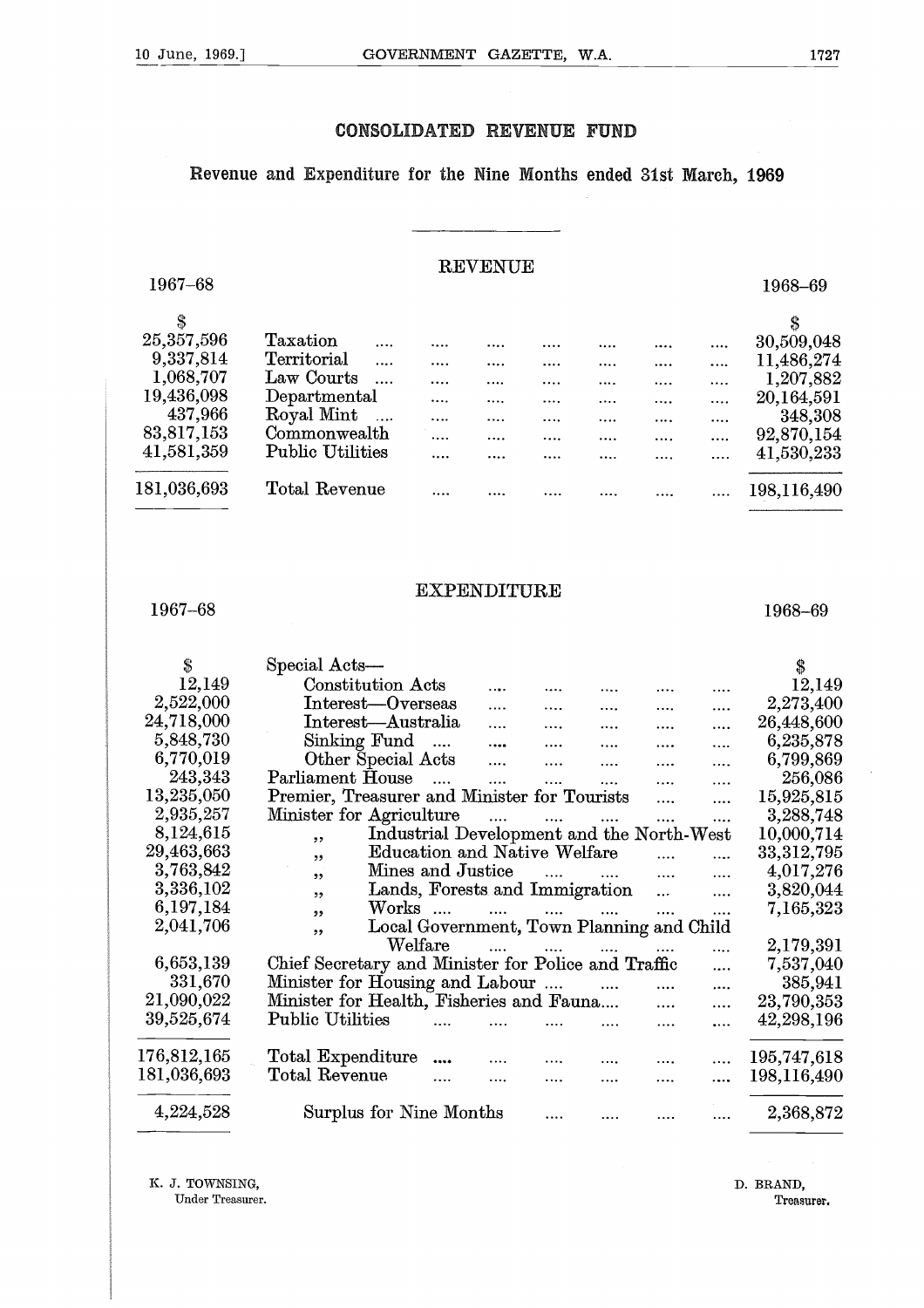#### GOVERNMENT OF WESTERN AUSTRALIA

| $\lceil 10 \text{ June} \rceil$ , 19 |                            |                      |                      |               | W.A.     | GAZETTE, |                |                    |          | <b>GOVERNMENT</b>                    |                                                                                   | .728                       |
|--------------------------------------|----------------------------|----------------------|----------------------|---------------|----------|----------|----------------|--------------------|----------|--------------------------------------|-----------------------------------------------------------------------------------|----------------------------|
|                                      |                            |                      |                      |               |          |          |                |                    |          | GOVERNMENT OF WESTERN AUSTRALIA      |                                                                                   |                            |
|                                      |                            |                      |                      |               |          |          |                |                    |          | BALANCE SHEET AS AT 31st MARCH, 1969 |                                                                                   |                            |
| S                                    | 31st March, 1969<br>S      |                      |                      |               |          |          | Funds Employed |                    |          |                                      |                                                                                   | 30th June, 1968<br>S       |
|                                      | 984,044,504<br>149,990,232 | $\cdots$             | .<br>.               |               |          |          |                |                    |          |                                      | Loan Flotations<br>Less Redemptions from Sinking Fund                             | 942,959,504<br>149,990,232 |
| 834,054                              |                            |                      |                      |               |          |          |                |                    |          |                                      |                                                                                   | 792,969,272                |
|                                      | 35,751,740<br>4,646,564    | .                    | $\cdots$<br>$\cdots$ | $\cdots$<br>  | .<br>.   | $\cdots$ |                | .<br>.             | $\cdots$ | $\cdots$                             | Trust Funds, Governmental<br>Less Investments                                     | 33,443,710<br>4,669,370    |
| 31,105                               |                            |                      |                      |               |          |          |                |                    |          |                                      |                                                                                   | 28,774,340                 |
|                                      | 42,323,286<br>39,806,524   | .                    | $\cdots$<br>.        | .<br>$\cdots$ | .        | .        |                |                    |          | $\sim$<br>$\cdots$                   | Trust Funds, Private<br>Less Investments                                          | 38,976,190<br>36,790,319   |
| 2,516                                |                            |                      |                      |               |          |          |                |                    |          |                                      |                                                                                   | 2,185,871                  |
| 11,339                               |                            |                      | .                    | $\cdots$      | $\cdots$ |          |                |                    |          |                                      | Suspense Accounts                                                                 | 9,954,198                  |
| 12,664                               |                            | .                    |                      | .             |          |          |                |                    |          |                                      | Commonwealth Grants and Advances                                                  | 8,851,246                  |
| 5,897                                | .                          |                      | .                    |               |          |          |                |                    |          |                                      | Trading Concerns and Public Utilities Banking Accounts                            | 5,075,424                  |
|                                      | 1.063,622<br>2,368,871     | $\cdots$<br>$\cdots$ | <br>$\cdots$         | .<br>         | <br>     | .<br>    | .              | $\sim$ $\sim$<br>. |          | $\ddotsc$                            | Consolidated Revenue Fund-<br>Balance at commencement of year<br>Surplus for year | 216,986<br>828,636         |
|                                      | 3,432,493<br>582,000       |                      | $\cdots$             | $\cdots$      | $\cdots$ |          |                |                    |          |                                      | Special Grant from Commonwealth received in year                                  | 1,045,622<br>18,000        |
| 4,014                                |                            |                      | $\cdots$             | .             |          |          |                |                    |          |                                      | Balance                                                                           | 1,063,622                  |
| \$901,592                            |                            |                      |                      |               |          |          |                |                    |          |                                      |                                                                                   | \$848,873,973              |

#### Employment of Funds

|           | 582,000                                               |                                                          |                                                |                                  |                        |                                  |                                  |                                  |                                  |                           |         | Special Grant from Commonwealth received in year                                                                                                                                                                                                                        | 18,000                                                |
|-----------|-------------------------------------------------------|----------------------------------------------------------|------------------------------------------------|----------------------------------|------------------------|----------------------------------|----------------------------------|----------------------------------|----------------------------------|---------------------------|---------|-------------------------------------------------------------------------------------------------------------------------------------------------------------------------------------------------------------------------------------------------------------------------|-------------------------------------------------------|
| 4,014     |                                                       |                                                          |                                                |                                  |                        |                                  |                                  |                                  |                                  |                           |         | Balance                                                                                                                                                                                                                                                                 | 1,063,622                                             |
| \$901,592 |                                                       |                                                          |                                                |                                  |                        |                                  |                                  |                                  |                                  |                           |         |                                                                                                                                                                                                                                                                         | \$848,873,973                                         |
|           |                                                       |                                                          |                                                |                                  |                        |                                  | Employment of Funds              |                                  |                                  |                           |         |                                                                                                                                                                                                                                                                         |                                                       |
|           |                                                       |                                                          |                                                |                                  |                        |                                  |                                  |                                  |                                  |                           |         |                                                                                                                                                                                                                                                                         |                                                       |
|           | 919,713,419                                           | $\ldots$                                                 |                                                | $\ldots$                         | $\cdots$               | $\cdots$                         | $\cdots$                         |                                  |                                  |                           |         | Works and Services-Railways, Transport, Electricity, Harbours, Water Supplies,<br>Housing and other State Undertakings                                                                                                                                                  | 894,282,591                                           |
|           | 9,319,474<br>39,413,162                               | $\cdots$<br>$\cdots$                                     | <br>$\cdots$                                   | $\cdots$<br>$\sim 100$           | $\cdots$<br>$\cdots$   | $\cdots$<br>$\ldots$             | $\sim$ 1.1.1.                    |                                  |                                  |                           |         | Flotation Expenses, Discounts and Exchange<br>Consolidated Revenue Fund Deficits (Funded)                                                                                                                                                                               | 9,259,946<br>39,413,162                               |
|           | 968,446,055<br>149,990,232                            |                                                          | $\sim 100$                                     |                                  |                        |                                  |                                  |                                  |                                  |                           |         | Less Redemptions of Debt applied to depreciation of assets, etc.                                                                                                                                                                                                        | 942,955,699<br>149,990,232                            |
| 818,45    |                                                       |                                                          |                                                |                                  |                        |                                  |                                  |                                  |                                  |                           |         |                                                                                                                                                                                                                                                                         | 792,965,467                                           |
| 64,26     |                                                       |                                                          |                                                |                                  |                        |                                  |                                  |                                  |                                  |                           |         | Other Assets-<br>Short Term Investment                                                                                                                                                                                                                                  |                                                       |
|           |                                                       |                                                          | $\cdots$                                       |                                  |                        |                                  | $\cdots$                         | $\cdots$                         |                                  |                           |         |                                                                                                                                                                                                                                                                         | 49,119,470                                            |
|           | $Cr. 3,620,334$<br>148,119<br>446,838                 | $\cdots$<br>$\cdots$                                     | <br>$\cdots$<br>$\cdots$                       | <br><br>                         | <br>$\cdots$<br>       | $\cdots$<br>$\cdots$<br>$\cdots$ | $\cdots$<br>$\cdots$<br>$\cdots$ | $\ldots$<br>$\cdots$<br>$\cdots$ | $\cdots$<br>$\cdots$<br>$\cdots$ | .<br>$\cdots$<br>$\cdots$ |         | Cash at Bank<br>Cash in London<br>Cash in Hand                                                                                                                                                                                                                          | 50,927<br>145,185<br>354,911                          |
| $Cr$ 3,02 |                                                       |                                                          |                                                |                                  |                        |                                  |                                  |                                  |                                  |                           |         |                                                                                                                                                                                                                                                                         | 551,023                                               |
|           | 215,458<br>4,238,277<br>682,287                       | .<br><br>                                                | $\cdots$<br>$\cdots$                           | $\cdots$<br>$\cdots$             | $\cdots$<br>$\cdots$   | $\cdots$<br>$\cdots$<br>$\cdots$ | $\cdots$<br>$\cdots$             | $\cdots$<br>$\cdots$             | .<br>$\cdots$<br>$\cdots$        | <br>                      | Printer | Stores Accounts-<br>Government<br>Government Stores<br>Railway Stores                                                                                                                                                                                                   | 256,827<br>3,239,197<br>790,381<br>Cr.                |
| 5,13      |                                                       |                                                          |                                                |                                  |                        |                                  |                                  |                                  |                                  |                           |         |                                                                                                                                                                                                                                                                         | 2,705,643                                             |
| 44        |                                                       |                                                          |                                                |                                  |                        |                                  |                                  |                                  |                                  |                           |         | Remittances to London                                                                                                                                                                                                                                                   | $\cdots$                                              |
|           | 15,541,729<br>302,231<br>28,411<br>280,423<br>170,247 | $\cdots$<br>$\cdots$<br>$\cdots$<br>$\cdots$<br>$\cdots$ | $\cdots$<br>$\sim 100$<br>$\ldots$<br>$\ldots$ | $\cdots$<br>$\cdots$<br>$\cdots$ | $\cdots$<br>$\sim 100$ | $\sim 100$                       |                                  |                                  |                                  |                           |         | Advances-<br>Treasurer's Advances to Departments, etc<br>Trust Funds, Governmental (Overdrawn Accounts)<br>Commonwealth Grants and Advances (Overdrawn Accounts)<br>Suspense (Overdrawn Accounts)<br>Trading Concerns and Public Utilities (Overdrawn Banking Accounts) | 3,376,320<br>153,799<br>2,251<br>$\cdots$<br>$\cdots$ |
| 16,32     |                                                       |                                                          |                                                |                                  |                        |                                  |                                  |                                  |                                  |                           |         |                                                                                                                                                                                                                                                                         | 3,532,370                                             |
| \$901,59  | $\cdots$                                              |                                                          |                                                |                                  |                        |                                  |                                  |                                  |                                  | $\cdots$                  |         | Total Assets                                                                                                                                                                                                                                                            | \$848,873,973                                         |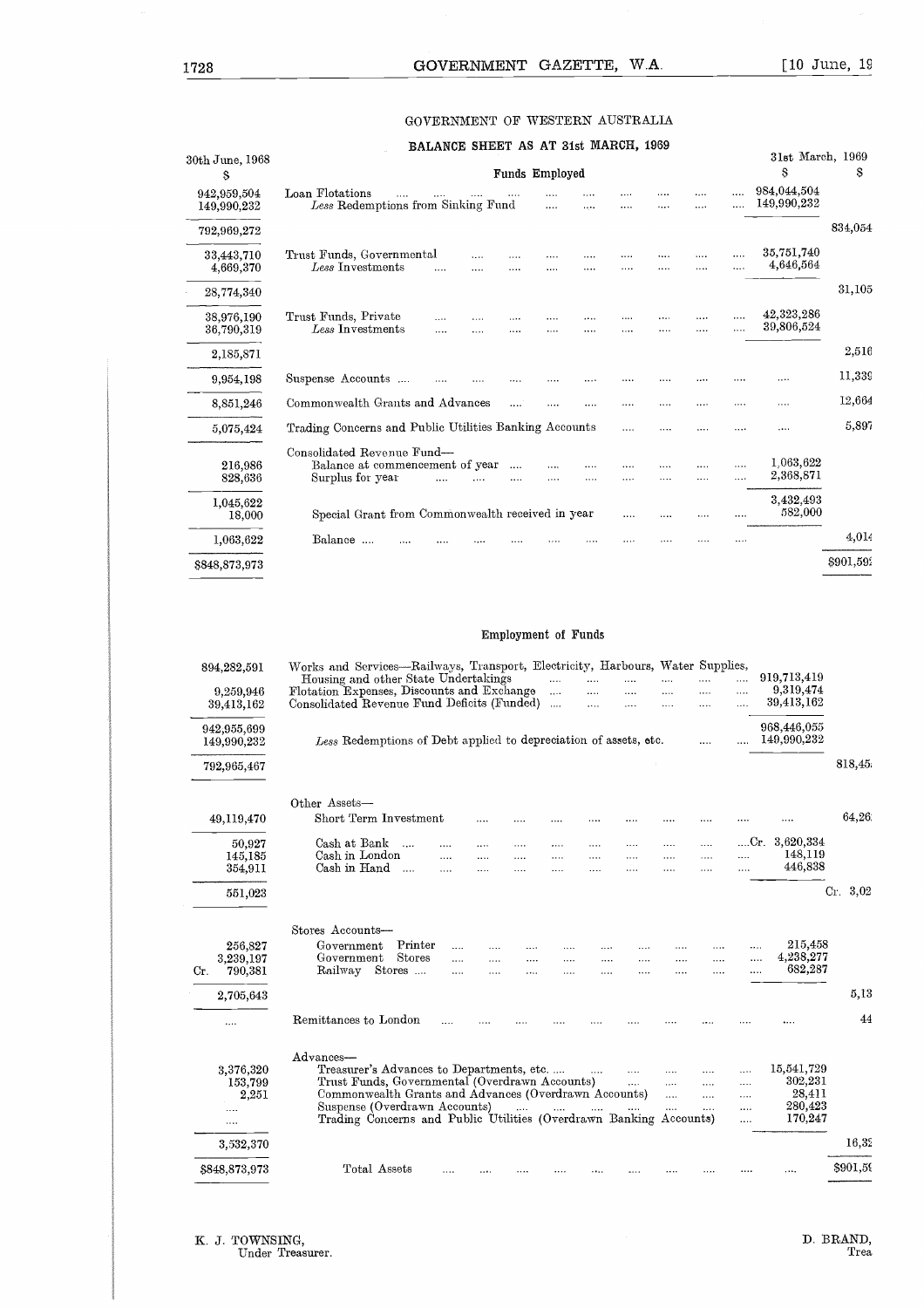#### **TOTAL TRANSACTIONS of TREASURY ACCOUNTS** from 31th December, 1968, and BALANCE as at 31st March, 1969

GOVERNMENT GAZETTE, W.A.<br>
TIONS of TREASURY ACCOUNTS from 31th December, 1968,<br>
and BALANCE as at 31st March, 1969 Balance as at 31st Dec., 1968 Debit Balance as at Credit 31st Mar., 1969 STATEMENT No. 1 TRUST FUNDS—GOVERNMENTAL t S  $\begin{array}{ccc} \text{s} & \text{ } & \text{s} & \text{ } & \text{s} \end{array}$ Agriculture Protection Board .... 37,793.90 91,879.10 169,187.91 115,102.71 Agriculture Protection Board Plant Replacement Reserve .... 109,241.28 17,259.80 2,655.00 94,636.48 Agriculture Research Stations—Prize Money . . . 483.89 483.89 Albany Port Authority External Loans Sinking Fund .... 3,618.61 260.74 3,879.35 Argentine Ant Control Committee .". 12,440.66 14,526.02 2,085.36 .... Australian Wool Board .... 3,306.80 12,088.56 5,259.00 3,522.76\* Banana Industry Compensation 77,205.80 3.85 18,154.97 95,356.92 Beekeepers Compensation 4,410.28 28.51 291.49 4,673.26 Bunbury Port Authority External Loans Sinking Fund 15,190.32 1,919.94 17,110.26 Bunbury Port Authority Maintenance Dredging Stabilisatio <sup>n</sup> 40,000.00 40,000.00 Cattle Industry Compensation .... ..•• 607,334.55 85,908.20 57,520.50 578,946.85 Charles Hadley Travelling Library 12,564.23 2,187.27 12.22 10,389.18 Crown Law Advance. 171,755.90 1,745,194.58 1,808,833.99 235,395.31 Emu Point Reserve Board. 22,366.37 11,270.38 5,125.03 16,221.02 Fisheries Research and Development .... 107,986.05 9,504.27 86,627.96 185,109.74 Forests Improvement and Reforestation .... 408,319.59 1,126,876.83 975,323.57 256,766.33 Fremantle Port Authority External Loans Sinking Fund 100,675.40 3,692.45 104,367.85 Fremantle Port Authority Replacement .... 72,220.83 1,310.49 73,531.32 Fruit Fly Eradication 8,299.06 13,594.35 22,165.42 16,870.13 Fruit Growing Industry .... ".. 21,298.03 7,517.74 4,030.87 17,811.16 Fruit Growing Industry Investment Reserve .... 126,484.4 126,484.41 Health Education Council 166.55 10,956.24 15,448.55 4,658.86 Health Education Council—Special Purposes 2,808.93 31.00 2,839.93 Hospital Buildings and Equipment .... 1,153,545.43 225,309.43 411,105.02 1,339,341.02 Hospital Fund Contributions .... . 7,976,756.08 7,976,756.08 .... Hospital Fund Contributions .... Government Employees Housing Authority 78,303.52 409 535.53 628,577.60 297,345.59 Housing Loan Guarantee .... 7,461.36 .... 7,461.36 Kwinana Housing .... 81,857.57\* 28,619.09 60,829.43 49,647.23\* McNess Housing  $\ldots$   $\ldots$   $\ldots$   $\ldots$   $\ldots$   $\ldots$   $\ldots$   $\frac{135,202.52}{156,122.52}$   $\frac{20,920.00}{20,920.00}$  $\begin{array}{|l|l|} \hline \text{Growing Indusity}\end{array} \begin{array}{|l|l|} \hline \text{Crowing Industry}\end{array} \begin{array}{|l|l|} \hline \text{Crowing Industry}\end{array} \begin{array}{|l|l|} \hline \text{Crowing Industry}\end{array} \begin{array}{|l|l|} \hline \text{Crowing Industry}\end{array} \begin{array}{|l|l|} \hline \text{Crowing Industry}\end{array} \begin{array}{|l|l|} \hline \text{Crowing Industry}\end{array} \begin{array}{|l|l|} \hline \text{Cerving Industry}\end{array} \begin{array$ State Housing Commission 7,495,729.35 5,784,985.47 7,324,739.46 9,035,483.34 State Housing Commission External Loans Sinking Fund 290,900.44 2,235.01 293,135.45 State Housing Commission Investment Reserve 20,920.00 20,920.00 Insurance Government Fire and Marine Insurance 11 metal 121,354.98 258,311.61 181,885.32 44,928.69 44,928.69 31,900.00 Government Fire and Marine Insurance Investment Reserve 691,900.0 691,900.00 Government Workers Compensation .... 493,486.59 219,811.37 151,818.13 425,493.35 Covernment Workers Compensation .... .... .... 493,486.59 219,811.37 151,818.13 425,493.35<br>
Public Buildings Insurance .... .... .... .... 1,077,964.33 .... .... .... 1,077,964.33<br>
Railway Accident and Fire Insurance .... Railway Accident and Fire Insurance 305,846.86 90,704.34 76,398.75 291,541.27<br>
Sheriffs Assurance 30.077.87 83,077.87 6.89 603.47 33,674.45<br>
State Insurance 33,077.87 83,071.87 6.89 603.47 33,674.45<br>
Titles Office Assuranc Sheriffs Assurance 310 Find the Insurance 33,077.87 (33,674.45 State Insurance 33,674.45 State Insurance 33,674.45 State Insurance 33,674.45 State Insurance .... 43,021.42 2,243,693.38 2,353,541.66 152,869.70 Titles Office Assurance .... 223,699.98 1,881.34 225,581.32 Junior Farmers Movement .... .... .... .... .... | 17,404.46 | 18,923.93 | 16,672.54<br>Junior Farmers Movement Legacy Account .... .... .... | 192.62 | .... 225.00 717.62 Junior Farmers Investment Reserve .... 5,000.00 5,000.00 Kalgoorlie Metallurgical Laboratory .... 10,959.69 20.00 290.00 11,229.69 Kalgoorlie School of Mines .... .... .... .... .... | 2,477.00\* 48,060.77 50,777.00 239.23<br>Kalgoorlie School of Mines Apparatus .... .... .... .... | 4.152.65 490.78 .... | 3,661.87 Kimberley Stations Boring Subsidy .... 51,720.90 19,595.00 46.00 32,171.90 Lawn Mowing and Gardening Service Suspense .... .... 20,284.62 32,256.40 49,746.91 37,775.13<br>Law Reform Committee .... .... .... .... .... .... 44,809.70 5,597.64 .... 39,212.06 Library Board .. 43,334.86 174,253.66 215,589.40 84,670.60 Main Roads Department Payroll Surcharge .... 382,508.71 371,642.44 172,694.41 183,560.68 Mechanical Appliances 41,570.38 47.37 41,523.01 Metropolitan Markets .... 139,490.25 42,141.94 49.,059 . 10 146,407.41 Metropolitan Region Improvement 310,042.41\* 433,983.25 494,964.22 249,061.44\* Metropolitan Region Improvement Loans Sinking Fund ... 153,943.41 12,544.07 166,487.48 Metropolitan Water Supply Board External Loans Sinking Fund 25,205.78 4,593.27 29,799.05 Midland Junction Abattoir Board External Loans Sinking Fund 5,468.91 1,546.81 7,015.72 Milk Board 9,678.89 35,878.17 37,551.95 11,352.67 Milk Board Investment Reserve 248,000.00 35,000.0  $110.71$ <br>81,146.08 213,000.00<br>4,210.02 Mothercraft Improvement 4,206.29 106.98 110.71 4,210.02 National Parks Board ... 24,766.55 80,273.07 81,146.08 25,639.56 National Science Foundation Asirometric Grant .... 2,588.77 2,588.77 Native Trading Fund ". 1,494.23 1,188.25 4.395.14 4,701.12 Native Welfare Administration—Consolidated Revenue 210,226.16 644,379.30 479,529.80 45,376.66 Norseman School of Mines Apparatus 14.1 196,269.75  $14.11$ <br>175,171.04 Noxious Weeds .... 78,739.78 99,838.49 196,269 .75 175,171.04 Milk Board Investment Reservent and Junction Abatter Board External Loans Sinking Fund<br>
Milk Board Investment Reservent and and the community of the Sand and the Sand and the Sand and the Sand and and an an an an an an an  $8.762.22$ 20,374.91<br>56,952.72 Pig Industry Compensation .... .... .... .... .... | 52,859.00 | 4,668.50 | 8,762.22 | 56,952.72<br>Pig Industry Compensation Investment Reserve .... .... | 240,000.00 | .... ... | 240,000.00 Pilbara Vermin Control .... 33,871.39 19,7.74.88 960.93 15,057.44 Plant Hire .... 521,603.64 400,338.97 365,850.16 487,114.83 Plant Suspense .... 278,005.56 149,659.29 151,893.28 280,239.55 Plant Suspense Reserve .... 94,329.99 46,605.45 64,371.88 112,096.42 Potato Growing Industry 23,128.75 1,097.60 5,619.77 27,650.92 Potato Growing Industry Investment Reserve 96,688.00 96,688.00 Poultry Industry 77,897.54 10,806.15 13,030.46 80,121.85 Public Debt Sinking Fund 407,503.95 .... .... 407,503.95 Public Education Endowment ..\_ 2,422.91 280.02 2,340.50 4,483.39 Public Works Department Payroll Surcharge 656,102.25 403,358.38 349,953.17 602,697.04 Purchase of Tailings .... 16,146.04 4,313.34 12,089 66 23,922.36  $\begin{array}{cccccccc} \cdot & \dots & \dots & \dots & \cdot & 14.1. \end{array}$   $\begin{array}{cccccccc} \dots & \dots & \dots & \cdot & 14.1. \end{array} \begin{array}{c} \text{14.1.} \\ \dots & \dots & \dots & \cdot & 20,3739.73 \end{array} \begin{array}{cccccccc} \dots & \dots & \dots & \cdot & 14.1. \end{array} \begin{array}{c} \text{14.1.} \\ \dots & \dots & \dots & \cdot & 20,373 & .71. \end{array} \begin{array}{cccccccc} \dots & \dots & \dots & \cdot & 52,859.00$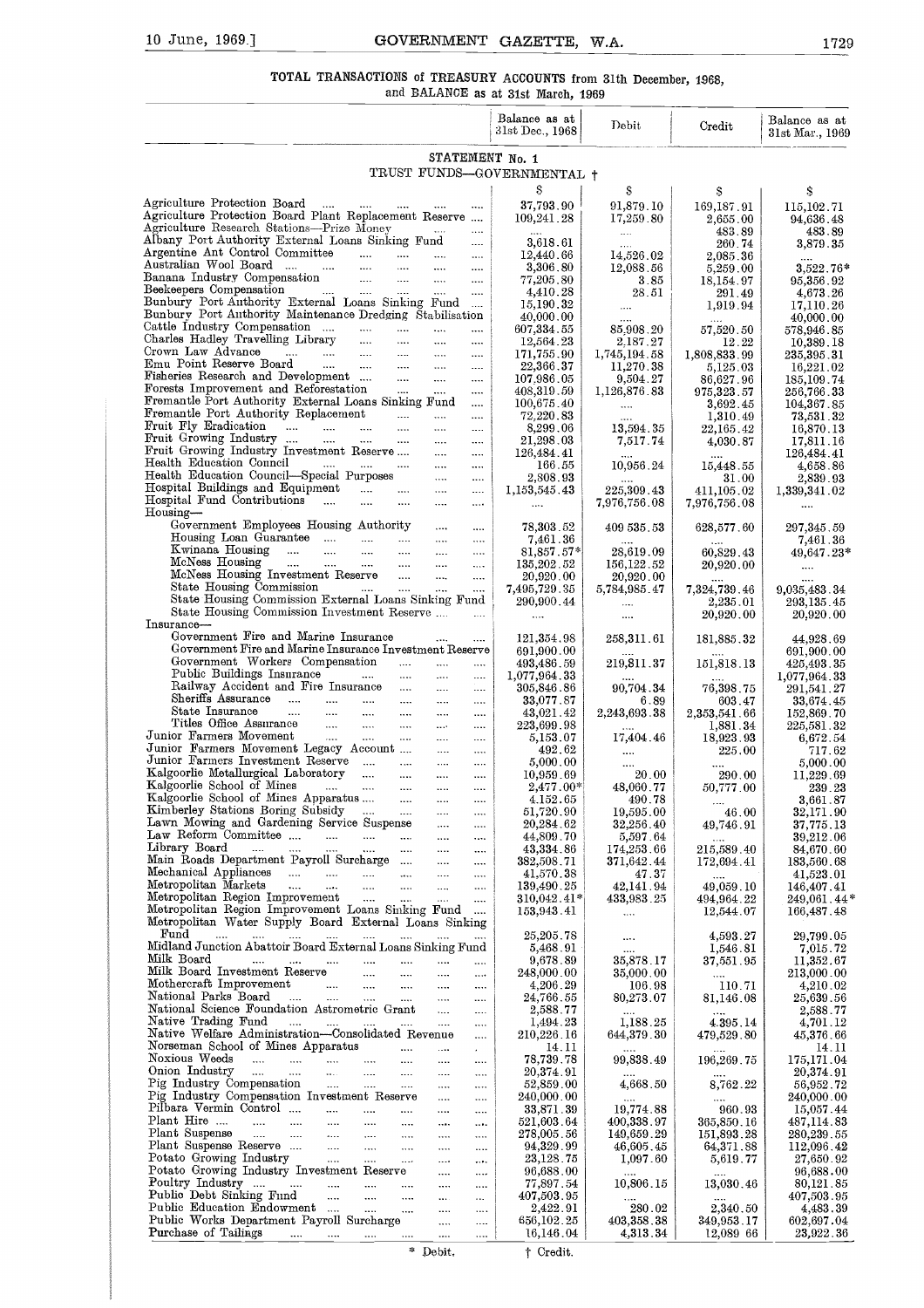#### TOTAL TRANSACTIONS OF TREASURY ACCOUNTS-continued

|                                                                                                                                                                                          |                                                                                                                                   |          |          | Balance as at<br>31st Dec., 1968    | Debit         | Credit        | Balance as a<br>31st Mar., 19 |
|------------------------------------------------------------------------------------------------------------------------------------------------------------------------------------------|-----------------------------------------------------------------------------------------------------------------------------------|----------|----------|-------------------------------------|---------------|---------------|-------------------------------|
|                                                                                                                                                                                          |                                                                                                                                   |          |          | STATEMENT No. 1-continued           |               |               |                               |
|                                                                                                                                                                                          |                                                                                                                                   |          |          | TRUST FUNDS-GOVERNMENTALT-continued |               |               |                               |
|                                                                                                                                                                                          |                                                                                                                                   |          |          | s                                   | S             | S             | S                             |
| Railways Munitions Annexe Depreciation                                                                                                                                                   | $\cdots$                                                                                                                          | $\cdots$ | $\cdots$ | 61,343.71                           | $\cdots$      | 2,700.00      | 64,043.7                      |
| Railways-Provision for Long Service and Other Leave                                                                                                                                      |                                                                                                                                   |          | $\cdots$ | 2,195,000.00                        | 1.111         |               | 2,195,000.0                   |
| Railways Rolling Stock Replacement                                                                                                                                                       |                                                                                                                                   |          | $\cdots$ | 790,202.08                          | 382,928.01    | 267,865.87    | 675,139.9                     |
| Roads-                                                                                                                                                                                   |                                                                                                                                   |          |          |                                     |               |               |                               |
| Central Road Fund                                                                                                                                                                        | $\cdots$                                                                                                                          | $\cdots$ | $\cdots$ | 761,024.94*                         | 2,103,186.80  | 3,927,704.24  | 1,063,492.5                   |
| Main Roads<br>and the state of the state of the<br><b>Castle Committee</b><br>$\cdots$                                                                                                   | $\sim 100$                                                                                                                        | $\cdots$ |          | 555,282.52                          | 6,854,769.70  | 8,187,941.54  | 1,888,454.3                   |
| Main Roads-New Buildings                                                                                                                                                                 |                                                                                                                                   | $\cdots$ |          | 2,831,979.20                        | 219,329.32    |               | 2,612,649.8                   |
| Metropolitan Traffic                                                                                                                                                                     |                                                                                                                                   | $\cdots$ |          | 3,149,956.01                        | 3,327,683.72  | 1,518,282.78  | 1,340,555.0                   |
| المتداح المتداح المتداح المتداح<br>Mitchell Freeway                                                                                                                                      |                                                                                                                                   | $\cdots$ |          | 3,000,000.00                        |               |               | 3,000,000.0                   |
| Railway Crossing Protection Fund                                                                                                                                                         |                                                                                                                                   | $\cdots$ | $\cdots$ | 57,381.84                           | 35,279.95     | 36,476.97     | 58,578.8                      |
| Roads Maintenance Trust                                                                                                                                                                  |                                                                                                                                   |          | $\cdots$ | 614,233.00                          | 836, 385.62   | 813,702.14    | 591,549.5                     |
| Royal Perth Hospital Loans Sinking Fund                                                                                                                                                  |                                                                                                                                   | $\cdots$ | $\cdots$ | 31,384.47                           | $\cdots$      | 3,388.13      | 34,772.6                      |
| Rural and Industries Bank<br>$\cdots$<br>$\sim$ 0.000 $\sim$                                                                                                                             | <b>Contract Contract</b>                                                                                                          | $\cdots$ | $\cdots$ | 5,277.38                            | 390,686.44    | 386,879.72    | 1,470.6                       |
| State Electricity Commission Private Loans Sinking Fund                                                                                                                                  |                                                                                                                                   |          |          | 105,503.43                          |               | 60,254.06     | 165,757.4                     |
| State Electricity Commission Public Loans Sinking Fund                                                                                                                                   |                                                                                                                                   |          |          | 593,017.26                          | 58,911.41     | 26,970.27     | 561,076.1                     |
| State National Fitness Council<br><b>Contract</b>                                                                                                                                        | and the                                                                                                                           | $\cdots$ |          | 87,448.48                           | 24,951.65     | 32,083.39     | 94,580.2                      |
| Suitors Fund<br>and the same control of the same<br>$\cdots$                                                                                                                             | $\sim$                                                                                                                            | $\cdots$ |          | 34,706.58                           | 1,800.80      | 2,909.09      | 35,814.8                      |
| Swan River Conservation Board<br><b>Sales Control</b>                                                                                                                                    | <b>Section</b>                                                                                                                    | $\cdots$ | $\cdots$ | 19,672.01                           | 5,950.01      | 26.40         | 13,748.4                      |
| Taxi Control<br><b>Second</b><br><b>Second</b><br>and the state of                                                                                                                       | $\mathbf{1}_{\mathbf{1}_{\mathbf{2}}\mathbf{1}_{\mathbf{3}}\mathbf{2}_{\mathbf{4}}\mathbf{3}_{\mathbf{5}}\mathbf{4}_{\mathbf{6}}$ | $\cdots$ | $\cdots$ | 12,514.39                           | 12,591.60     | 10,180.35     | 10, 103.1                     |
| Tourist Development Authority Loans Sinking Fund                                                                                                                                         |                                                                                                                                   |          | $\cdots$ | 2,060.00                            |               |               | 2,060.0                       |
| Tourist Fund<br>and the state<br>المستناد المقداد المقدا                                                                                                                                 | $\cdots$                                                                                                                          |          | $\cdots$ | 563,798.25                          | 142,978.25    | 152,365.90    | 573,185.9                     |
| Transport Commission                                                                                                                                                                     | $\mathbf{r}_i$ , $\mathbf{r}_i$ , $\mathbf{r}_i$ , $\mathbf{r}_i$                                                                 | $\cdots$ | $\cdots$ | 123,082.75                          | 386,925.79    | 447, 124. 93  | 183,281.8                     |
| Vermin Act<br>$\frac{1}{2}$ . The contract of $\frac{1}{2}$ is the contract of $\frac{1}{2}$<br>$\mathbf{1}_{\mathbf{2},\mathbf{3},\mathbf{4}}$ and $\mathbf{1}_{\mathbf{3},\mathbf{4}}$ | <b>Service</b>                                                                                                                    | $\cdots$ | $\cdots$ | 697, 653.73                         | 298,075.94    | 301,405.33    | 700,983.1                     |
| Western Australian Art Gallery                                                                                                                                                           |                                                                                                                                   | $\cdots$ | $\cdots$ | 12,550.49                           | 33,872.61     | 27,223.42     | 5,901.3                       |
| Western Australian Museum<br><b>Contract Contract</b><br><b>Contractor</b>                                                                                                               | $\sim$                                                                                                                            | $\cdots$ | $\cdots$ | 10,328.50                           | 59,605.61     | 65,007.13     | 15,730.0                      |
| W.A. Coastal Shipping Commission External Loans Sinking                                                                                                                                  |                                                                                                                                   |          |          |                                     |               |               |                               |
| Fund<br>$\cdots$<br>$\sim 10^{-11}$<br>.<br>$\cdots$<br>$\sim$                                                                                                                           | $\cdots$                                                                                                                          | $\cdots$ | $\cdots$ | 6,171.39                            |               | 528.76        | 6,700.1                       |
| Workers Compensation Board<br><b>Section</b>                                                                                                                                             | $\sim 10^{-10}$                                                                                                                   | $\cdots$ | $\cdots$ | 30,925.35                           | 11,150.73     | 2,514.19      | 22,288.8                      |
| Workers Compensation Board Investment Reserve                                                                                                                                            |                                                                                                                                   |          | $\cdots$ | 47,099.43                           |               | $\ldots$ .    | 47,099.4                      |
| World Health Organisation-Pseudo Tuberculosis Grant                                                                                                                                      |                                                                                                                                   |          | $\cdots$ | 1,090.58                            | $\cdots$      |               | 1,090.5                       |
| Wyndham Meatworks Superannuation Reserve                                                                                                                                                 |                                                                                                                                   | $\sim$   | $\cdots$ | 67,557.95                           | $\cdots$      | 125.00        | 67,682.9                      |
| Youth Service Assistance<br>and the<br><b>Sales Control</b>                                                                                                                              | $\cdots$                                                                                                                          | $\cdots$ | $\cdots$ | 37,035.28                           | 8,229.83      | 1,154.12      | 29,959.5                      |
| Zoological Gardens Board<br><b>Service</b><br><b>Service</b>                                                                                                                             | $\sim$ . $\sim$                                                                                                                   | $\cdots$ | $\cdots$ | 21,176.54                           | 46,598.45     | 43,035.13     | 17,613.2                      |
|                                                                                                                                                                                          |                                                                                                                                   |          |          |                                     |               |               |                               |
| Total, Trust Funds Governmental                                                                                                                                                          |                                                                                                                                   | $\cdots$ | $\cdots$ | 32,782,677.14                       | 38,888,524.20 | 41,555,356.06 | 35,449,509.0                  |
|                                                                                                                                                                                          |                                                                                                                                   |          |          |                                     |               |               |                               |

#### STATEMENT No. 2 TRUST FUNDS-PRIVATE

|                                                                 |          |                      |          |          | S            | S            | s            | s          |
|-----------------------------------------------------------------|----------|----------------------|----------|----------|--------------|--------------|--------------|------------|
| Anzae Day Fund                                                  | $\cdots$ | $\cdots$             |          | $\cdots$ | 107.88       | 80.00        | 68.00        | 95.8       |
| Barley Research Advisory Committee                              |          | $\sim$ $\sim$ $\sim$ | $\cdots$ | $\cdots$ | 8,210.93     | 1,155.69     | .            | 7,055.2    |
| Benefit and Provident Funds-                                    |          |                      |          |          |              |              |              |            |
| Public Service Provident Fund                                   | $\cdots$ | $\cdots$             | $\cdots$ |          | 2,199.13     | 1,657.92     | 56.01        | 597.2      |
| Railway Servants Benefit Fund                                   |          | $\sim$               | $\cdots$ | $\cdots$ | 24,461.52    | 30.00        | 331.03       | 24,762.5   |
| Water Supply Provident Fund                                     |          | $\cdots$             | $\cdots$ |          | 1,442.04     | 1,300.00     | 202.05       | 344 (      |
| Water Supply Provident Fund Investment Reserve                  |          |                      |          | $\cdots$ | 5,291.00     |              | 1,250.00     | 6,541.     |
| Bequests and Donations-                                         |          |                      |          |          |              |              |              |            |
| Blanche Dare (Narrogin Hospital)                                |          |                      |          | $\cdots$ | 1,416.65     | $\cdots$     | $\cdots$     | 1,416.6    |
| Bussell<br>and the man of the state of the                      |          | $\cdots$             |          | $\cdots$ | 523.58       | $\cdots$     | $\cdots$     | 523.5      |
| Charitable Institutions<br>and the same                         |          | $\cdots$             |          |          | 157,434.45   | 75,231.46    | 75,148.98    | 157,351.9  |
| Child Welfare Benevolent Fund                                   |          |                      | $\cdots$ | $\cdots$ | 1,426.01     | 103.00       | $\cdots$     | 1,323.0    |
| Clarence Eakins Gift Fund                                       |          | $\sim$ $\sim$ $\sim$ |          | $\cdots$ | 251.91       | .            |              | 251.9      |
| G. C. Robinson (Kalgoorlie Hospital)                            |          |                      | $\cdots$ |          | 18,149.79    | $\cdots$     | 120.96       | 18,270.5   |
| John Henry Kendall                                              |          |                      | $\cdots$ |          | 1,112.60     | $\cdots$     |              | 1,112.6    |
| McKellar Estate (Geraldton Hospital)                            |          |                      | $\cdots$ | $\cdots$ | 2.324 52     | $\sim 100$   | 46.00        | 2,370.8    |
| P. A. Connolly (Hospitals)                                      |          |                      | $\cdots$ | $\cdots$ | 14,950.85    | 14,857.65    | 46.12        | - 139 -    |
| Rush (Geraldton Hospital)                                       |          | $\cdots$             | $\cdots$ | $\cdots$ | 8,933.30     | 66.39        | 133.50       | 9,000.9    |
| Sargent (Three Springs Hospital)                                |          | <b>Contractor</b>    | $\cdots$ | $\cdots$ | 187.74       | 1.11         |              | 187.       |
| William Samuel (White Gum Valley School)                        |          |                      | $\cdots$ | $\cdots$ | 1,014.36     | $\cdots$     | $\cdots$     | $1,014$ .  |
| Charitable Collections Act                                      |          | $\cdots$             |          | $\cdots$ | 1,890.49     |              | $\cdots$     | 1,890.9    |
| Clerk of Courts<br>المنبار المتبرز المتبرز الهيير               |          | $\sim 100$           | $\cdots$ | $\cdots$ | 158,635.34   | 1,401,916.05 | 1,409,236.45 | 165,955.   |
| Coal Miners Welfare<br>التبيدات التبيدات البييدات               |          | <b>Service</b>       | $\cdots$ | $\cdots$ | 46,385.13    | 222.00       | 3,590.61     | 49.753.    |
| Coal Mine Workers Pensions                                      | $\cdots$ | $\cdots$             | $\cdots$ | $\cdots$ | 49,735.32    | 148,372.80   | 140,469.12   | 41,831.    |
| Coal Mine Workers Pensions Investment Reserve                   |          |                      |          | $\cdots$ | 2,318,741.55 | 5,661.04     | 52,608.58    | 2,365,689. |
| Commissioner of Native Welfare                                  |          | and the              | $\cdots$ | $\cdots$ | 59,141.79    | 23,345.55    | 4,343.71     | 40,139.1   |
| Companies Liquidation Account                                   |          | المستحدث المساحي     | $\sim$   | $\cdots$ | 18,234.24    | $\cdots$     | 4.77         | 18,239.    |
| Country High School Hostels Authority                           |          | <b>Contractor</b>    | $\cdots$ | $\cdots$ | 427,278.41   | 245,400.94   | 77,222.49    | 259,099.   |
| Country High School Hostels Authority Loans Sinking Fund        |          |                      |          |          | 120,037.20   | $\cdots$     | 11,739.64    | 131,776    |
| Deposits-                                                       |          |                      |          |          |              |              |              |            |
| Betting Board<br>$\cdots$                                       |          |                      |          |          | 3,044.90     |              |              | 3,044.     |
| Contractors<br><b>Contract Contract</b><br>$\cdots$<br>$\cdots$ | $\cdots$ | $\cdots$             |          |          | 1,144,246.34 | 313,106.77   | 343,282.33   | 1,174,421. |
| Land Application<br>$\cdots$<br>$\cdots$                        | $\cdots$ | $\cdots$             | $\cdots$ |          | 110,292.61   | 40,443.20    | 111,299.25   | 181,148.   |
| Mines Department<br>$\cdots$                                    | $\cdots$ | $\sim$               |          |          | 330.00       |              | $\cdots$     | 330.       |
| Railway Traffic<br>$\cdots$<br>$\cdots$                         | $\cdots$ | $\cdots$             | $\cdots$ | $\cdots$ | 7,905.27     | 20.00        |              | 7,885.     |
| Students-                                                       |          |                      |          |          |              |              |              |            |
| Muresk College<br><b>Seattle</b>                                | $\cdots$ | $\cdots$             |          | $\cdots$ | 1,240.00     | 6.60         |              | 1,233.     |
| School of Mines, Norseman                                       |          | $\cdots$             |          | $\cdots$ | 16.00        | 16.00        | $\cdots$     | $\cdots$   |
| Workers Compensation Act, 1924 (Employers Deposits)             |          |                      |          |          | 300,000.00   |              |              | 300,000.   |
|                                                                 |          |                      |          |          |              |              |              |            |

 $\hspace{0.1mm}^*$  Debit.

† Credit.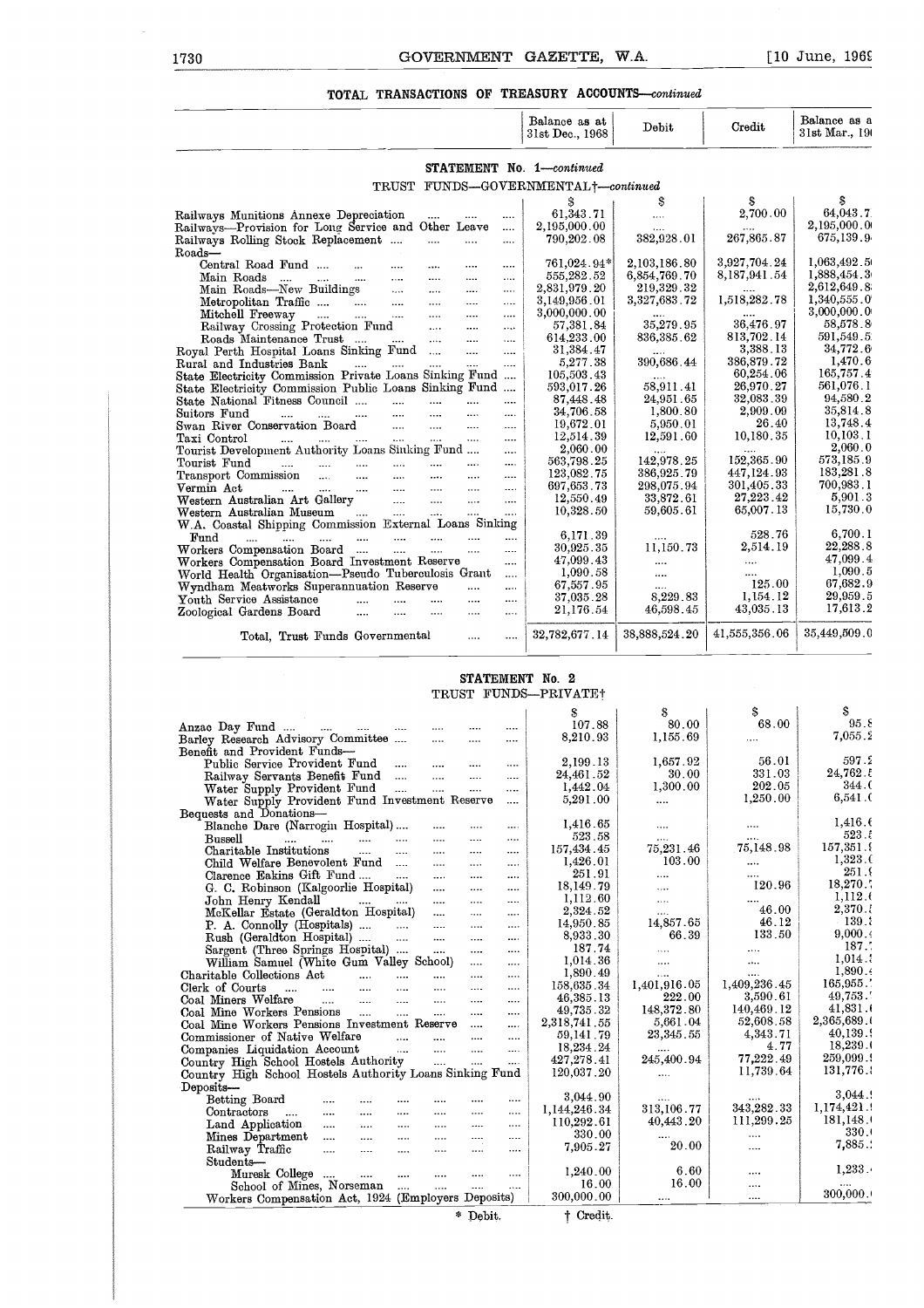#### **TOTAL TRANSACTIONS OF TREASURY ACCOUNTS--continued**

|                 |                                                   | Balance as at<br>31st Dec., 1968 | Debit | Credit | Balance as at<br>31st Mar., 1969 |
|-----------------|---------------------------------------------------|----------------------------------|-------|--------|----------------------------------|
|                 | TOTAL TRANSACTIONS OF TREASURY ACCOUNTS-continued |                                  |       |        |                                  |
| 10 June, 1969.] | GOVERNMENT GAZETTE, W.A.                          |                                  |       |        | 1731                             |
|                 |                                                   |                                  |       |        |                                  |
|                 |                                                   |                                  |       |        |                                  |
|                 |                                                   |                                  |       |        |                                  |
|                 |                                                   |                                  |       |        |                                  |
|                 |                                                   |                                  |       |        |                                  |

#### **STATEMENT** No. 2-continued TRUST FUNDS-PRIVATE<sup>+</sup>-continued

| <b>TOTAL TRANSACTIONS OF TREASURY ACCOUNTS—continued</b>                                                                |                      |                |                                  |                          |              |                                  |
|-------------------------------------------------------------------------------------------------------------------------|----------------------|----------------|----------------------------------|--------------------------|--------------|----------------------------------|
|                                                                                                                         |                      |                | Balance as at<br>31st Dec., 1968 | Debit                    | Credit       | Balance as at<br>31st Mar., 1969 |
|                                                                                                                         |                      |                | STATEMENT No. 2-continued        |                          |              |                                  |
|                                                                                                                         |                      |                |                                  |                          |              |                                  |
|                                                                                                                         |                      |                | TRUST FUNDS-PRIVATE+-continued   |                          |              |                                  |
|                                                                                                                         |                      |                | S                                | 8                        |              | S                                |
| Derby Leprosarium Child Endowment<br>                                                                                   |                      |                | 2,561.14                         | 76.80                    | 99.84        | 2,584.18                         |
| Fauna Conservation<br>$\sim 100$<br>$\cdots$<br>Hospitals for the Aged—Patients' Private Property                       |                      |                | 11.40<br>109,870.06              | 21, 197. 16              | 27,784.55    | 11.40<br>116,457.45              |
| Local Authorities-                                                                                                      |                      | $\cdots$       |                                  |                          |              |                                  |
| Shire Council Loans Sinking Fund<br>المعامد                                                                             | $\overline{a}$       | $\cdots$       | 76,341.62                        | .50                      | 1,088.52     | 77,429.64                        |
| Water Board Loans Sinking Fund<br>$\cdots$                                                                              | $\ddotsc$            |                | 7,157.52                         |                          | 140.22       | 7,297.74                         |
| Mental Hospital Patients-Comforts and Private Cash                                                                      |                      | المملاء        | 30,353.26                        | 29,514.63                | 36,264.23    | 37,102.86                        |
| Midland Brick Co. Pty. Ltd.<br>$\cdots$<br>$\cdots$                                                                     |                      |                | 11,981.00                        |                          |              | 11,981.00                        |
| Midland Railway Staff Gratuities<br>$\ddotsc$<br>$\cdots$                                                               |                      |                | 138,878.83                       | 868.99                   | المعادي      | 138,009.84<br>8,967.08           |
| Mortgage Moneys Transfer of Land Act<br>$\ddotsc$<br>Official Receiver in Bankruptcy<br>$\cdots$                        | $\cdots$<br>$\cdots$ |                | 8,967.08<br>73.97                | $\cdots$                 | $\ldots$     | 73.97                            |
| $\cdots$<br>Parliamentary Superannuation Fund<br>$\cdots$                                                               | $\ddotsc$            | <br>$\cdots$   | 1,661.67                         | <br>65,413.93            | 78,623.78    | 14,871.52                        |
| Parliamentary Superannuation Fund Investment Reserve                                                                    |                      | $\cdots$       | 546,475.38                       |                          | 40,000.00    | 586,475.38                       |
| Prisoners Private Cash<br>$\cdots$<br>$\cdots$<br>$\cdots$<br>$\cdots$                                                  | $\ddotsc$            | $\overline{1}$ | 8,004.98                         | 9,787.47                 | 10,443.95    | 8,661.46                         |
| Public Trustee Common Fund<br>$\cdots$<br>                                                                              |                      |                | 483,188.81                       | 2, 104, 532.52           | 2,123,706.10 | 502,362.39                       |
| Public Trustee Deposit<br>$\sim$<br>$\cdots$<br>$\sim$                                                                  |                      |                | 40.000.00                        | <b>Salar</b>             | $\cdots$     | 40,000.00                        |
| Public Works Garden Services-Endowment Reserve                                                                          |                      | المحدد         | 1,042.03                         | $\cdots$                 | $\cdots$     | 1,042.03                         |
| Scholarships-                                                                                                           |                      |                | 2,459.30                         |                          |              | 2,459.30                         |
| Charles Baskett (Muresk College)<br>Dowson (School of Mines, Kalgoorlie)<br>$\sim$                                      |                      | $\cdots$       | 1,975.31                         | <b>ARA</b>               | <br>$\cdots$ | 1.975.31                         |
| Falconer Research (School of Mines, Kalgoorlie)                                                                         |                      | <br>$\cdots$   | 617.74                           | $\cdots$                 | $\cdots$     | 617.74                           |
| Federated Clerks Union<br>$\sim 10^{-1}$<br>$\mathbf{r}$<br>$\cdots$                                                    |                      | $\cdots$       | 250.00                           |                          | .            | 250.00                           |
| G. S. Manners Memorial<br>$\ldots$<br>$\ddotsc$<br>$\cdots$                                                             | $\ddotsc$            | 1111           | 416.98                           | $\sim$                   |              | 416.98                           |
| James A. Heron Memorial<br>$\cdots$<br>$\cdots$                                                                         |                      | $\cdots$       | 1,787.38                         | 80.00                    | 2.68         | 1,710.06                         |
| James and Rose Coombe<br>$\sim$<br>$\cdots$                                                                             |                      | $\cdots$       | 767.48                           | 344.66                   |              | 422.82                           |
| J. A. Wood<br>John Forrest High School<br>$\cdots$<br>$\cdots$                                                          | $\cdots$             |                | 77.95                            | 81.41                    | 420.00       | 416.54                           |
| $\cdots$<br>$\cdots$                                                                                                    |                      |                | 1.904.00<br>252.28               | $\cdots$                 | .            | 1.904.00<br>252.28               |
| Keynes Forestry Prize<br><b><i>College Street</i></b><br>$\sim$<br>Meat Industry Apprenticeships<br>التبيان<br>$\cdots$ | $\cdots$<br>         | $\cdots$<br>   | 19.52                            | $\cdots$<br>             |              | 19.52                            |
| Nookenburra District Pioneers<br>$\cdots$<br>$\ddotsc$                                                                  | $\cdots$             | .              | 750.10                           | $\cdots$                 | $\cdots$     | 750.10                           |
| N. F. Poynton (Muresk College)<br>$\ddotsc$                                                                             |                      |                | 2,616.40                         |                          |              | 2.616.40                         |
| Perth Boys High School Memorial<br>$\sim$                                                                               |                      |                | 8,650.46                         |                          | .            | 8,650.46                         |
| Perth Girls High School Memorial<br>$\cdots$                                                                            | $\ddotsc$            | $\ddotsc$      | 13,749.42                        | $\cdots$                 | 319.00       | 14,068.42                        |
| Royal Antediluvian Order of Buffaloes                                                                                   |                      |                | 80.00                            | 80.00                    | $\cdots$     |                                  |
| R. S. Sampson<br>$\mathbf{r}$<br><b>Contract</b><br>$\sim$<br>$\cdots$                                                  | $\cdots$             |                | 290.00                           |                          |              | 290.00<br>11,217.96              |
| Thomas Coombe<br>$\cdots$<br>$\sim$<br>$\cdots$<br>11th and 2/11th A.I.F. Battalions Association                        |                      |                | 11,217.96<br>160.00              |                          | 160.00       | 320.00                           |
| Sheriffs Collections<br>التبيدات التبيدات التبيدات المنا                                                                |                      | <br>           | 31,951.73                        | $\cdots$<br>102,952.53   | 115,013.24   | 44,012.44                        |
| Shipping Master-Deceased Estates<br>$\sim$ $\sim$<br>$\cdots$                                                           | $\cdots$             |                | 18.12                            |                          |              | 18.12                            |
| Superannuation Fund<br>$\cdots$                                                                                         | $\ddotsc$            |                | 542,476.84                       | 2,950,006.90             | 2,761,178.29 | 353,648.23                       |
| Superannuation Fund Investment Reserve                                                                                  |                      |                | 34, 127, 538.50                  | $\cdots$                 | 1,015,247.47 | 35, 142, 785.97                  |
| Trustees-                                                                                                               |                      |                |                                  |                          |              |                                  |
| Perpetual Trustees, Executors and Agency Co.                                                                            |                      |                | 10,000.00                        |                          |              | 10,000.00                        |
| Testamentary and Trust Deposits<br>$\cdots$                                                                             |                      | $\overline{1}$ | 7,781.34<br>10,000.00            | $\overline{\phantom{a}}$ | 238.96       | 8,020.30<br>10,000.00            |
| W.A. Trustees, Executor and Agency Co.<br>Unclaimed Moneys<br>المنتقد المنتقل المنتقل المنافس                           | $\cdots$<br>$\cdots$ |                | 58,901.07                        | 18.13                    | 3,590.24     | 62,473.18                        |
| W.A. Government Tramways Welfare Fund                                                                                   | لمنابذ               | $\cdots$<br>   | 565.15                           |                          |              | 565.15                           |
| Waterside Wages, Geraldton<br>المندار المندار<br>$\cdots$                                                               |                      |                | 7,040.05                         | 83,998.27                | 84.725.55    | 7,767.33                         |
| Wheat Research—State<br>$\cdots$<br>$\cdots$<br>$\cdots$                                                                | $\cdots$             |                | 51,516.89                        | 21,836.91                | 164.34       | 29,844.32                        |
| Workers Compensation in Suspense<br>                                                                                    |                      | $\cdots$       | 58,742.49                        | 103,313.18               | 122,236.22   | 77,665.53                        |
|                                                                                                                         |                      |                |                                  |                          |              |                                  |
| Total, Trust Funds Private<br>$\cdots$                                                                                  | $\cdots$             |                | 41,437,736.06                    | 7,767,097.05             | 8,652,646.78 | 42,323,285.79                    |
|                                                                                                                         |                      |                |                                  |                          |              |                                  |

#### **STATEMENT No.** 8 TREASURER'S ADVANCE\*

| W.A. Government Tramways Welfare Fund<br>Waterside Wages, Geraldton<br>$\mathbf{u}$ |                                      |                |                   |          |                         |               |                 |                         |
|-------------------------------------------------------------------------------------|--------------------------------------|----------------|-------------------|----------|-------------------------|---------------|-----------------|-------------------------|
|                                                                                     |                                      |                | $\cdots$          |          | 565.15                  | $\cdots$      | $\cdots$        | 565.15                  |
|                                                                                     | $\cdots$                             | $\cdots$       | $\cdots$          |          | 7.040.05                | 83,998.27     | 84,725.55       | 7,767.33                |
| Wheat Research-State<br>$\cdots$                                                    | $\cdots$                             | $\cdots$       |                   |          | 51,516.89               | 21,836.91     | 164.34          | 29,844.32               |
| Workers Compensation in Suspense                                                    | $\sim$ $\sim$                        | $\cdots$       |                   |          | 58,742.49               | 103,313.18    | 122,236.22      | 77,665.53               |
| Total, Trust Funds Private                                                          |                                      |                |                   |          | 41,437,736.06           | 7,767,097.05  | 8,652,646.78    | 42,323,285.79           |
|                                                                                     |                                      |                |                   |          | STATEMENT No. 3         |               |                 |                         |
|                                                                                     |                                      |                |                   |          | TREASURER'S ADVANCE*    |               |                 |                         |
| Advertising-Trading Concerns<br>and                                                 |                                      |                | Semi-Governmental |          | S                       | s             | S               | s                       |
| Authorities<br>$\cdots$                                                             |                                      | and the        |                   |          | 22.019.15               | 25,079.73     | 27,553.27       | 19,545.61               |
| Agriculture Department Cash Order Suspense                                          |                                      |                |                   |          | 23.532.35               | 95,797.98     | 103,776.82      | 15,553.51               |
| Agriculture Department Petrol Bowser                                                |                                      |                | $\cdots$          |          | $4,703.24$ <sup>+</sup> | 5,869.99      | 9.672.54        | 8,505.79†               |
| Aluminium Therapy<br>$\cdots$<br>$\cdots$                                           | $\cdots$                             | $\cdots$       | $\cdots$          |          | 2,749.42                | $\cdots$      | $\cdots$        | 2,749.42                |
| Australian Red Cross Society-Operating Expenses                                     |                                      |                |                   | $\cdots$ | 75,000.00               | 37,500.00     | $\cdots$        | 112,500.00              |
| Cablegrams in Suspense                                                              | $\ldots$ . $\ldots$ . $\ldots$       |                | $\cdots$          | $\cdots$ |                         | 164.79        | 164.79          |                         |
| Cash Order Suspense                                                                 | $\ldots$ . The set of $\mathbb{R}^n$ |                | $\cdots$          |          | $\cdots$<br>394,596.49  | 28,793,600.42 | 28, 354, 958.66 | 833, 238, 25            |
| $\sim 100$<br>$\cdots$<br>Child Welfare—Assistance to Deserted Wives                |                                      | $\cdots$       |                   |          | 127,785.48              | 142,752.09    | 135,863.82      | 134,673.75              |
|                                                                                     |                                      |                | $\cdots$          | $\cdots$ | 21.070.76               | 81,189.95     | 82,115.27       | 20,145.44               |
|                                                                                     |                                      | <b>Section</b> | $\cdots$          |          |                         |               |                 |                         |
| Crown Law Payments in Suspense                                                      | $\cdots$                             |                |                   |          |                         |               |                 |                         |
| Development of Mining-Advances for Boring                                           |                                      |                | $\cdots$          |          | 27,501.54               | $\cdots$      | $\cdots$        | 27,501.54               |
| Dishonoured Cheques<br>$\cdots$<br>$\overline{a}$                                   | $\cdots$                             | $\cdots$       | $\cdots$          | $\cdots$ | $\cdots$                | 138,856.21    | 138,856.21      | $\cdots$                |
| Drilling<br>$\ldots$ . $\ldots$<br>$\cdots$<br>and the state                        | $\cdots$                             | $\cdots$       | $\cdots$          |          | 338,974.96              | 83,857.91     | 97,627.73       | 325, 205.14             |
| Exmouth Township Development                                                        | $\sim$ $\sim$ $\sim$                 | $\cdots$       | $\cdots$          |          | $52,339.68\dagger$      | 13, 151.82    | 17.88           |                         |
| Expenditure Advances                                                                | $\sim$ $\sim$                        | $\cdots$       | $\cdots$          |          | $21{,}500{,}00$         | $\cdots$      | $\cdots$        | 39,205.741<br>21,500.00 |
| Free Milk for School Children                                                       | $\cdots$                             | $\cdots$       | $\cdots$          |          | 55,709.78+              | 115,304.86    | 200,000.00      | 140,404.921             |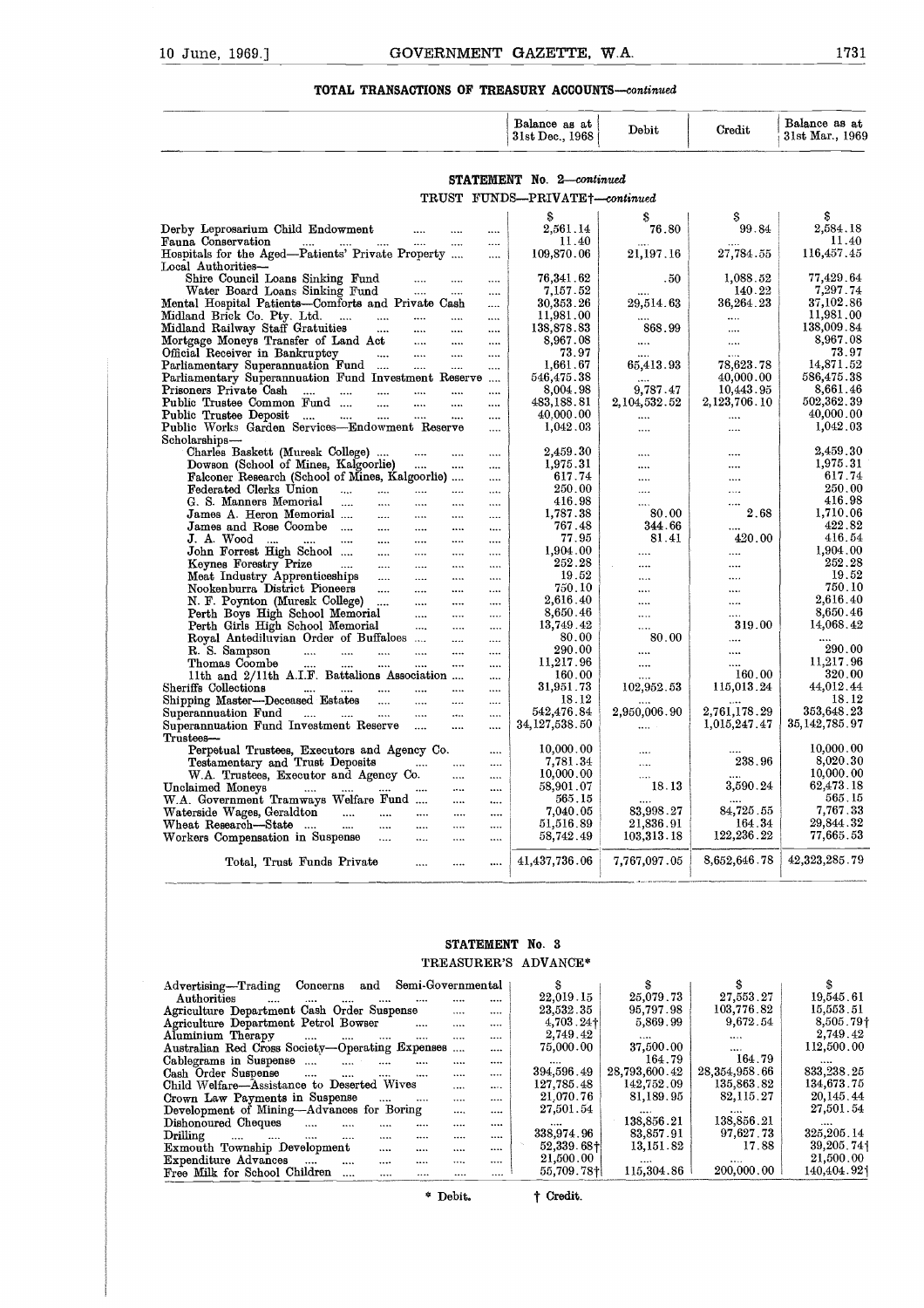#### **TOTAL TRANSACTIONS OF TREASURY ACCOUNTS-continued**

|      | Balance as at                                     | Balance as at   |
|------|---------------------------------------------------|-----------------|
|      | TOTAL TRANSACTIONS OF TREASURY ACCOUNTS-continued |                 |
| 1732 | GOVERNMENT GAZETTE, W.A.                          | [10 June, 1969. |
|      |                                                   |                 |
|      |                                                   |                 |
|      |                                                   |                 |
|      |                                                   |                 |

#### **STATEMENT No.** *3-continued*

|                                                                                                      |              |               | Balance as at<br>31st Dec., 1968 | Debit         | Credit           | Balance as at<br>31st Mar., 1969 |
|------------------------------------------------------------------------------------------------------|--------------|---------------|----------------------------------|---------------|------------------|----------------------------------|
|                                                                                                      |              |               | STATEMENT No. 3-continued        |               |                  |                                  |
|                                                                                                      |              |               | TREASURER'S ADVANCE*-continued   |               |                  |                                  |
|                                                                                                      |              |               | S                                | s             |                  | s                                |
| Fremantle Port Authority Attendance Money                                                            | $\ddotsc$    | $\cdots$      | 8.051.87                         | 140.41        | 2,498.18         | 10,409.64+                       |
| Kalgoorlie School of Mines<br>$\ldots$<br>$\cdots$<br>$\cdots$                                       |              | $\cdots$      | 123,896.70                       | 27,833.08     | 123,896.70       | 27,833.08                        |
| Kewdale Land Development<br>$\cdots$<br>$\cdots$<br>$\cdots$                                         | $\cdots$     | $\cdots$      | 2,918,523.14                     | 132,940.91    | 85,659.09        | 2,965,804.96                     |
| Kimberley Research Station<br>$\cdots$<br>$\cdots$<br>$\cdots$                                       |              |               | 9,996.05                         | 93,043.02     | 106,213.06       | 3,173.99†                        |
| London Payments in Suspense<br>$\ldots$<br>$\cdots$                                                  | $\cdots$     |               | 55,900.91                        | 98,774.69     | 138.111.24       | 16.564.36                        |
| Medical Department Cash Order Suspense<br>$\cdots$                                                   | .            |               | 111,707.49                       | 819,561.71    | 928,828.80       | 2.440.40                         |
| Medical Department Markets Depot<br>$\cdots$                                                         |              |               | 1,530.60                         | 120,006.78    | 108,275.85       | 13,261.53                        |
| Mental Institutions-State Grants<br>$\sim$<br>$\ddotsc$                                              |              |               | 469,854.52                       | 114,022.73    | 366,603.15       | 217,274.10                       |
| Motor Vehicles for Use of Departmental Officers                                                      | $\cdots$     |               | 38,075.92                        | 62,055.44     | 73,523.73        | 26,607.63                        |
| National Safety Council—Safety Manual<br>$\cdots$                                                    | $\cdots$     | $\cdots$      | 4.000.00                         |               |                  | 4.000.00                         |
| Native Missions-Purchase of Stores<br>$\cdots$                                                       | $\cdots$     | $\cdots$      | 54, 164.49                       | 77,109.63     | 65,689.80        | 65,584.32                        |
| Natives Trading Fund<br>and the man<br>$\mathbf{1}$<br>$\cdots$                                      | $\cdots$     | $\cdots$      | 5,000.00                         |               |                  | 5,000.00                         |
| Native Welfare-Assistance to Deserted Wives                                                          | $\cdots$     | $\ddots$      | 13,275.95                        | 19,750.11     | 5,683.54         | 27,342.52                        |
| Noalimba Reception Centre<br><b>Section</b><br>$\cdots$<br>$\cdots$                                  |              | $\cdots$      | 120,313.28                       | 108,491.85    | 179,242.16       | 49,562.97                        |
| Pharmaceutical Benefits<br>$\sim 100$<br>$\cdots$<br>$\cdots$                                        |              | $\cdots$      | 300,000.00                       | $\ldots$      | 300,000.00       |                                  |
| Plaican Pty. Ltd.<br>$\mathbf{r}$<br>$\dddotsc$                                                      |              |               | 140,000.00                       |               |                  | 140,000.00                       |
| Public Works Cash Order Suspense<br>$\sim 100$<br>$\sim 10^{-1}$                                     |              |               | 349,317.99                       | 2,069,733.73  | 2,145,080.41     | 273,971.31                       |
| Public Works Departmental Works and Sales                                                            | $\cdots$     | $\cdots$      | 1.178,851.70                     | 1,350,132.79  | 1,575,414.69     | 953,569.80                       |
| Purchase of Wireless Hill, Applecross<br>$\mathbf{r}$                                                | $\cdots$     | $\cdots$      | 300,000.00                       |               |                  | 300,000.00                       |
| Railways Departmental Works and Sales<br>$\sim$                                                      | $\cdots$     | $\cdots$      | 560,715.66                       | 379,637.37    | 227,586.66       | 712,766.37                       |
| Railway Expenditure Advance<br>$\sim 10^{-1}$<br>$\sim 10^{-1}$                                      |              | $\cdots$      | 934,216.10                       | 16,401.332.56 | 16,593,449.96    | 742,098.70                       |
| Railway Standardisation Agreement<br>$\mathbf{r}$<br>$\mathbf{r}$                                    | $\cdots$     | $\cdots$      | 5,439,044.81                     | 3,712,081.62  | 3.021.319.29     | 6,129,807.14                     |
| Remittances in Transit<br>$\sim$ 100 $\sim$<br>$\mathbf{r}$<br>$\mathbf{r}$<br>$\sim$                | $\cdots$     |               | 26,472.97                        | 209,278.47    | 130,592.76       | 105,158.68                       |
| Royal Flying Doctor Service<br>$\sim$ $\sim$ $\sim$<br>$\cdots$<br>$\cdots$                          | $\mathbf{r}$ | $\cdots$      | 27,500.00                        | $\cdots$      | $\cdots$         | 27,500.00                        |
| Rural and Industries Bank-Temporary Accommodation                                                    |              | $\ddotsc$     | 700,000.00                       | $\cdots$      | $\cdots$         | 700,000.00                       |
| Shire of Laverton<br>$\cdots$<br>$\cdots$<br>$\cdots$<br>$\cdots$                                    |              | $\cdots$      | 7,200.00                         |               |                  | 7,200.00                         |
| South West Region Water Supplies<br>$\cdots$<br>$\cdots$                                             | $\ddotsc$    | $\cdots$      | 302,365.15                       | 1,010,121.33  | 846,256.81       | 466,229.67                       |
| Strategic Roads and Roads of Access to Commonwealth                                                  |              |               |                                  |               |                  |                                  |
| Property<br>$\cdots$<br>$\cdots$<br>$\cdots$<br>$\cdots$<br>                                         |              |               | 14,480.35                        | 5,031.83      | 38,632.77        | $19,120.59\dagger$               |
| Sundry Debtors<br>$\sim$<br>$\cdots$<br>$\cdots$<br>$\cdots$<br>$\cdots$                             | $\cdots$     | $\cdots$      | 300,608.94                       | 58,883.24     | 173,389.20       | 186, 102.98                      |
| $\mathbf{w} = \mathbf{w} \times \mathbf{w}$<br>Teachers' Training Colleges<br>$\dddotsc$<br>$\cdots$ | $\cdots$     |               | 71,490.60                        | 474,404.96    | 682,000.00       | 136,104.447                      |
| Technical Education--Purchase of Wool<br>$\cdots$                                                    |              | $\cdots$      | 8,460.44                         | 10,075.41     | 7,993.24         | 10,542.61                        |
| Third Party Claims Tribunal<br>$\cdots$<br>$\dddotsc$<br>$\cdots$                                    | $\cdots$     | $\sim$ $\sim$ | $\cdots$                         | 10,645.59     | 10,645.59        |                                  |
| Treasury Paymaster<br>$\cdots$<br>$\cdots$<br>$\cdots$<br>$\cdots$                                   | 1.11         | $\cdots$      | 128,770.48                       | 420,736.39    | 459,471.08       | 90,035.79                        |
| Tuberculosis Control<br>$\cdots$<br>$\cdots$<br>$\cdots$<br>$\cdots$                                 | $\cdots$     | $\cdots$      | 121,903.17                       | 263,746.72    | 368,926.81       | 16,723.08                        |
| Water Resources-                                                                                     |              |               |                                  |               |                  |                                  |
| Measurement of Discharge of Rivers<br>$\cdots$                                                       | $\cdots$     | $\cdots$      | 28,613.80                        | 187,463.74    | 126,891.25       | 89,186.29                        |
| Underground Water Resources Investigations                                                           |              | $\cdots$      | 35,548.75                        | 120, 113.57   | 141,788.85       | 13,873.47                        |
|                                                                                                      |              |               |                                  |               |                  |                                  |
| Total. Treasurer's Advance                                                                           |              |               | 15,835,725.54                    | 57,890,275.43 | 58, 184, 271, 66 | 15,541,729.31                    |

#### **STATEMENT** No. 4

## SUSPENSE ACCOUNTS  $\dagger$

|                                                              |                |          |          | STATEMENT No. 4             |               |               |               |
|--------------------------------------------------------------|----------------|----------|----------|-----------------------------|---------------|---------------|---------------|
|                                                              |                |          |          |                             |               |               |               |
|                                                              |                |          |          | SUSPENSE ACCOUNTS $\dagger$ |               |               |               |
|                                                              |                |          |          | s                           | s             | S             | s             |
| Child Welfare Suspense<br>$\sim 100$<br>$\cdots$<br>$\cdots$ |                |          |          | 10,089.29                   | 6,064.17      | 5,415.66      | 9,440.78      |
| Commonwealth Fisheries Act-Licence Fees                      | $\sim$         |          | $\cdots$ | 339.30                      | 2,711.80      | 2,835.75      | 463.25        |
| Crown Law Suspense<br>$\cdots$<br>$\cdots$<br>$\cdots$       |                | .        | $\cdots$ | 1,479,151.35                | 1,947,089.32  | 1,650,234.04  | 1,182,296.07  |
| Departmental Receipts in Suspense<br>$\sim$                  | in in          | $\cdots$ | $\cdots$ | 5,379,967.14                | 6,952,127.29  | 7,332,052.25  | 5,759,892.10  |
| Drafts in Suspense<br>$\mathbf{r}$<br>$\ddotsc$<br>$\cdots$  | $\dddotsc$     |          |          | 2,895 65                    | 4,582.77      | 3,105.26      | 1,418.14      |
| Education Salaries<br>$\cdots$<br>$\cdots$<br>$\cdots$       | $\cdots$       | $\cdots$ |          | 42,828 92                   | 6,666.306.80  | 6,596,609.03  | $26,868.85*$  |
| Federal Income Tax Departmental Collections                  |                |          |          | 2,296,247.45                | 6,705,046 13  | 6,993,442.24  | 2,584,643.56  |
| Interest on Stock<br>$\cdots$<br>$\cdots$<br>$\cdots$        |                | $\cdots$ |          | 1,540,957.42                | 11,310,267.44 | 9,589,756.79  | $179,553.23*$ |
| London Salaries<br>$\cdots$<br>$\cdots$<br>$\cdots$          |                | $\cdots$ |          | 9,629.68                    | 41,716.14     | 41.575.32     | 9,488.86      |
| Nominated Passages<br>$\ddotsc$<br>$\cdots$                  |                | $\cdots$ | $\cdots$ | 519.50                      | 1,096.50      | 967.50        | 390.50        |
| Pay Roll Tax<br>$\cdots$<br>$\cdots$<br>$\cdots$             | $\cdots$       | $\cdots$ |          | 12,316.19                   | 1,023,565.08  | 1,012,952.63  | 1,703.74      |
| Public Works Private Works and Sales                         | $\cdots$       | $\cdots$ |          | 108,095.58                  | 542,953.20    | 181,303.94    | 253,553.68*   |
| Railways Private Works and Sales<br>$\dddotsc$               | $\sim 10^{-1}$ |          | $\cdots$ | 167,720.90                  | 309,411.65    | 369,620.74    | 227,929.99    |
| Railways Stores-Adjustment<br>$\sim$<br>$\cdots$             | $\ddotsc$      |          | $\cdots$ | $\cdots$                    | 126,080 21    | 126,080.21    | $\cdots$      |
| Railways Stores—Depreciation Suspense                        | $\dddotsc$     | $\cdots$ | $\cdots$ | 39,600.00                   |               | 20,000.00     | 59,600.00     |
| Sundry Creditors<br><b>Sales Contract</b>                    | $\cdots$       | $\cdots$ | $\cdots$ | 123,415.13                  | 5,632.30      | 6,603.57      | 124,386.40    |
| Survey of Leases under Mining Act 1904-65 Suspense           |                |          |          | 840,505.84                  | 48,758.94     | 251,463.18    | 1,043,210.08  |
| T.A.B. Proportion of Totalisator Duty                        | $\cdots$       | $\cdots$ | $\cdots$ | 13,154.18                   | 44, 353 24    | 43,409.78     | 12,210.72     |
| Tourist Bureau Bookings<br>$\cdots$<br>$\cdots$              | $\cdots$       | $\cdots$ | $\cdots$ | 159,498.81                  | 450,219.95    | 396,941.77    | 106,220.63    |
| Unclaimed Wages and Other Payments in Suspense—Railways      |                |          |          | 42,914.01                   | 25,707.84     | 22,023.85     | 39,230.02     |
| Unclaimed Wages-Main Roads Department                        |                |          | $\cdots$ | 15,163.80                   | 20,207.00     | 26,930.59     | 21,887.39     |
| Unclaimed Wages-Public Works Department                      |                | $\cdots$ | $\cdots$ | 17,634.42                   | 31,773.22     | 32,190.54     | 18,051.74     |
| War Service Homes Receipts in Suspense                       | $\sim$         | $\cdots$ | $\cdots$ | 173,832.99                  | 2,132,225.36  | 2,211,606 31  | 253,213.94    |
| War Service Land Settlement                                  |                |          |          | 6,944.04                    | 51,520.45     | 108,392.47    | 63,816.06     |
| Total, Suspense Accounts<br>$\sim 100$                       |                |          |          | 12,483,421.59               | 38,449,416.80 | 37,025,513.42 | 11,059,518.21 |
|                                                              |                |          |          |                             |               |               |               |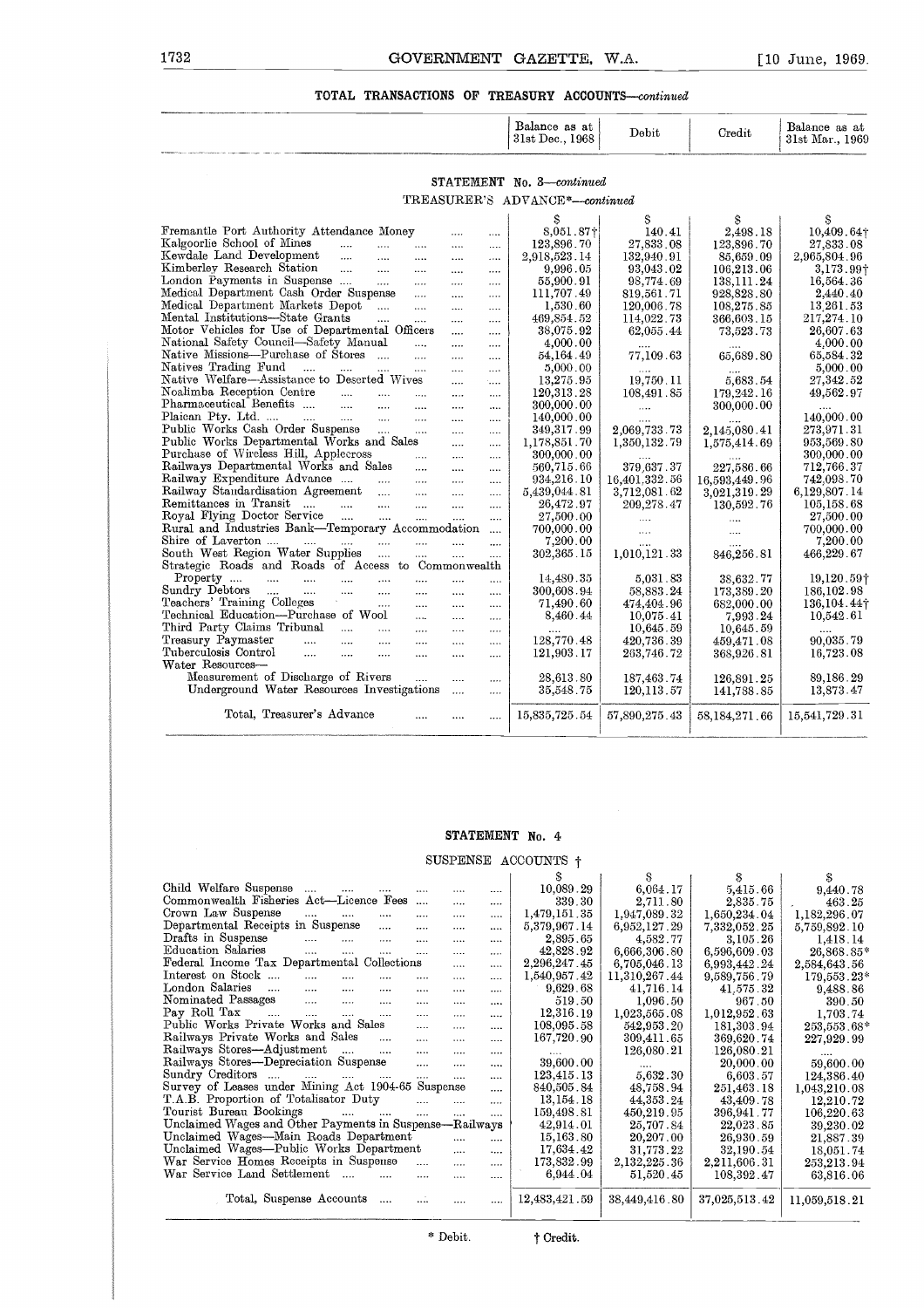#### **TOTAL TRANSACTIONS OF TREASURY ACCOUNTS-continued**

|                                                                                               |                                     |                                                           |                                                                                              |                        |                      | TOTAL TRANSACTIONS OF TREASURY ACCOUNTS—continued |                            |                            |                                  |
|-----------------------------------------------------------------------------------------------|-------------------------------------|-----------------------------------------------------------|----------------------------------------------------------------------------------------------|------------------------|----------------------|---------------------------------------------------|----------------------------|----------------------------|----------------------------------|
|                                                                                               |                                     |                                                           |                                                                                              |                        |                      | Balance as at<br>31st Dec., 1968                  | Debit                      | Credit                     | Balance as at<br>31st Mar., 1969 |
|                                                                                               |                                     |                                                           |                                                                                              |                        |                      | STATEMENT No. 5                                   |                            |                            |                                  |
|                                                                                               |                                     |                                                           |                                                                                              |                        |                      | COMMONWEALTH GRANTS AND ADVANCES +                |                            |                            |                                  |
| Aboriginal Education<br><b>Contractor</b>                                                     | $\sim$ $\sim$                       |                                                           |                                                                                              |                        |                      | S                                                 | S                          | s<br>50,000.00             | s<br>50,000.00                   |
| Aboriginal Health<br>$\sim$                                                                   | $\cdots$                            | $\cdots$<br>$\cdots$                                      | $\cdots$<br>$\cdots$                                                                         | $\cdots$<br>$\ldots$ . | $\cdots$<br>$\cdots$ | $\cdots$<br>25,000.00                             | 50,000.00                  | 25,000.00                  |                                  |
| Aboriginal Housing                                                                            | المستحدث المتناول                   | $\cdots$                                                  | $\cdots$                                                                                     | $\cdots$               | $\cdots$             | 74,596.65                                         | 306,481.15                 | 203,473.67                 | $28,\!410.83^*$                  |
| Agriculture Extension Services                                                                |                                     | $\sim$ $\sim$                                             | $\cdots$                                                                                     | $\cdots$               | $\cdots$             | 72,542.27                                         | 106,426.74                 | 161,387.64                 | 127,503.17                       |
| Assistance to Distressed Farmers<br>Assistance to Gold Mining Industry                        |                                     | $\cdots$                                                  | $\cdots$<br>$\sim$ $\sim$                                                                    | $\cdots$<br>$\cdots$   | $\cdots$<br>$\cdots$ | 27,884.27<br>21,866.47                            | $\cdots$                   |                            | 27,884.27<br>21,866.47           |
| Assistance to Metalliferous Mining                                                            |                                     | $\sim$                                                    | $\cdots$                                                                                     | $\cdots$               | $\cdots$             | 414.03                                            | $\cdots$<br>$\cdots$       | $\cdots$<br>14.68          | 428.71                           |
| Australian Meat Research Committee                                                            |                                     |                                                           | $\mathbf{1}$                                                                                 | $\cdots$               |                      | 19,225.73                                         | 8,018.93                   | 60.00                      | 11,266.80                        |
| Australian Dairy Produce Board Research<br>Coal Mining Industry Long Service Leave            |                                     |                                                           | $\sim$ 100 $\sim$<br>$\sim$                                                                  | $\cdots$               | $\cdots$             | 7,618.97<br>450.74                                | 3,598.84                   | 12,133.44<br>14,196.88     | 16,153.57                        |
| Colleges of Advanced Education-Building Projects                                              |                                     |                                                           |                                                                                              | $\cdots$               | $\cdots$<br>$\cdots$ | 62,509.56                                         | 10,643.92<br>61,948.35     | 21,000.00                  | 4,003.70<br>21,561.21            |
| Colleges of Advanced Education-Library Grants                                                 |                                     |                                                           |                                                                                              |                        | $\ldots$             | 2,138.77                                          | 242.89                     | $\cdots$                   | 1,895.88                         |
| Drought Rehef<br>$\cdots$<br>Exmouth Township Development                                     | $\cdots$                            | and the main                                              | <b>September</b>                                                                             | $\cdots$               | $\cdots$             | 3,536.99                                          | $\cdots$                   | $\cdots$                   | 3,536.99                         |
| Gold Mining Encouragement                                                                     |                                     | المنتاب المتاري                                           | $\mathcal{L}_{\mathcal{F}}$ .<br>$\mathcal{L}_{\mathcal{F}}$ and $\mathcal{L}_{\mathcal{F}}$ | $\cdots$<br>$\cdots$   | $\cdots$<br>         | 101,910.89<br>49,316.59                           | $\cdots$<br>               | $\cdots$<br>               | 101,910.89<br>49,316.59          |
| Government Schools-Science Buildings and Equipment                                            |                                     |                                                           |                                                                                              |                        | $\cdots$             | 86,334.09                                         | 147,509.69                 | 127,043.75                 | 65,868.15                        |
| Housing-<br>Commonwealth-State Housing Agreement                                              |                                     |                                                           |                                                                                              |                        |                      |                                                   |                            |                            |                                  |
| Home Builders                                                                                 | $\cdots$                            | $\mathbf{r}$ and $\mathbf{r}$ are the set of $\mathbf{r}$ | $\sim$                                                                                       | $\sim 100$<br>$\ldots$ | $\ldots$ .<br>       | 9,023,771.42<br>204,351.86                        | 3,690,604.09<br>737,079.00 | 2,466,041.83<br>824,491.13 | 7,799,209.16<br>291,763.99       |
| War Service Homes                                                                             | $\sim$                              | <b>Second</b>                                             | $\cdots$                                                                                     | $\cdots$               | $\cdots$             | 85,137.19                                         | 1,044,502.11               | 1,054,652.46               | 95,287.54                        |
| Independent Schools-Science Buildings and Equipment                                           |                                     |                                                           |                                                                                              |                        | $\sim$ . $\sim$      | 94,548.00                                         | 31,469.00                  | 100,000.00                 | 163,079.00                       |
| Migrant Education<br>$\sim$ $\sim$<br>Museum of W.A.—Research                                 |                                     | and the state of the                                      |                                                                                              | and the angle          | $\cdots$             | $2.451.41*$<br>339.83                             | 11,555.80<br>272.46        | 21.586.21                  | 7,579.00                         |
| National Pleuro Pneumonia Fund                                                                | $\sim$ 1000 $\sim$ 1000 $\sim$      | <b>Second</b><br>$\sim$ $\sim$ $\sim$                     | <b>Service</b> Control<br><b>Sales Control</b>                                               | $\sim 100$<br>$\cdots$ | $\cdots$<br>$\cdots$ | 27,103.46                                         | 11,399.49                  | 4,915.00<br>126.38         | 4,982.37<br>15,830.35            |
| National Safety Council                                                                       | $\sim$ 100 $\sim$ 100 $\sim$        | $\sim$ 100 $\mu$                                          | $\ldots$                                                                                     | $\ldots$ .             | $\cdots$             |                                                   | 4,785.00                   | 4,785.00                   |                                  |
| Ord River Dam Construction                                                                    |                                     |                                                           |                                                                                              |                        |                      | 520,977.16                                        | 952,316.57                 | 812,544.74                 | 381,205.33                       |
| Petroleum Products Subsidy<br>Pharmaceutical Benefits                                         | $\sim$<br>$\sim 100$                | $\cdots$<br>$\cdots$                                      | <br>                                                                                         | <br>                   |                      | 97,271.48<br>940,914.00                           | 799,675.30<br>706,463.00   | 898, 331.84<br>350,000.00  | 195,928.02<br>584,451.00         |
| Reconstruction Training Scheme                                                                |                                     | $\cdots$                                                  | $\cdots$                                                                                     | $\cdots$               | <br>                 | 1,085.07                                          |                            |                            | 1,085.07                         |
| Research Laboratory-Kalgoorlie School of Mines                                                |                                     |                                                           |                                                                                              | $\cdots$               |                      | 860.39                                            | 175.00                     | 6,450.00                   | 7,135.39                         |
| Roads—                                                                                        |                                     |                                                           |                                                                                              |                        |                      |                                                   |                            |                            |                                  |
| Beef Cattle Roads<br>$\ldots$<br>Commonwealth Aid Roads Act, 1964                             | $\cdots$                            | $\ldots$                                                  | $\cdots$<br>$\cdots$                                                                         | <br>$\cdots$           | <br>                 | 803,512.83<br>351,562.30                          | 625,629.62<br>7,764,746.07 | 250,000.00<br>8,055,961.00 | $427,\!883.21$<br>642,777.23     |
| Rural Relief<br>$\cdots$                                                                      | $\cdots$                            | $\sim 10^{-10}$ .                                         | $\cdots$                                                                                     | $\cdots$               |                      | 430,243.51                                        |                            |                            | $430,243$ . $51$                 |
| Softwood Forestry Agreement                                                                   |                                     | $\sim 100$                                                | $\ldots$                                                                                     | $\cdots$               |                      | $\cdots$                                          |                            | 450,000.00                 | 450,000.00                       |
| South West Region Water Supplies                                                              |                                     |                                                           | $\cdots$                                                                                     | $\cdots$               | $\cdots$             | 455,440.07                                        | 404,299.79                 | 400,000.00                 | 451,140.28                       |
| Technical Training-Buildings and Equipment<br>University Residential Colleges-Buildings Grant |                                     |                                                           |                                                                                              | $\cdots$<br>$\ddotsc$  |                      | 290,913.30<br>21,321.74                           | 495,119.12<br>6,485.18     | 226,598.16<br>824.00       | 22,392.34<br>15,660.56           |
| Water Resources---                                                                            |                                     |                                                           |                                                                                              |                        |                      |                                                   |                            |                            |                                  |
| Measurement of Discharge of Rivers                                                            |                                     |                                                           | $\cdots$                                                                                     | $\sim$                 | $\ldots$             | 16,929.80                                         | 65,552.53                  | 96,647.73                  | 48,025.00                        |
| Underground Water Resources Investigations                                                    |                                     |                                                           |                                                                                              |                        | $\cdots$             | 40,575.00                                         | $\cdots$                   | 20,287.50                  | 60,862.50                        |
| Wheat Growers Relief<br>Wheat Industry Stabilisation (Disposal)                               | $\cdots$<br>$\sim 100$ km s $^{-1}$ | <b>Continued</b>                                          | $\cdots$<br>$\cdots$                                                                         | $\cdots$<br>$\cdots$   | $\cdots$             | 1,656.20<br>48,865.13                             | 30.80                      | <br>                       | 1,656.20<br>48,834 35            |
| Wheat Research—Commonwealth                                                                   |                                     | <b>Contract</b>                                           | $\cdots$                                                                                     | $\cdots$               | <br>$\cdots$         | 27,154.04                                         | 12,761.57                  | 117.00                     | 14,509 47                        |
|                                                                                               | $\cdots$                            |                                                           | $\ldots$                                                                                     |                        |                      |                                                   |                            | $\ldots$                   | 125.88                           |
| Youth Employment                                                                              | $\cdots$                            | $\ldots$                                                  |                                                                                              | $\cdots$               | $\cdots$             | 125.88                                            | $\cdots$                   |                            |                                  |

#### **STATEMENT** No. 6

#### TRADING CONCERNS AND PUBLIC UTILITIES BANKING ACCOUNT t

| Underground Water Resources Investigations<br>Wheat Growers Relief<br>$\cdots$<br>$\cdots$<br><br>$\cdots$<br><br>Wheat Industry Stabilisation (Disposal)<br><br><br>Wheat Research--Commonwealth<br><br><br><br><br>Youth Employment<br><br><br><br><br><br>Total, Commonwealth Grants and Advances<br>$\cdots$ | 40,575.00<br>1,656.20<br>48,865.13<br>27,154.04<br>125.88<br>14,037,554.27 | <br>$\cdots$<br>30.80<br>12,761.57<br><br>18,059,792.01 | 20,287.50<br><br>$\cdots$<br>117.00<br>$\cdots$<br>16,658,670.04 | 60,862.50<br>1,656.20<br>48,834.33<br>14,509.47<br>125.88<br>12,636,432.30 |
|------------------------------------------------------------------------------------------------------------------------------------------------------------------------------------------------------------------------------------------------------------------------------------------------------------------|----------------------------------------------------------------------------|---------------------------------------------------------|------------------------------------------------------------------|----------------------------------------------------------------------------|
| STATEMENT No. 6                                                                                                                                                                                                                                                                                                  |                                                                            |                                                         |                                                                  |                                                                            |
| TRADING CONCERNS AND PUBLIC UTILITIES BANKING ACCOUNT †                                                                                                                                                                                                                                                          |                                                                            |                                                         |                                                                  |                                                                            |
|                                                                                                                                                                                                                                                                                                                  | S                                                                          | S                                                       | s                                                                | s                                                                          |
| Albany Port Authority<br>$\cdots$<br>                                                                                                                                                                                                                                                                            | 270,202.17                                                                 | 122,372.94                                              | 179,762.85                                                       | 327,592.08                                                                 |
| Bunbury Port Authority<br><br>$\cdots$<br>                                                                                                                                                                                                                                                                       | 814,453.75                                                                 | 236,254.83                                              | 237,463.02                                                       | 815,661.96                                                                 |
| Charcoal, Iron and Steel Industry<br>$\cdots$<br>$\cdots$<br><br>                                                                                                                                                                                                                                                | 317,803.61                                                                 | 1,088,855.86                                            | 992,648.24                                                       | 221,595.99                                                                 |
| Metropolitan (Perth) Passenger Transport Trust<br><br>                                                                                                                                                                                                                                                           | 388,203.09                                                                 | 2,157,812.98                                            | 2,298,728.91                                                     | 529,119.0.                                                                 |
| Metropohtan Water Supply, Sewerage and Drainage Board                                                                                                                                                                                                                                                            | 2,351,847.46                                                               | 3,733,144.14                                            | 3,690,339.60                                                     | 2,309,042.9.                                                               |
| Midland Junction Abattoir Board<br>$\cdots$<br>                                                                                                                                                                                                                                                                  | 17,461.26                                                                  | 914,987.92                                              | 868,890.81                                                       | 28,635.8                                                                   |
| State Engineering Works<br>$\cdots$<br><br>$\cdots$<br>$\cdots$<br>                                                                                                                                                                                                                                              | 293,178.24                                                                 | 318,942.85                                              | 434,866.08                                                       | 409,101.4                                                                  |
| W.A. Coastal Shipping Commission<br>$\cdots$<br>$\cdots$<br><br>                                                                                                                                                                                                                                                 | $\cdots$                                                                   | 2,080,731.76                                            | 2,080,731.76                                                     |                                                                            |
| W.A. Coastal Shipping Commission No. 2 Account                                                                                                                                                                                                                                                                   | 1,013,215.68                                                               | 27,871.21                                               | 300,000.00                                                       | 1,285,344.4                                                                |
| West Australian Meat Export Works<br><br>                                                                                                                                                                                                                                                                        | 4.400.90                                                                   | 1,404,619.97                                            | 1,258,607.63                                                     | 141,611.4                                                                  |
| Utilities<br>Total, Trading Concerns<br>Public<br>and                                                                                                                                                                                                                                                            |                                                                            |                                                         |                                                                  |                                                                            |
| Banking Accounts<br><br><br>                                                                                                                                                                                                                                                                                     | 5,470,766.16                                                               |                                                         | $12,085,594.46$   $12,342,038.90$                                | 5,727,210.6                                                                |

#### **STATEMENT** No. 7

#### GOVERNMENTAL TRUST FUND INVESTMENTS \*

| West Australian Meat Export Works                                                                                                                                                                                                                                                                                                                                                                                                                                                                                                                                                                               | 4.400.90                                                                                                                        | 1,404,619.97                                                                                 | 1,258,607.63                                                         | 141,611.4                                                                                                                |
|-----------------------------------------------------------------------------------------------------------------------------------------------------------------------------------------------------------------------------------------------------------------------------------------------------------------------------------------------------------------------------------------------------------------------------------------------------------------------------------------------------------------------------------------------------------------------------------------------------------------|---------------------------------------------------------------------------------------------------------------------------------|----------------------------------------------------------------------------------------------|----------------------------------------------------------------------|--------------------------------------------------------------------------------------------------------------------------|
| Total, Trading Concerns<br>Public<br>Utilities<br>and<br>Banking Accounts<br><br>                                                                                                                                                                                                                                                                                                                                                                                                                                                                                                                               | 5,470,766,16                                                                                                                    |                                                                                              | $12,085,594.46 \mid 12,342,038.90$                                   | 5,727,210.6                                                                                                              |
| GOVERNMENTAL                                                                                                                                                                                                                                                                                                                                                                                                                                                                                                                                                                                                    | STATEMENT No. 7<br>TRUST FUND INVESTMENTS *                                                                                     |                                                                                              |                                                                      |                                                                                                                          |
| Agriculture Protection Board Plant Replacement Reserve<br>Albany Port Authority External Loans Sinking Fund<br><br>Banana Industry Compensation<br>$\cdots$<br><br><br><br>Bunbury Port Authority External Loans Sinking Fund<br>.<br>Cattle Industry Compensation<br>$\cdots$<br>$\cdots$<br>$\cdots$<br><br>Fremantle Port Authority Replacement<br><br><br>Fremantle Port Authority External Loans Sinking Fund<br><br>Fruit Growing Industry<br>$\cdots$<br>$\cdots$<br>$\cdots$<br>$\cdots$<br><br>Health Education Council—Special Purposes<br><br><br>$Housing-$<br>State Housing Commission<br>$\cdots$ | 43,258.93<br>3,618.61<br>77,205.80<br>15,190.32<br>359,667.48<br>72.220.83<br>100,675.40<br>126,484.41<br>2,808.93<br>20.920.00 | .<br>960.74<br>33,705.47<br>4,919.94<br>1.171<br>1,310.49<br>12,492.45<br>31.00<br>$- - - -$ | 700.00<br>15,554.35<br>3,000.00<br>.<br><br>8,800.00<br><br>1.11<br> | 43,258.9<br>3,879.3<br>95,356.9<br>17,110.2<br>359,667.4<br>73,531.3<br>104,367.8<br>126,484.4<br>2,839.9<br>$20.920.$ C |
| State Housing Commission External Loans Sinking Fund                                                                                                                                                                                                                                                                                                                                                                                                                                                                                                                                                            | 290,900.44                                                                                                                      | 57,835.01                                                                                    | 55,600.00                                                            | 293,135.4                                                                                                                |
|                                                                                                                                                                                                                                                                                                                                                                                                                                                                                                                                                                                                                 | .                                                                                                                               |                                                                                              |                                                                      |                                                                                                                          |

\* Debit.  $\dagger$  Credit.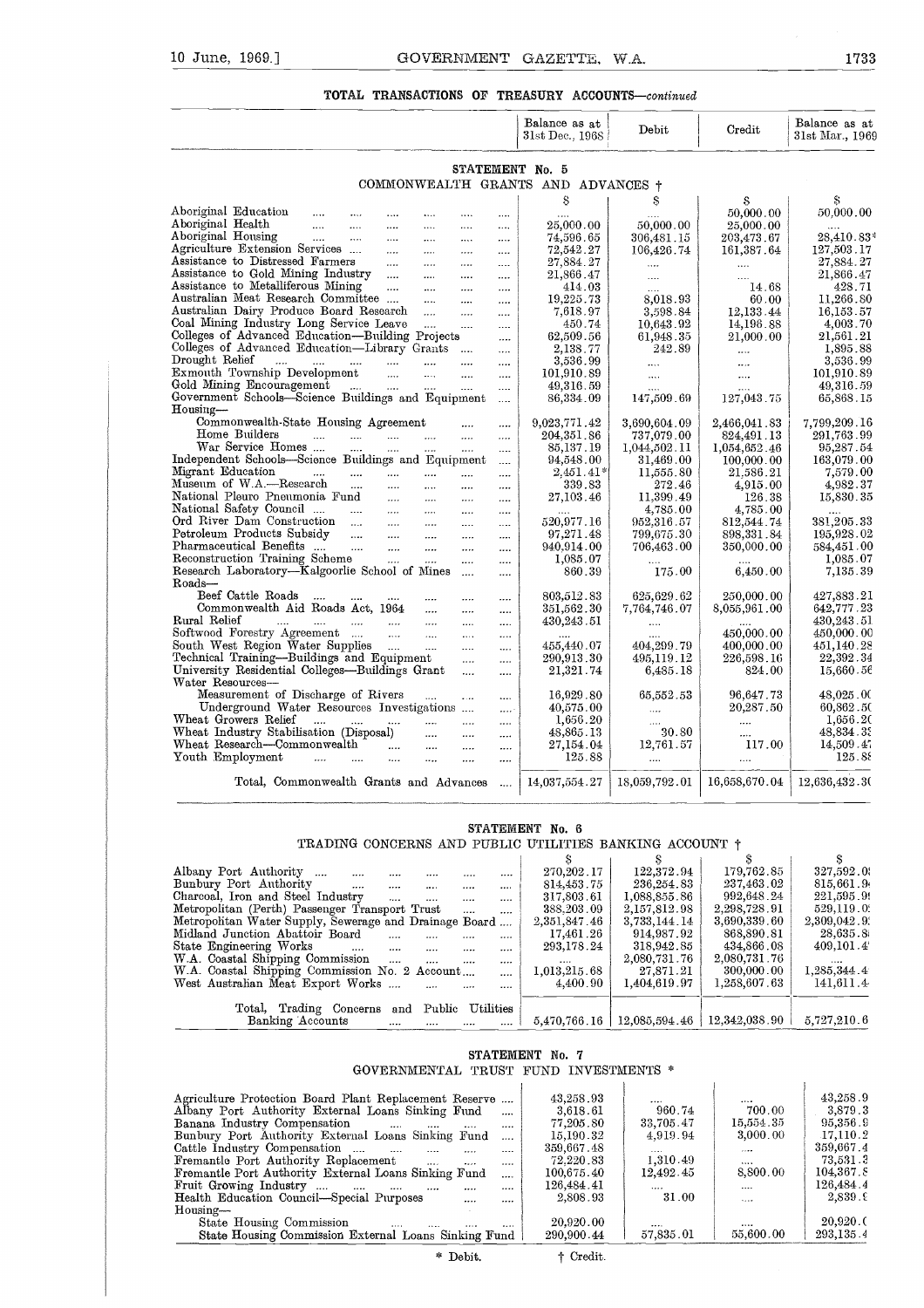#### **TOTAL TRANSACTIONS OF TREASURY ACCOUNTS—continued**

|                                                                                                                                                                                               | GOVERNMENT GAZETTE, W.A.         |                                    |                       | [10 June, 1969.                  |
|-----------------------------------------------------------------------------------------------------------------------------------------------------------------------------------------------|----------------------------------|------------------------------------|-----------------------|----------------------------------|
| <b>TOTAL TRANSACTIONS OF TREASURY ACCOUNTS</b> —continued                                                                                                                                     | Balance as at<br>31st Dec., 1968 | Debit                              | Credit                | Balance as at<br>31st Mar., 1969 |
| GOVERNMENTAL TRUST FUND INVESTMENTS*-continued                                                                                                                                                | STATEMENT No. 7-continued        |                                    |                       |                                  |
| Insurance-<br>Government Fire and Marine Insurance<br>$\cdots$                                                                                                                                | 691,900.00                       | s<br>                              | S<br>                 | S<br>691,900.00                  |
| Railway Accident and Fire Insurance<br>$\cdots$<br>Sheriffs Assurance<br>$\cdots$                                                                                                             | 260,531.95<br>33,077.87          | 596.58                             |                       | 260,531.95<br>33,674.45          |
| Titles Office Assurance<br>$\cdots$<br>Junior Farmers Movement<br>$\ldots$<br><b>Sales Control</b>                                                                                            | 223,699.98<br>5,000.00           | 1,860.12                           |                       | 225,560.10<br>5,000.00           |
| $\cdots$<br>Junior Farmers Movement-Legacy Account<br>$\cdots$                                                                                                                                | 492.62                           | 225.00                             | <br>$\cdots$          | 717.62                           |
| Metropolitan Markets<br>$\cdots$<br>Metropolitan Region Improvement Loans Sinking Fund<br>$\sim$                                                                                              | 120,000.00<br>153,943.41         | 1,275.00<br>45, 344.07             | <br>32,800.00         | 121,275.00<br>166,487.48         |
| Metropolitan Water Supply Board External Loans Sinking<br>Fund<br><b>Service Contract</b><br>$\dots$ .<br>$\cdots$                                                                            | $25{,}205{.}78$                  | 7,993.27                           | 3,400.00              | 29,799.05                        |
| Midland Junction Abattoir Board External Loans Sinking<br>Fund<br>$\ldots$ . $\ldots$<br>$\cdots$<br>$\sim$ $\sim$ $\sim$ $\sim$<br>$\cdots$<br>$\cdots$<br>$\cdots$<br>$\cdots$              | 5,468.91                         | 3,746.81                           | 2,200.00              | 7,015.72                         |
| Milk Board<br>$\mathbf{r}$ , and $\mathbf{r}$<br>$\cdots$<br>Mothereraft Improvement<br>$\sim 10^{-10}$<br>$\sim$<br>$\cdots$                                                                 | 248,000.00<br>3,223.17           | $\cdots$<br>$\cdots$               | 35,000.00<br>$\cdots$ | 213,000.00<br>3,223.17           |
| National Science Foundation Astrometric Grant<br>$\sim 100$ and $\sim 100$<br>$\cdots$<br>Pig Industry Compensation<br>$\cdots$                                                               | 2,550.00<br>240,000.00           | <br>$\cdots$                       | $\ldots$<br>          | 2,550.00<br>240,000.00           |
| Potato Growing Industry<br>$\sim$<br>$\cdots$<br>Poultry Industry<br>$\cdots$                                                                                                                 | 96,688.00<br>77,897.54           | $\cdots$<br>2,224.31               |                       | 96,688.00<br>80,121.85           |
| Public Debt Sinking Fund<br>التبين المتبرات المتناد<br>$\sim$<br>$\cdots$<br>Royal Perth Hospital Loans Sinking Fund<br>$\cdots$                                                              | 407,503.95<br>31,377.87          | 7,094.73                           | $\cdots$<br>3,700.00  | 407,503.95<br>34,772.60          |
| State Electricity Commission Private Loans Sinking Fund<br>State Electricity Commission Public Loans Sinking Fund                                                                             | 100,249.70<br>590,251.42         | 65,507.79<br>29,736.11             | <br>58,911.41         | 165,757.49<br>561,076.12         |
| Suitors Fund<br>$\cdots$<br>$\sim$<br>$\cdots$<br>$\cdots$<br>Tourist Development Authority Loans Sinking Fund<br>$\ldots$                                                                    | 34,706.58<br>2,060.00            | 2,491.90<br>2,000.00               | 1,383.61<br>2,000.00  | 35,814.87<br>2,060.00            |
| W.A. Coastal Shipping Commission External Loans Sinking<br>Fund<br>and the company of the company<br>and the same of<br>$\cdots$<br>$\cdots$                                                  | 5,671.39                         | 2,628.76                           | 1,600.00              | 6,700.15                         |
| Workers Compensation Board<br>$\cdots$<br>$\cdots$<br>Wyndham Meatworks Superannuation Reserve<br>$\cdots$<br>$\cdots$                                                                        | 47,099.43<br>67,557.95           | <br>125.00                         | <br>                  | 47,099.43<br>67,682.95           |
| Total, Governmental Trust Fund Investments                                                                                                                                                    | $4,587,108.67$                   | 284,104.55                         | 224.649.37            | 4,646,563.85                     |
| STATEMENT No. 8                                                                                                                                                                               |                                  |                                    |                       |                                  |
| PRIVATE TRUST FUND INVESTMENTS *<br>Benefit and Provident Funds-                                                                                                                              | S                                | \$                                 | \$                    | \$                               |
| Public Service Provident Fund<br>$\cdots$<br>$\cdots$<br><br>$\ldots$<br>Railway Servants Benefit Fund<br>$\cdots$<br>$\cdots$<br>$\cdots$                                                    | 2,193.63<br>24,440.91            | <br>275.00                         | 1,606.91<br>          | 586.72<br>24,715.91              |
| Water Supply Provident Fund<br>$\cdots$<br>$\cdots$<br><br><br>Bequests and Donations-                                                                                                        | 5,291.00                         | 1,250.00                           |                       | 6,541.00                         |
| Blanche Dare (Narrogin Hospital)<br>$\sim 100$ and $\sim 100$<br>$\cdots$<br>$\cdots$<br>Bussell<br>$\ldots$ . $\ldots$ . $\ldots$<br>$\sim$ $\sim$<br>$\cdots$<br>$\cdots$                   | 1,416.65<br>430.01               | $\cdots$<br>                       | <br>                  | 1,416.65<br>430.01               |
| Charitable Institutions<br>$\mathbf{r}$ and $\mathbf{r}$<br>$\sim$<br>$\cdots$<br><br>Child Welfare Benevolent Fund<br>$\cdots$<br>$\cdots$<br>$\cdots$                                       | 43,639.55<br>1,426.01            | $\cdots$<br>$\cdots$               | <br>103.00            | 43,639.55<br>1,323.01            |
| Clarence Eakins Gift Fund<br>$\cdots$<br>$\cdots$<br>G. C. W. Robinson (Kalgoorlie Hospital)<br>$\cdots$                                                                                      | 201.91<br>12,336.15              | <br>$\cdots$                       | <br>                  | 201.91<br>12,336.15              |
| John Henry Kendall<br>السناد الشارات السادات<br>$\sim$<br>$\cdots$<br>McKellar Estate (Geraldton Hospital)<br>$\cdots$                                                                        | 1,112.60<br>1,840.00             | <br>$\cdots$                       |                       | 1,112.60<br>1,840.00             |
| Rush (Geraldton Hospital)<br>المنتار المتناور<br>$\ldots$<br>$\cdots$<br>Sargent (Three Springs Hospital)<br>$\cdots$                                                                         | 7,978.78<br>154.23               | $\cdots$<br>                       | $\cdots$<br>$\cdots$  | 7,978.78<br>154.23               |
| William Samuel (White Gum Valley School)<br>$\cdots$<br>Charitable Collections Act<br>المستحدث التبيت المتنادي<br>$\cdots$<br>$\cdots$                                                        | 800.00<br>1,890.49               |                                    |                       | 800.00<br>1,890.49               |
| Coal Mine Workers Pensions<br>المنبات المنبات<br>$\cdots$<br>$\cdots$<br>$\cdots$<br>Country High School Hostels Authority Loans Sinking Fund                                                 | 2,318,741.55<br>120,037.20       | $\cdots$<br>52,608.58<br>19,039.64 | 5,661.04<br>7,300.00  | 2,365,689.09<br>131,776.84       |
| Deposits-<br>Betting Board<br>$\cdots$ .<br><br><br><br><br><br><br><br><br><br><br>                                                                                                          | 3,044.90                         |                                    |                       | 3,044.90                         |
| $\cdots$<br>Contractors<br>التبيد المتبدأ التبيد المبيدا<br>$\cdots$<br>$\cdots$<br>$\cdots$<br>Railway Traffic<br>and the same                                                               | 850,358.36<br>7,892.86           | 102,792.08                         | 178,366.63<br>25.00   | 774,783.81<br>7,867.86           |
| $\cdots$<br>$\cdots$<br>$\cdots$<br>Workers Compensation Act, 1924 (Employers Deposits)<br>Hospitals for the Aged—Patients' Private Property                                                  | 300,000.00<br>96,000.00          | $\cdots$<br>$\cdots$               | $\cdots$              | 300,000.00<br>96,000.00          |
| $\cdots$<br>Local Authorities-                                                                                                                                                                | 76, 341.62                       |                                    |                       |                                  |
| Shire Council Loans Sinking Fund<br>$\sim$<br>$\cdots$<br>Water Board Loans Sinking Fund<br>land Railway Staff Gratuities<br>$\cdots$<br>$\cdots$                                             | 7,157.52                         | 4,280.78<br>140.22                 | 53,186.72<br>         | 27,435.68<br>7,297.74            |
| Midland Railway Staff Gratuities<br>$\cdots$<br>$\cdots$<br>Mortgage Moneys under Transfer of Land Act<br>$\cdots$                                                                            | 138,878.83<br>8,967.08           | $\cdots$<br>$\cdots$               | 868.99<br>$\cdots$    | 138,009.84<br>8,967.08           |
| Parliamentary Superannuation Fund<br>$\cdots$<br>Public Trustee<br>$\cdots$<br>$\cdots$<br>التبيان البينيا<br>and the<br>$\cdots$                                                             | 546,475.38<br>40,000.00          | 40,000.00<br>                      | $\cdots$<br>          | 586,475.38<br>40,000.00          |
| Public Works Garden Services-Endowment Reserve<br>$\cdots$<br>Scho arships-                                                                                                                   | 1,042.03                         |                                    |                       | 1,042.03                         |
| C. Baskett (Muresk College)<br>$\cdots$<br><b>Castle Committee</b><br>$\cdots$<br><br>Dowson (School of Mines, Kalgoorlie)<br>$\cdots$<br>$\cdots$                                            | 2,459.30<br>1,975.31             | <br>                               | <br>$\cdots$          | 2,459.30<br>1,975.31             |
| Falconer Research (School of Mines, Kalgoorlie)<br>$\cdots$<br>G. S. Manners Memorial<br>$\sim$ $\sim$ $\sim$<br>$\ldots$ . $\ldots$<br>$\cdots$<br>$\cdots$                                  | 617.74<br>416.98                 | <br>                               |                       | 617.74<br>416.98                 |
| James A. Heron Memorial<br><b>Second Contract</b><br>$\cdots$<br>$\cdots$<br>$\cdots$<br>John Forrest High School<br>$\cdots$<br>$\cdots$                                                     | 1,787.38<br>1,904.00             | 2.68<br>                           | 80.00<br>$\cdots$     | 1,710.06<br>1,904.00             |
| Keynes Forestry Prize<br>التبيدات التبيدات التبيدات<br>$\cdots$<br><br>N. F. Poynton (Muresk College)<br>$\cdots$<br>$\cdots$                                                                 | 200.00<br>2,000.00               | <br>                               | <br>                  | 200.00<br>2,000.00               |
| Perth Boys High School Memorial<br>$\cdots$<br>$\cdots$<br>Perth Girls High School Memorial<br>$\cdots$<br>$\cdots$<br>$\cdots$                                                               | 8,650.46<br>13,749.42            | $\cdots$<br>319.00                 | $\cdots$<br>$\cdots$  | 8,650.46<br>14,068.42            |
| Thomas Coombe<br><b>Contract Contract</b><br>$\cdots$<br>$\cdots$<br>$\cdots$<br><br>$\cdots$<br>Superannuation Fund<br>$\cdots$<br>$\ddotsc$<br>$\cdots$<br>$\cdots$<br>$\cdots$<br>$\cdots$ | 10,000.00<br>34,127,538.50       | 1,015,247.47                       | <br>                  | 10,000.00<br>35, 142, 785. 97    |
| Trustees-<br>Perpetual Trustees, Executors and Agency Co.<br>$\cdots$                                                                                                                         | 10,000.00                        |                                    |                       | 10,000.00                        |
| Testamentary and Trust Deposits<br>$\cdots$<br>W.A. Trustee, Executor and Agency Co. Ltd.                                                                                                     | 6,539.49<br>10,000.00            | 238.96<br>$\cdots$                 | 400.00<br>$\cdots$    | 6,378.45<br>10,000.00            |
| Total, Private Trust Fund Investments                                                                                                                                                         | 38,817,927.83                    | 1,236,194.41                       | 247,598.29            | 39,806,523.95                    |
|                                                                                                                                                                                               |                                  |                                    |                       |                                  |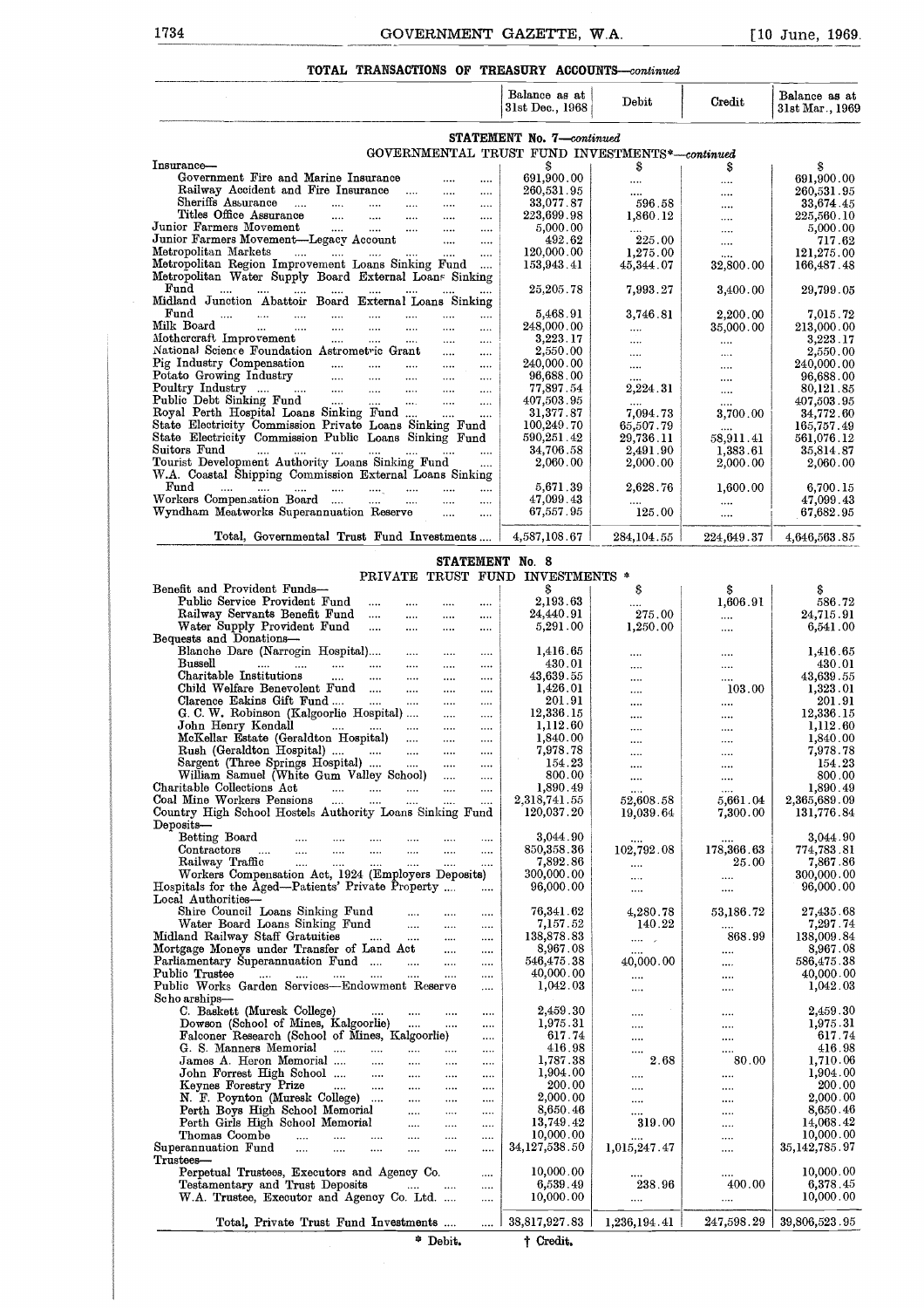# THE GENERAL LOAN FUND

# RECEIPTS AND EXPENDITURE

## FOR THE NINE MONTHS ENDED

# **31st MARCH, 1969**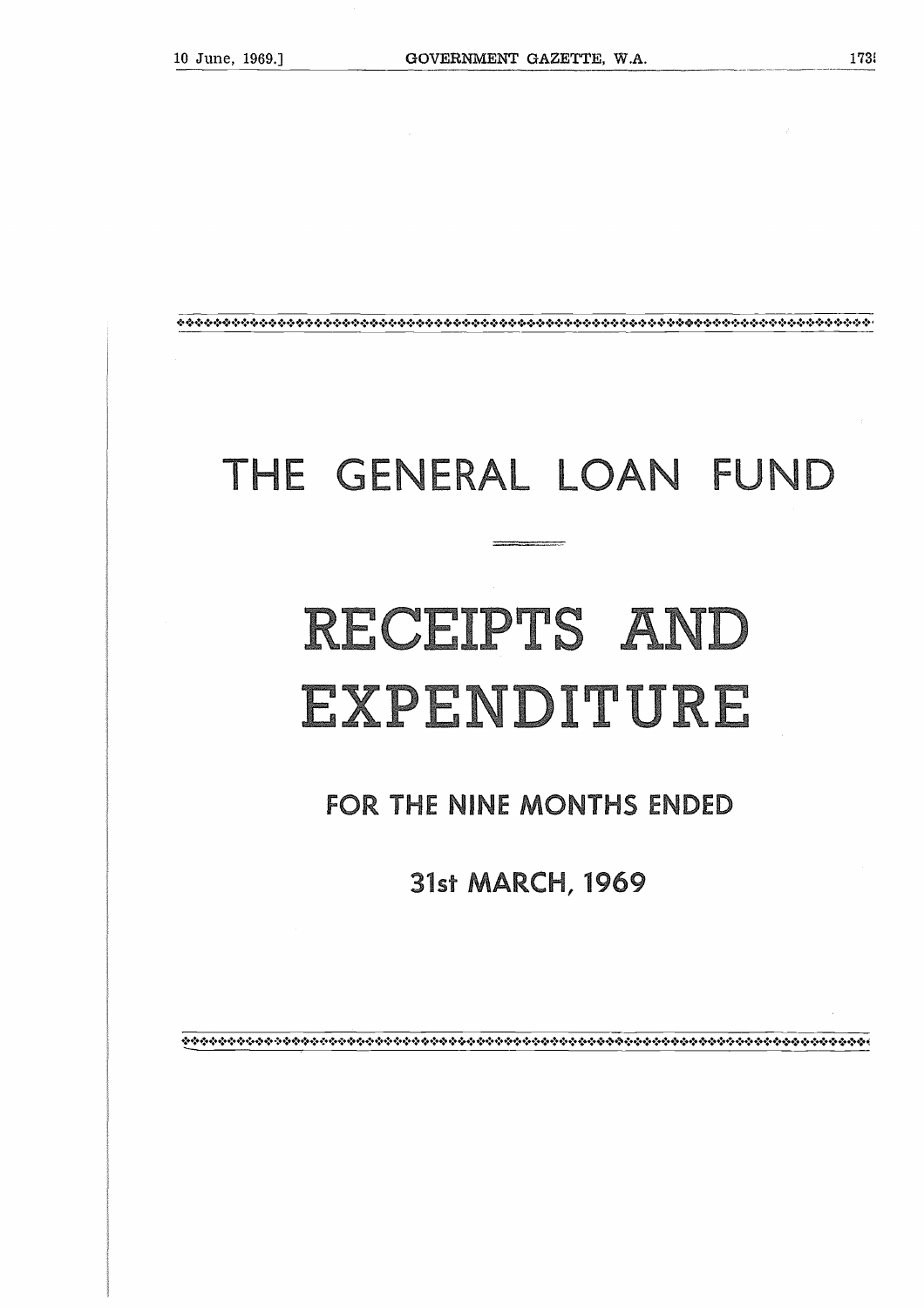#### **General Loan Fund—DETAILS OF RECEIPTS and EXPENDITURE for the Nine Months ended 31st March, 1969**

|                                                        | Informative only                                         | Receipts                                                                                                                                                                                                                                                                                                                                  |                                                            | New Debt                                          |                                                            | Expenditure                                                                                                                                                                                                                                                                                                                                                                       |                                                                      |               |
|--------------------------------------------------------|----------------------------------------------------------|-------------------------------------------------------------------------------------------------------------------------------------------------------------------------------------------------------------------------------------------------------------------------------------------------------------------------------------------|------------------------------------------------------------|---------------------------------------------------|------------------------------------------------------------|-----------------------------------------------------------------------------------------------------------------------------------------------------------------------------------------------------------------------------------------------------------------------------------------------------------------------------------------------------------------------------------|----------------------------------------------------------------------|---------------|
| Expenses and<br>Discounts<br>Charged to<br>Expenditure | Redemptions<br>and<br>Conversions                        | Details of Loan Flotations                                                                                                                                                                                                                                                                                                                | $\operatorname{Nominal}$<br>Amount                         | Discounts<br>Deducted                             | Available for<br>Works and<br>Services                     | Department and Undertaking                                                                                                                                                                                                                                                                                                                                                        | Amount                                                               | Total         |
| S                                                      | \$.                                                      | Commonwealth Loans                                                                                                                                                                                                                                                                                                                        | \$                                                         | S                                                 | S.                                                         | Railways                                                                                                                                                                                                                                                                                                                                                                          | S.                                                                   | S             |
| 3,757.40<br>2,824.16<br>4,921.89<br>4,859.51           | $\ldots$ .<br>$\sim 100$<br>$\sim$ $\sim$<br>$\cdots$    | Loan $178:$<br>$\begin{array}{l} 4.8\% \text{ } 15\text{th} \text{ } \text{February, } 1971, \text{ at } 99.80\% \; \ldots \\ 5\% \text{ } 15\text{th} \text{ } \text{May, } 1978, \text{ at } 99.20\% \; \ldots \end{array}$<br>5.25% 15th February, 1990 at par<br>$\sim$<br>$5.25\%$ 15th February, 2004, at par<br>$\sim$ 1000 $\sim$ |                                                            | >Proceeds credited in previous year               |                                                            | Additions and Improvements to Opened Railways<br>$\cdots$<br>ing Land Resumption<br>Fremantle-North Fremantle-New River Bridge Construction<br>and Associated Works, including Land Resumption<br>Cockburn Cement Coy. Railway, including Land Resumption<br>and Survey                                                                                                           | 3,315,223.58<br>72,259.78<br>80,490.86<br>7,000.00<br>16.12          |               |
| 2,127.68<br>947.96<br>748.33<br>93.89<br>114.47        | $\cdots$<br>$\cdots$<br>$\cdots$<br>$\cdots$<br>$\cdots$ | Loan 179 (Conversion):<br>4.8% 15th February, 1971, at 99.80%<br>5% 15th May, 1978, at 99.20%<br>5.25% 15th February, 1990, at par<br>$5.25\%$ 15th February, 2004, at par<br>$\cdots$<br>Special Bonds, Series P                                                                                                                         |                                                            | >Proceeds credited in previous year               |                                                            | المستحدث المساحي المساحي المساح<br>Kwinana-Deviation for Alumina Works, Kwinana-Mundi-<br>jong-Jarrahdale Railway, including Land Resumption and<br>$Suvev$<br>Industrial Spurs, Kewdale, including Land Resumption<br>Industrial Lands (Kwinana), Railway Construction<br>$\cdots$<br>Standardisation of Gauge<br>$\cdots$<br>Narrow Gauge Works Associated with Standardisation | 98 15<br>65,429.16<br>866.51<br>3,492,819.69<br>64,625.50            | 7,098,829.35  |
| 4,846.06<br>1,560.67<br>4,935.39<br>8,787.54           | $\cdots$<br>$\cdots$<br>$\cdots$<br>$\cdots$             | Loan 181<br>4.8% 15th February, 1971, at 99.80%<br>$5.25\%$ 15th February, 2004, at par<br>$\ddotsc$                                                                                                                                                                                                                                      | 2,984,000.00<br>961,000.00<br>3,039,000.00<br>5,411,000.00 | 5,968 00<br>7,688.00<br>$\cdots$<br>$\sim$ $\sim$ | 2,978,032.00<br>953,312.00<br>3,039,000.00<br>5,411,000.00 | State Electricity Commission<br>Capital<br>$\sim 100$<br>Public Works<br>Albany Harbour Works<br>$\cdots$<br>Bunbury Harbour Works<br>$\cdots$<br>$\cdots$<br>Esperance Harbour Works<br>$\cdots$<br>$\cdots$                                                                                                                                                                     | 1,000,000.00<br>31,464.00<br>69,193.86<br>4,338.27                   | 1,000,000.00  |
| $\ldots$ .                                             | 201,376.00                                               | $5\%$ 15th May, 1978, at $99.20\%$ For Conversion of Instalment Stock, 1st<br>July, 1968                                                                                                                                                                                                                                                  | 1,624.00                                                   | (a) 1,624.00                                      | $\cdots$                                                   | Geraldton Harbour Works<br>التبيدات التبيدات التبيدات<br>$\ldots$<br>$\cdots$<br>Improvements to Harbours and Rivers<br>$\sim 100$<br>$\cdots$<br>$\cdots$<br>Country Areas and Towns Water Supply, and Loans to Local<br>Authorities and Water Boards<br>$\cdots$<br>Sewerage for Country Towns<br>$\cdots$                                                                      | 31,681.56<br>78,839 02<br>3,634,570.10<br>279,461.17                 |               |
| 19,003.20                                              | 234,100.00                                               | Special Bonds, Series P<br><b>The Committee Committee Committee</b><br>For Redemption of Special Bonds, Series<br>$F$ to $O$                                                                                                                                                                                                              | 343,845.60                                                 | $(b)$ 21,745.60                                   | 322,100.00                                                 | Drainage and Irrigation<br>المتناد التبيدات البيدات البيداني<br>$\ldots$<br>School Buildings, including Furniture and Equipment, New<br>Buildings<br>المتقدم المتقدم المتقدم المتقدم المقفار المتقدم<br>$\cdots$                                                                                                                                                                  | 337,781.85<br>7,359,676.61<br>3,287,382.92                           |               |
| $\cdots$<br>$\cdots$<br>$\cdots$<br>$\ldots$           | 1,597,600.00<br>749,400.00<br>2,193,000.00<br>460,000.00 | Loan 182 $(c)$ :<br>4.9% 15th May, 1971, at 99.85%<br>$\sim 100$<br>$5.25\%$ 15th November, 1978, at par<br>$\sim$<br>$5.4\%$ 15th May, 1990, at par<br>$\sim$<br>$5.4\%$ 15th May, 2004, at par<br>$\sim 100$                                                                                                                            | 1,552,400.00<br>707,000.00<br>2,067,000.00<br>434,000.00   | 4.725.00<br>$\cdots$<br>$\cdots$<br>$\cdots$      | 1,547,675.00<br>707,000.00<br>2,067,000.00<br>434,000.00   | ment, New Buildings<br>Police Buildings, including Furniture and Equipment, New<br>Buildings        Institutional Buildings, including Furniture and Equipment,<br>New Buildings<br>Other Buildings, including Furniture and Equipment, New<br>Buildings<br>المتناد المتناد المتناد المتناد المتواد المتوادي<br>$\cdots$<br>Salaries and Incidentals<br>$\sim$                    | 2,009.65<br>562,926.72<br>717,444.53<br>1,275,523 12<br>1,390,822.35 | 19,063,115.73 |

GOVERNMENT GAZETTE,